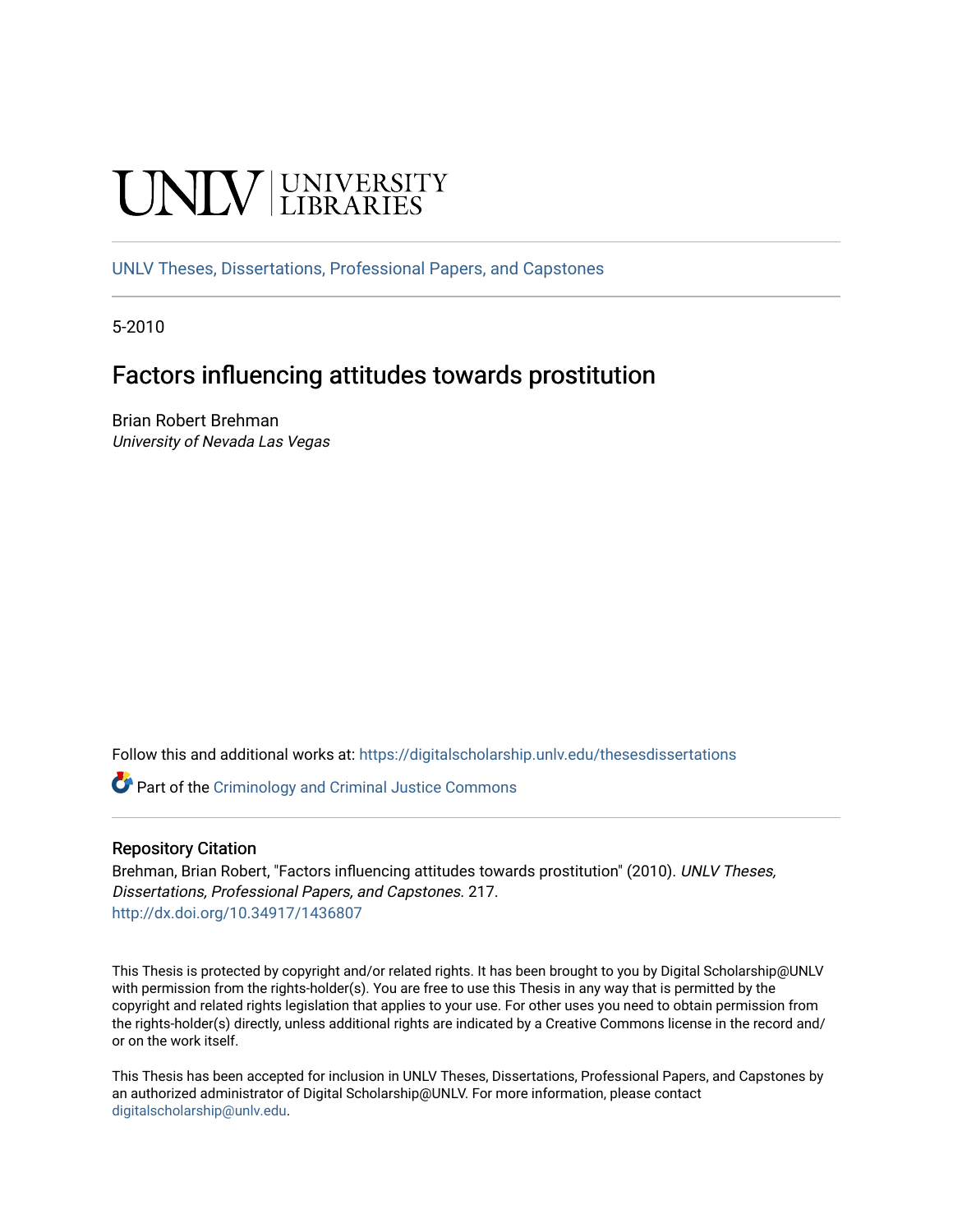# FACTORS INFLUENCING ATTITUDES TOWARDS PROSTITUTION

by

Brian Robert Brehman

Bachelor of Arts University of Nevada, Las Vegas 2008

A thesis submitted in partial fulfillment of the requirements for the

**Master of Arts Degree in Criminal Justice Department of Criminal Justice Greenspun College of Urban Affairs**

> **Graduate College University of Nevada, Las Vegas May 2010**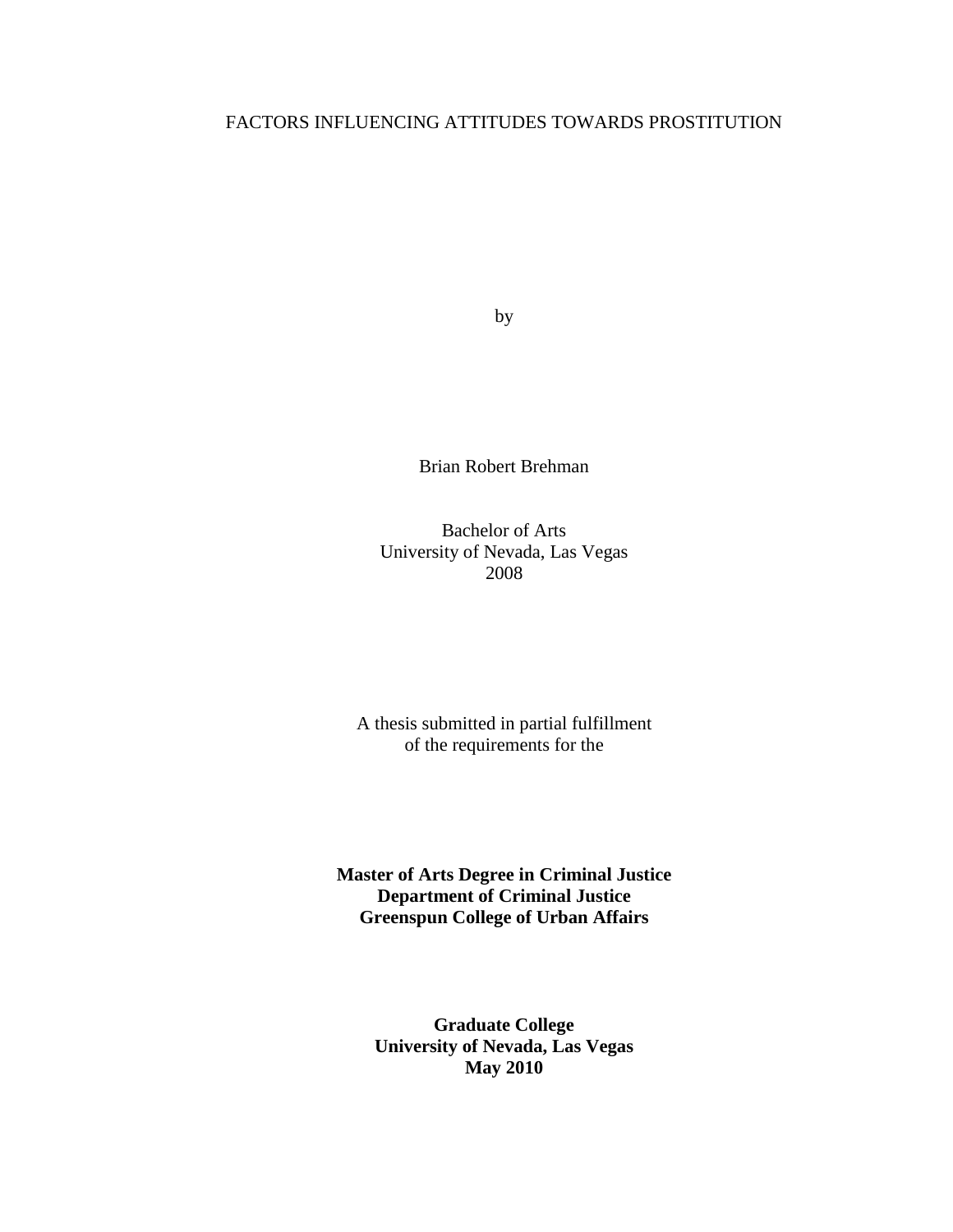Copyright by Brian Robert Brehman 2010 All Rights Reserved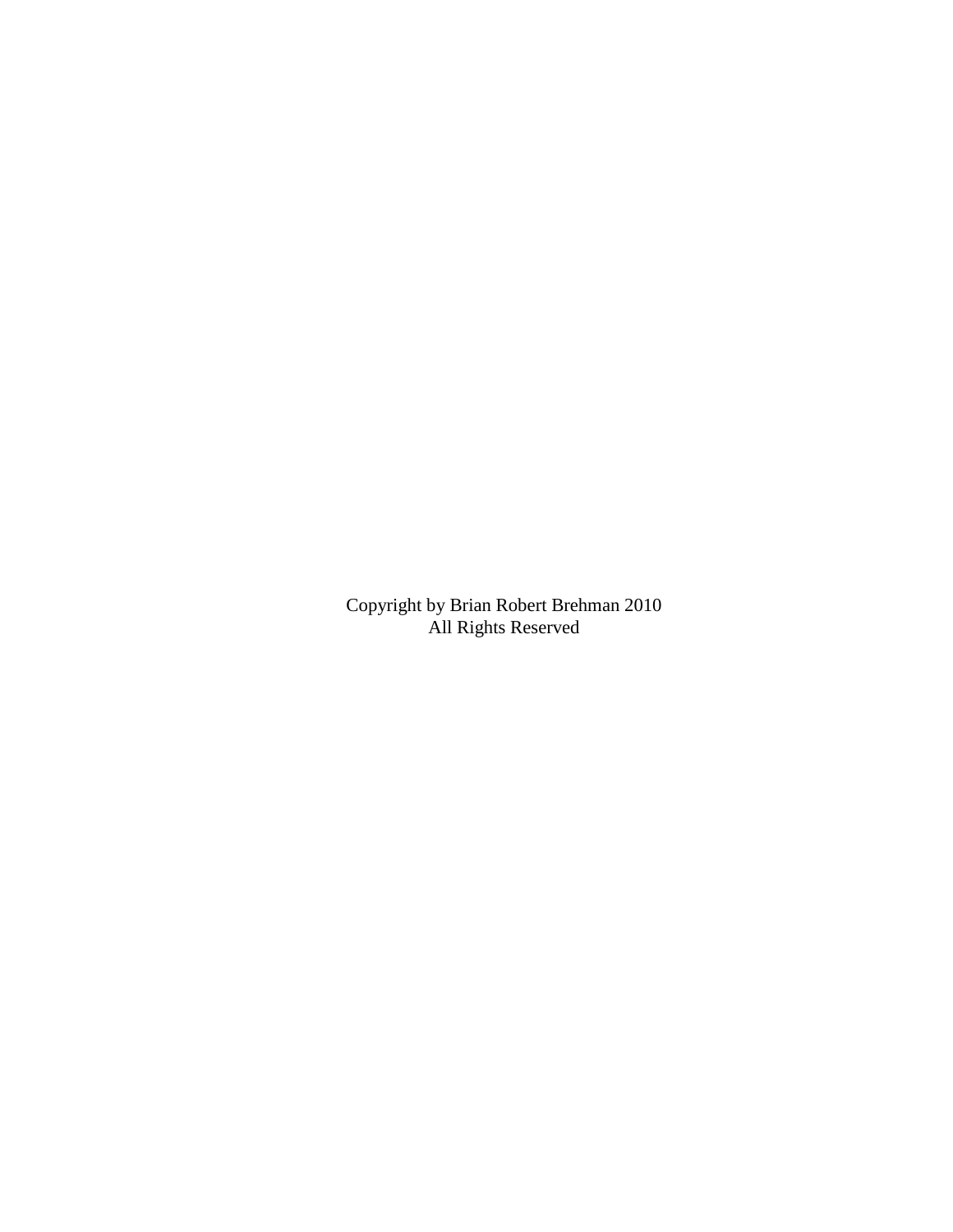

# THE GRADUATE COLLEGE

We recommend the thesis prepared under our supervision by

# **Brian Robert Brehman**

entitled

# **Factors Influencing Attitudes towards Prostitution**

be accepted in partial fulfillment of the requirements for the degree of

# **Master of Arts in Criminal Justice**

Alexis Kennedy, Committee Chair

William H. Sousa, Jr., Committee Member

Tamara Madensen, Committee Member

Kimberly A. Barchard, Graduate Faculty Representative

Ronald Smith, Ph. D., Vice President for Research and Graduate Studies and Dean of the Graduate College

**May 2010**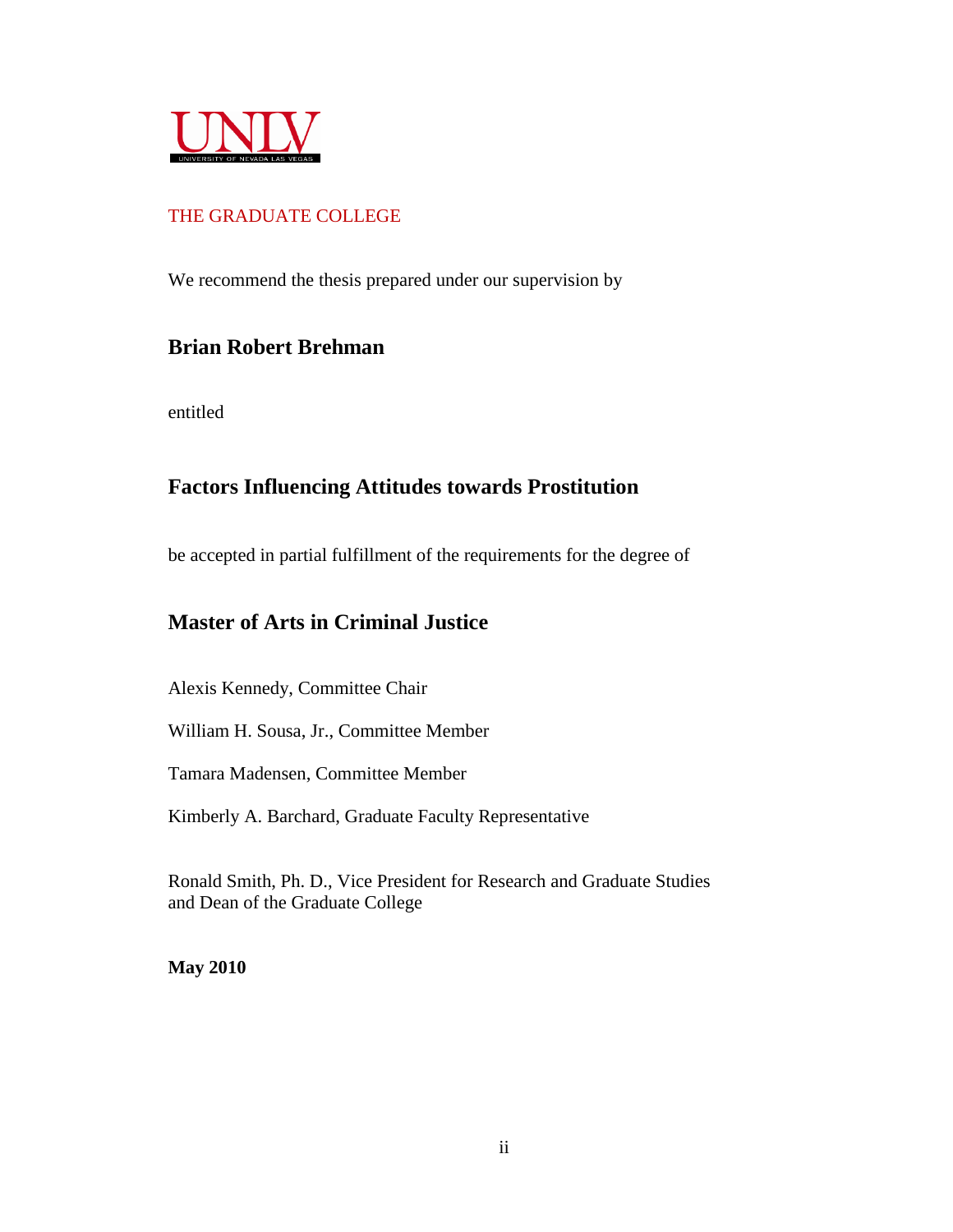# ABSTRACT

## <span id="page-4-0"></span>**Factors Influences Attitudes Towards Prostitution**

by

#### Brian Robert Brehman

# Dr. M. Alexis Kennedy, Examination Committee Chair Assistant Professor of Criminal Justice University of Nevada, Las Vegas

The purpose of this study was to examine the factors that influence attitudes towards prostitution. Students from University of Nevada, Las Vegas and University of British Columbia (N=591) were compared based on their responses to the Attitudes Towards Prostitution (ATP) Scale and by demographic differences. Analysis of variance (ANOVA) identified significant differences in ethnicity, religiosity, and certain sexual experiences. Regression analysis revealed location of students and religiosity were significant predictors of attitudes.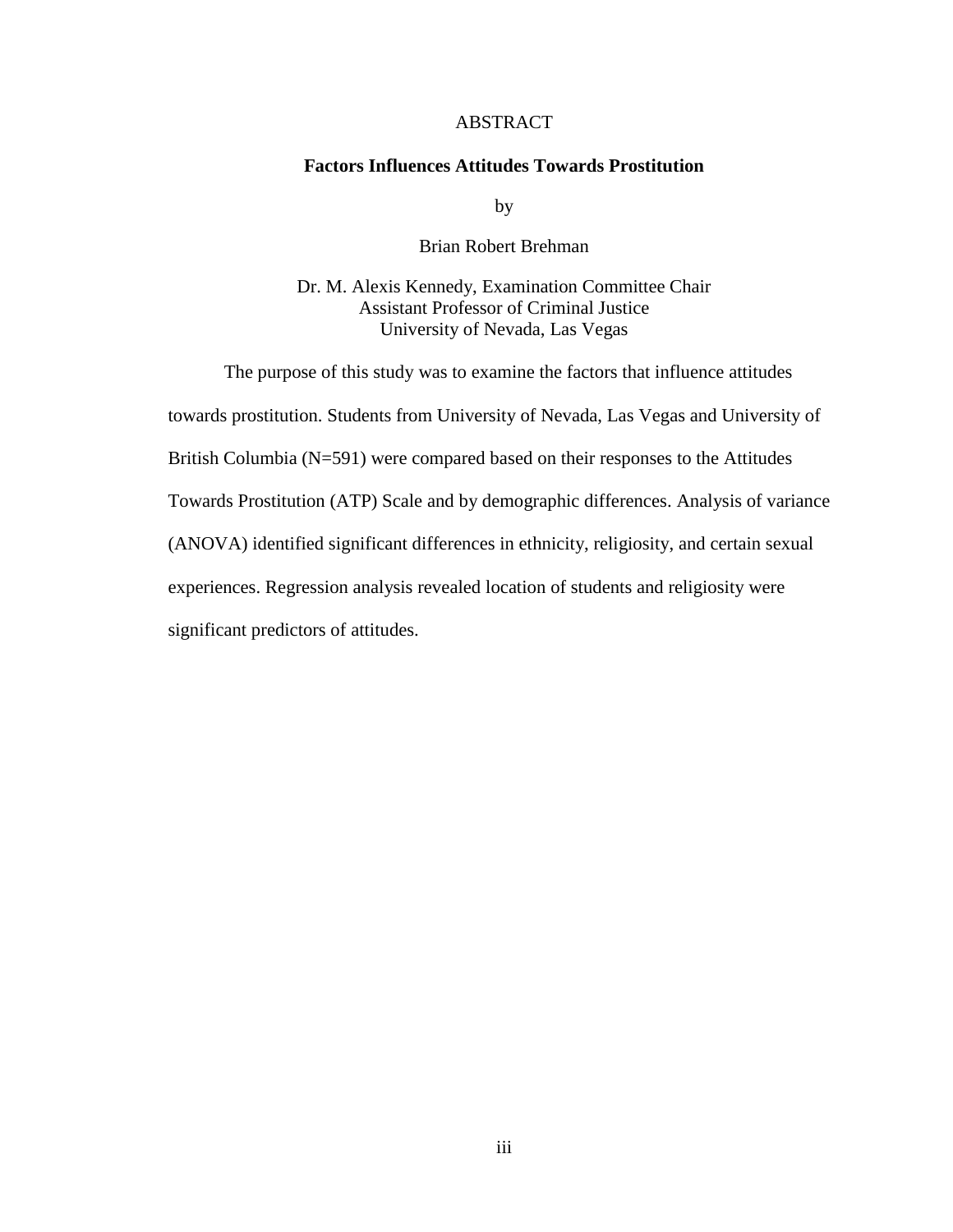## ACKNOWLEDGEMENTS

<span id="page-5-0"></span>There are many people I wish to thank, but no one more than Dr. Alexis Kennedy. She allowed me to take as much control of this project as I wanted, stepping in only when it was obvious that I had gone astray. For this I am grateful because not everyone can tolerate my bullheaded ways. I would also like to thank my wife, Danee, for her selfless acts and proofreading this thesis on her birthday when just about anything else would have been more enjoyable. In addition, I am lucky to have my other committee members. Dr. William Sousa, Dr. Tamara Madensen, and Dr. Kimberly Barchard were most awesome at being there if I needed them. Words of praise and encouragement from Bridget Kelly were greatly appreciated, even if I didn't feel deserving most of the time. Finally, I would like to thank Anise, Sokar, and all the ones that have come and gone around them for making me laugh during those moments of insanity and stealing my socks when I apparently had no use for them. Hail Sokar.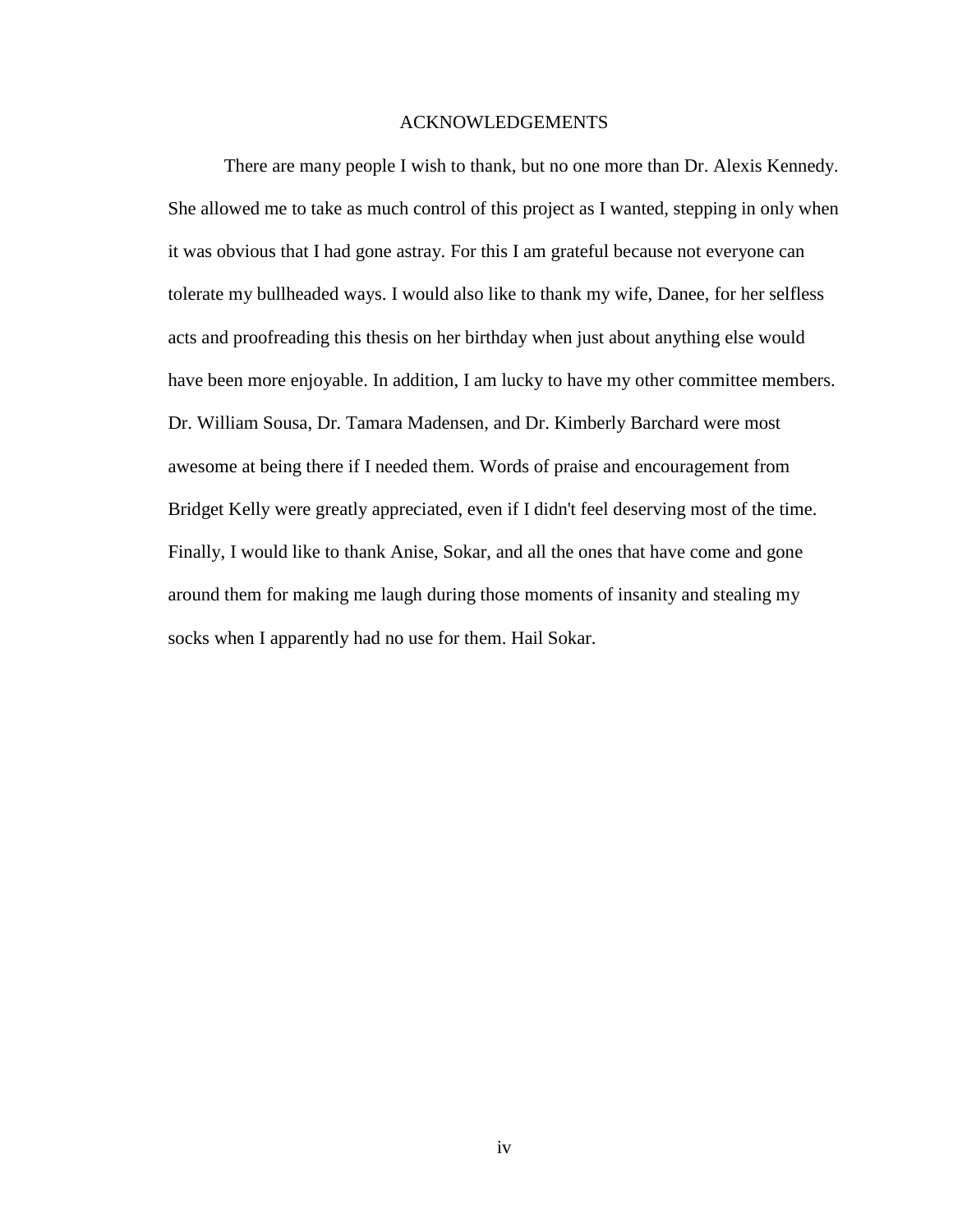| <b>CHAPTER 1</b> |  |
|------------------|--|
| <b>CHAPTER 2</b> |  |
|                  |  |
|                  |  |
|                  |  |
|                  |  |
|                  |  |
|                  |  |
| <b>CHAPTER 3</b> |  |
|                  |  |
|                  |  |
|                  |  |
|                  |  |
|                  |  |
| <b>CHAPTER 4</b> |  |
|                  |  |
|                  |  |
| <b>CHAPTER 5</b> |  |
|                  |  |
|                  |  |
|                  |  |
|                  |  |
|                  |  |

# **TABLE OF CONTENTS**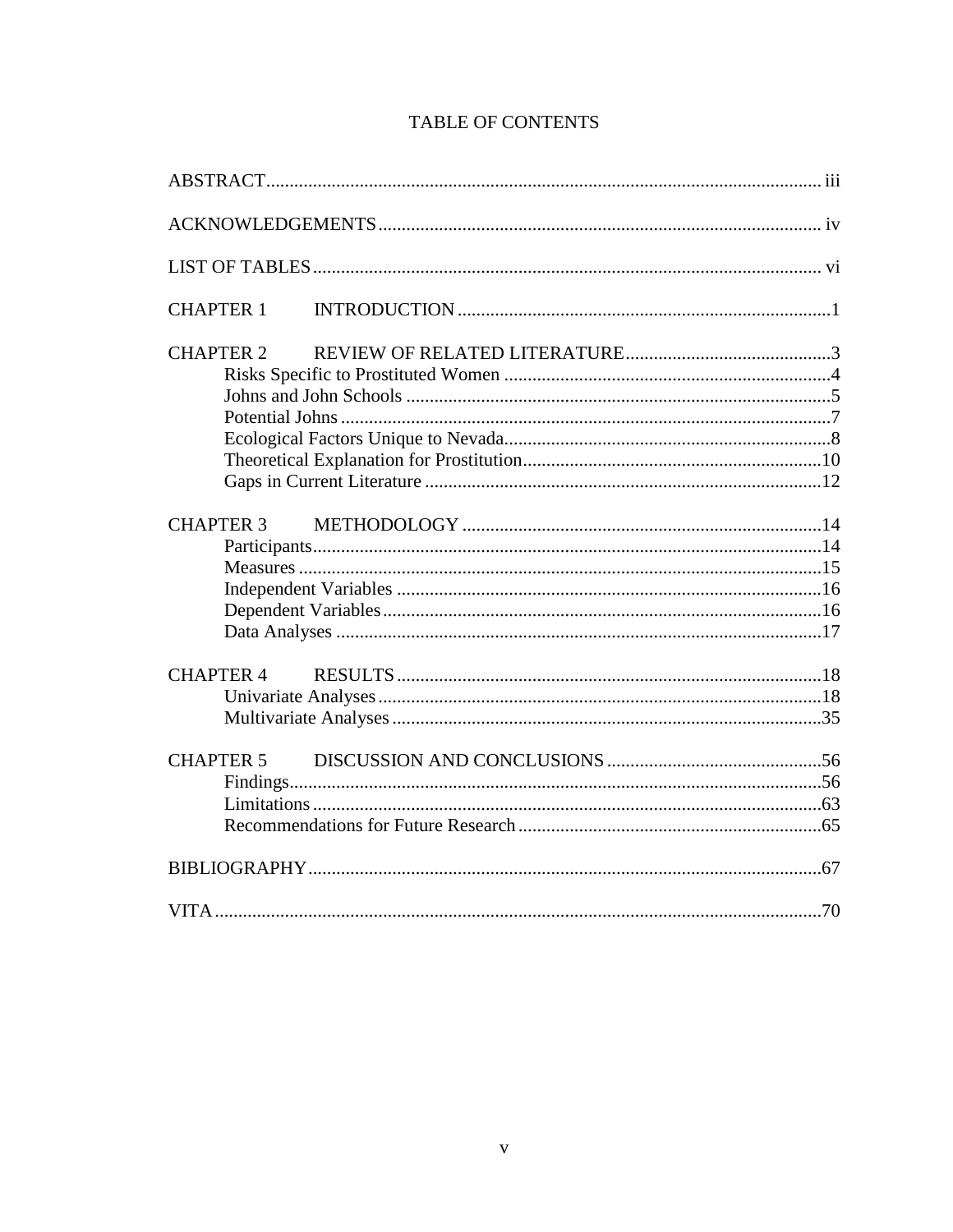# LIST OF TABLES

<span id="page-7-0"></span>

| Table 1  |                                                                             |  |
|----------|-----------------------------------------------------------------------------|--|
| Table 2  |                                                                             |  |
| Table 3  |                                                                             |  |
| Table 4  |                                                                             |  |
| Table 5  |                                                                             |  |
| Table 6  |                                                                             |  |
| Table 7  | Attitudes towards prostitution, ANOVA comparison, family items  29          |  |
| Table 8  | Attitudes towards prostitution, ANOVA comparison, societal items 30         |  |
| Table 9  | Attitudes towards prostitution, ANOVA comparison, lifestyle items 32        |  |
| Table 10 | Attitudes towards prostitution, ANOVA comparison, legal items  34           |  |
| Table 11 | Regression results for item, "As long as a man's wife doesn't know          |  |
|          | about it, there is no harm done to a marriage if a man goes to a street     |  |
|          |                                                                             |  |
| Table 12 | Regression results for item, "It would be ok if my son went to              |  |
|          |                                                                             |  |
| Table 13 | Regression results for item, "I believe sex trade workers provide an        |  |
|          | outlet that helps preserve marriages and intimate relationships by          |  |
|          |                                                                             |  |
| Table 14 | Regression results for item, "Most pimps victimize prostitutes by           |  |
|          |                                                                             |  |
| Table 15 | Regression results for item, "Street prostitution causes urban decay"  42   |  |
| Table 16 | Regression results for item "Most street prostitutes make a lot of          |  |
|          |                                                                             |  |
| Table 17 | Regression results for item, "Women are street prostitutes because          |  |
|          |                                                                             |  |
| Table 18 | Regression results for item, "I believe most prostitutes are lazy and       |  |
|          | work in prostitution because it's easier than getting a 'real' job" 46      |  |
| Table 19 | Regression results for item, "Most street prostitutes are alcoholics"  47   |  |
| Table 20 | Regression results for item, "Most street prostitutes are drug addicts"  48 |  |
| Table 21 | Regression results for item, "Most street prostitutes have                  |  |
|          |                                                                             |  |
| Table 22 | Regression results for item, "I believe women who work in street            |  |
|          |                                                                             |  |
| Table 23 | Regression results for item, "The media glamorizes the life of              |  |
|          |                                                                             |  |
| Table 24 | Regression results for item, "I believe most street prostitutes are         |  |
|          |                                                                             |  |
| Table 25 | Regression results for item, "I believe red light districts would reduce    |  |
|          | the harmful effects of street prostitution on neighborhoods"  55            |  |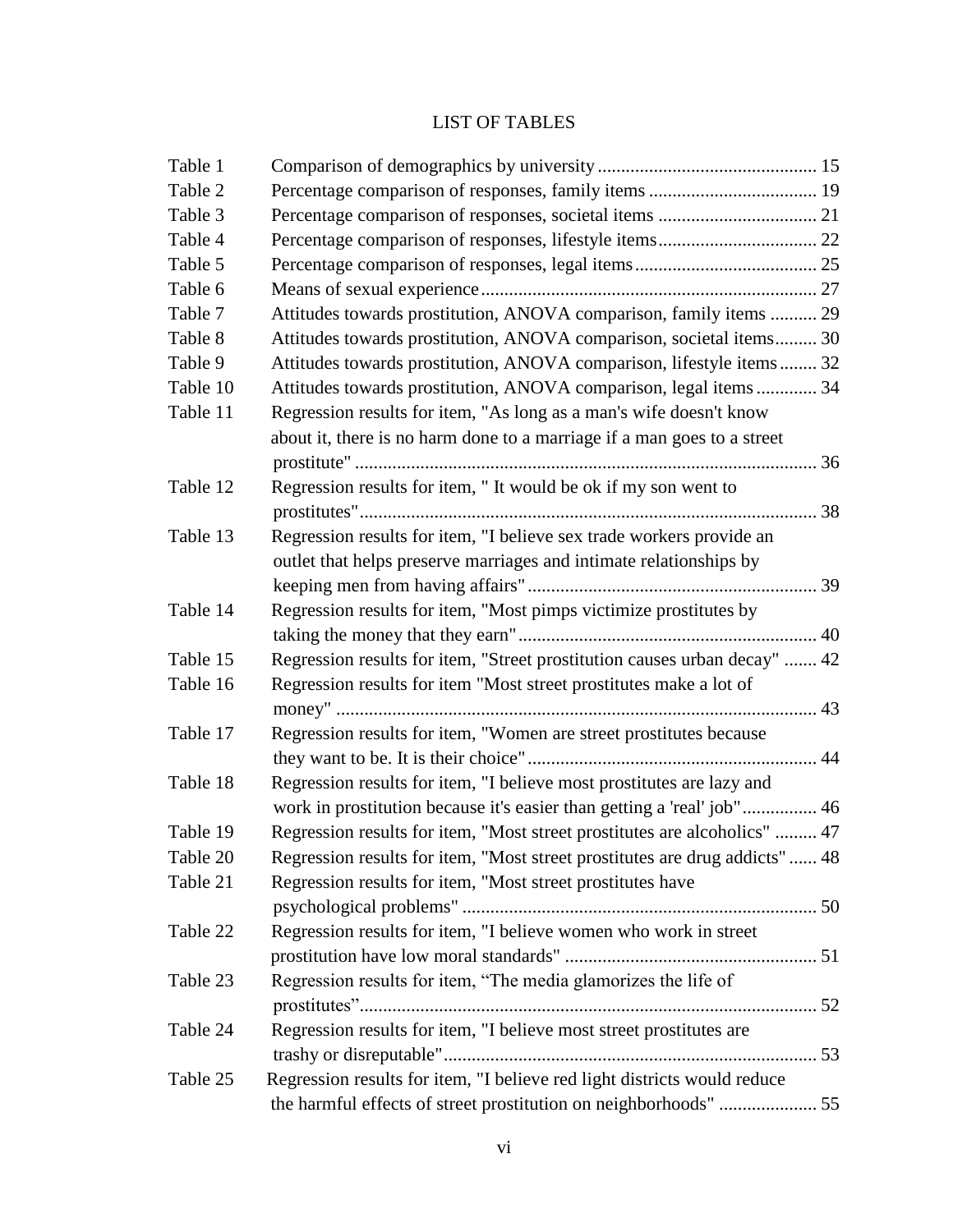#### <span id="page-8-0"></span>CHAPTER 1

# INTRODUCTION

The idea of supply and demand goes back to nearly the beginning of man walking upright. This simple idea is the basis for modern commerce, where commodities are sold daily on the open market. When the commodity in question is sex, the situation gets more complicated and in almost the entire Western world, illegal.

Up until recently prostitution was largely considered a victimless crime, and what research that has been conducted focused on the prostitutes and pimps, not the consumers of sex (a.k.a. Johns). A recent change in ideals has made the purchasers of sex more culpable than in the past and left a void in the research community (Monto, 2000). This change was at least in part brought about by emerging research linking human trafficking with prostitution. This is especially true in Las Vegas which has a highly transient nature with literally millions of tourists a year looking to purchase sex.

Johns provide a near endless demand for sex, a demand that prostituted women and children meet. In rare instances this exchange of money for service is legal, but for the most part it is not. In North America the only place where prostitution is legal in a brothel is Nevada and this legal exception exists in only less populous counties. Pursuant to Nevada Revised Statutes, chapter 201, prostitution is legal in the state of Nevada as long as the county has a population of less than 400,000 residents. This excludes both Las Vegas and Reno (Clark and Washoe County, respectively) from having legal brothels. Despite this, there is still a general atmosphere of prostitution tolerance, if not acceptance that abounds throughout the state, despite the limited legality of prostitution.

This puts residents of Nevada in a unique situation that is compounded by the hypersexual entertainment industry experienced in cities like Reno and Las Vegas. With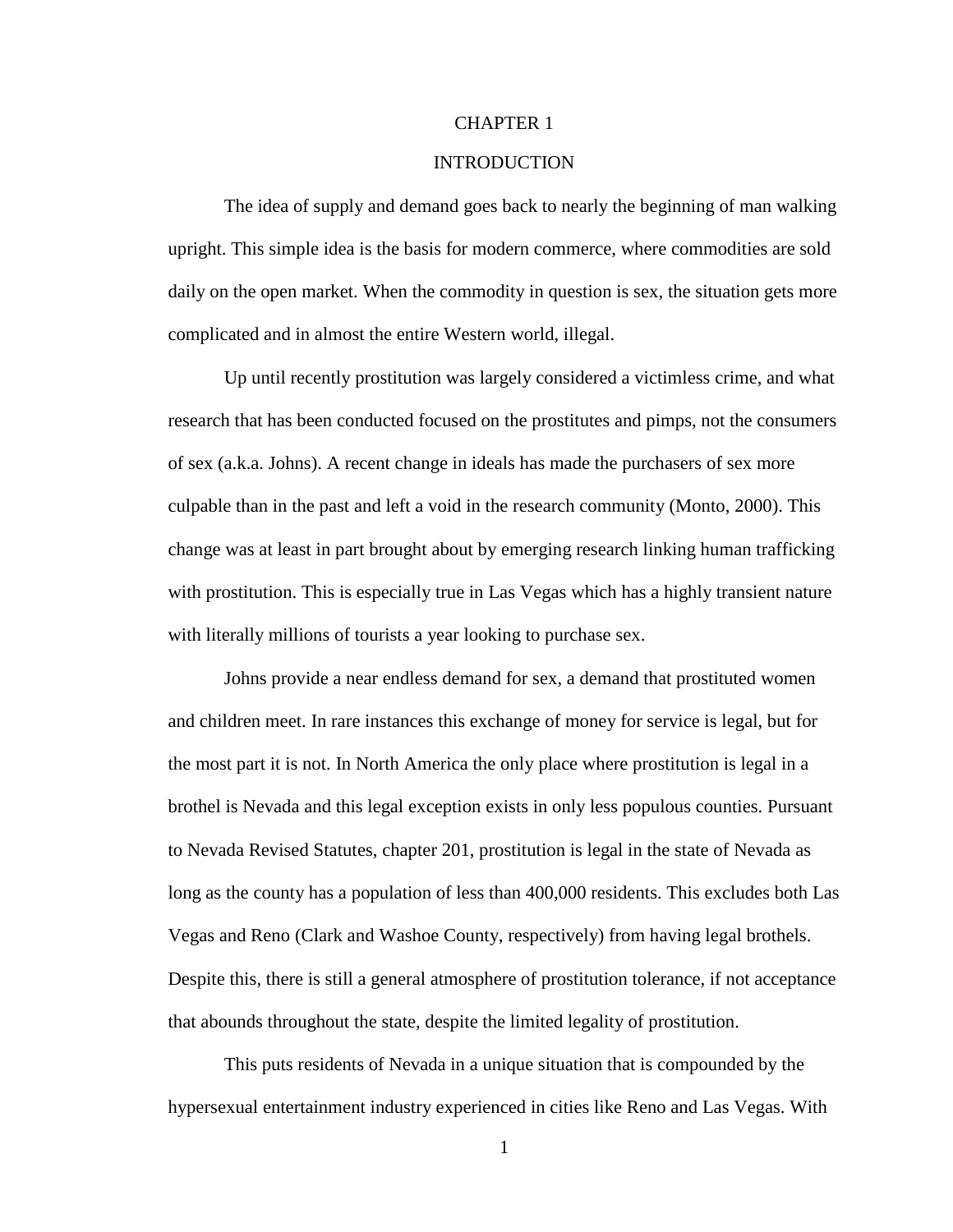the nickname "Sin City" it is not only implied, but expected that visiting Las Vegas will result in chicanery that is tolerated nowhere else. Las Vegas acts at the litmus test for decency; if something is considered too risqué for Las Vegas then there is no way it will be permitted anywhere else. Because of this, Las Vegas is a one of a kind area to research how hypersexuality and proximity to prostitution affects the attitudes of the residents.

Up to this point, research has only focused on Johns that have been arrested, which is a small cross section of the population that could purchase sex. This study will expand the scope and look that those that could be future potential consumers of sex. In addition, it will examine whether a hyper sexual environment has a normalizing effect on the attitudes of prostitution.

This study compared the attitudes of male undergraduate students from University of Nevada, Las Vegas (UNLV) and University of British Colombia (UBC) to examine whether the hypersexuality of Las Vegas affects attitudes towards prostitution among students at UNLV. It was hypothesized that the close proximity to legal prostitution would result in a higher rates of usage among UNLV student than those that attend UBC as well as have higher rates of sexual frequency and drive. In addition, it was predicted that because of this proximity, students at UNLV would endorse more pro-prostitution attitudinal beliefs than those at UBC.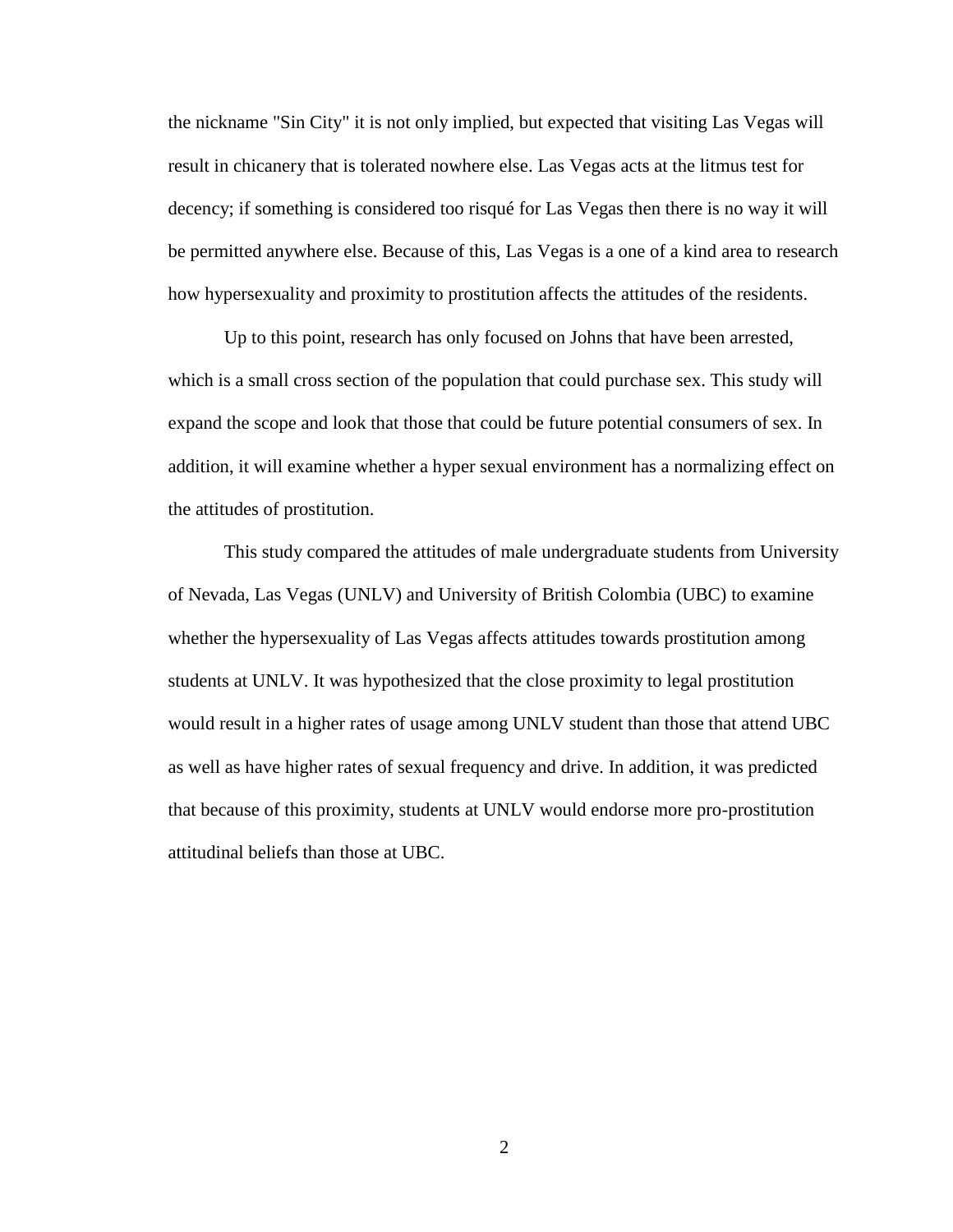#### CHAPTER 2

# REVIEW OF RELATED LITERATURE

<span id="page-10-0"></span>Research on prostitution is a widely studied topic with a fairly myopic view on the service provider side. That is to say, the vast majority of research conducted to date on prostitution involves studying the prostituted women. While not the most studied topic in academia, there is a great bit known about certain aspects of prostitution. Unfortunately this research largely focuses on the medical issues associated with prostitution. By the turn of the 21st century roughly half of all studies conducted on prostitution dealt with sexual transmitted diseases (Vanwesenbeeck, 2001). The research being conducted on prostitution typically follows what society has deemed of greatest importance at that time (Monto & McRee, 2005). With moral and economic interests the hot topics of the  $21<sup>st</sup>$  century it comes as little surprise that research mimics this trend.

The legalization of prostitution is a matter of constant discussion as the implications are both moral and economic. Common rationale for legalization of prostitution includes health and safety issues as was the case in New Zealand in 2003 when prostitution was legalized (Farley, 2004). Unfortunately legalized prostitution at best only comprises about 10% of total prostitution conducted, leaving many young women and children in danger (Farley, Stewart, & Smith, 2007).

This danger to prostituted women begins even before starting a life of prostitution, as many are victims of human trafficking. The United States is  $2<sup>nd</sup>$  only to Germany in the number of human trafficking victims received yearly for sex exploitation purposes; with most coming from Russia, former Soviet States, and Asia (Schauer & Wheaton, 2006). While the true number of human trafficking victims is unknown, it is estimated that 50,000 people are trafficked into the U.S. every year, with 700,000 victims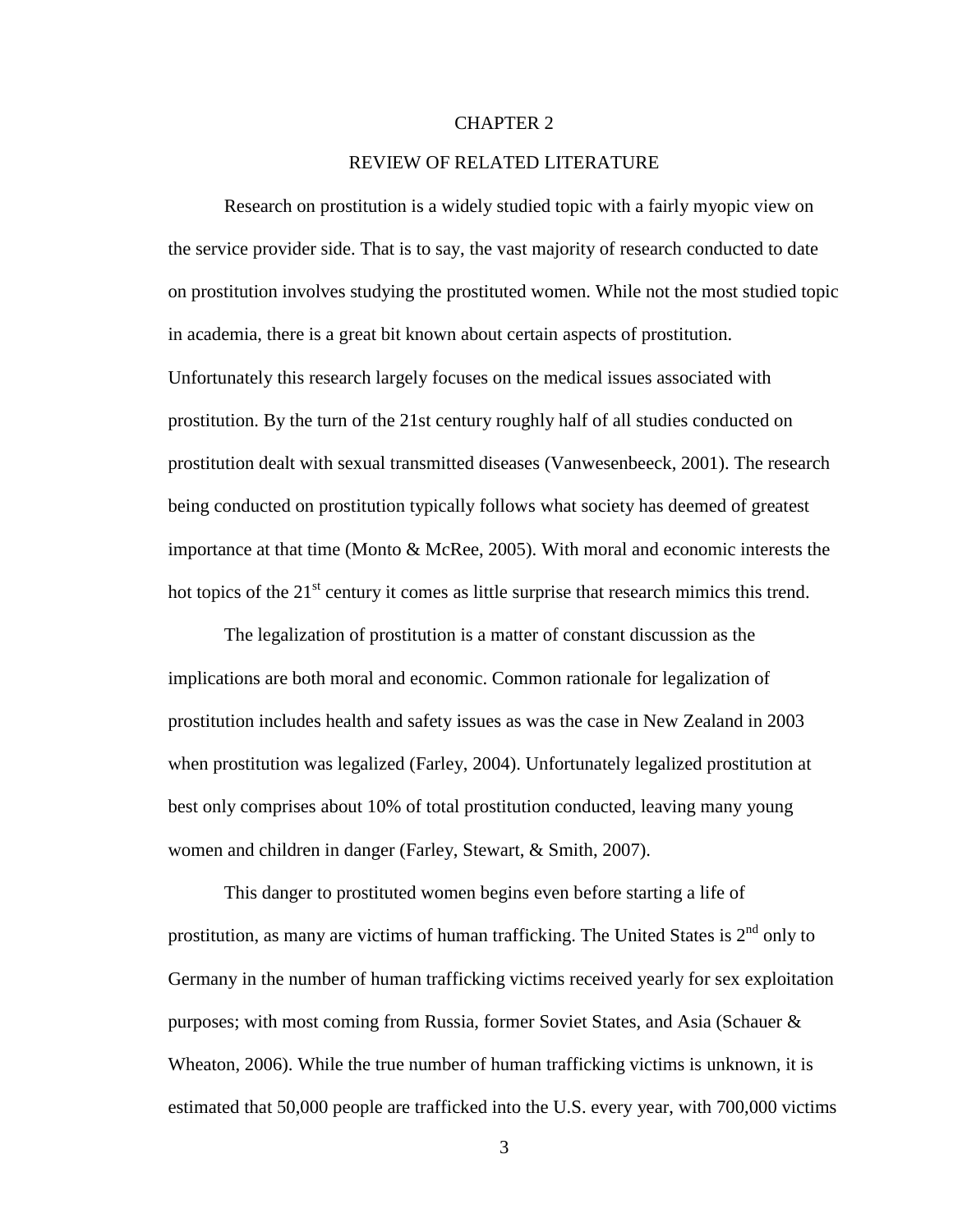trafficked worldwide (Schauer & Wheaton, 2006). At any given time it is estimated there are up to 150,000 people held as slaves in the U.S. and between 4 and 27 million globally (Logan, Walker, & Hunt, 2009). Of those victims of human trafficking, roughly twothirds of them are in the prostitution industry (Logan et al., 2009). A portion of these victims invariably find themselves sold into slavery in Las Vegas. Many of those victims are under age, female immigrants with little English communication ability and questionable immigration status (Wilson & Dalton, 2008). It goes without saying that the life of a prostituted woman is less than ideal. There are constant risks of violence, substance use/abuse, and psychological issues.

Risks Specific to Prostituted Women

#### <span id="page-11-0"></span>*Risk of Substance Abuse*

The use of alcohol and other drugs is higher among prostituted women than the general population (Burnette, Schneider, Timko, & Ilgen, 2009). Sixty percent of prostituted women have sought out treatment for crack usage, 30% for cocaine, and nearly 20% for heroin with 40% of prostituted women admitting to intravenous drug use (Burnette et al., 2008).

#### *Risk of Physical Harm*

As with the rates of higher substance use, predictably so are the rates of sexual assault (Young, Boyd, & Hubbell, 2000). Research has found that 82% prostituted women have been the victim of a physical assault and 68% have been raped (Farley  $\&$ Barkan, 1998). The risk of contracting sexually transmitted diseases is also a serious risk.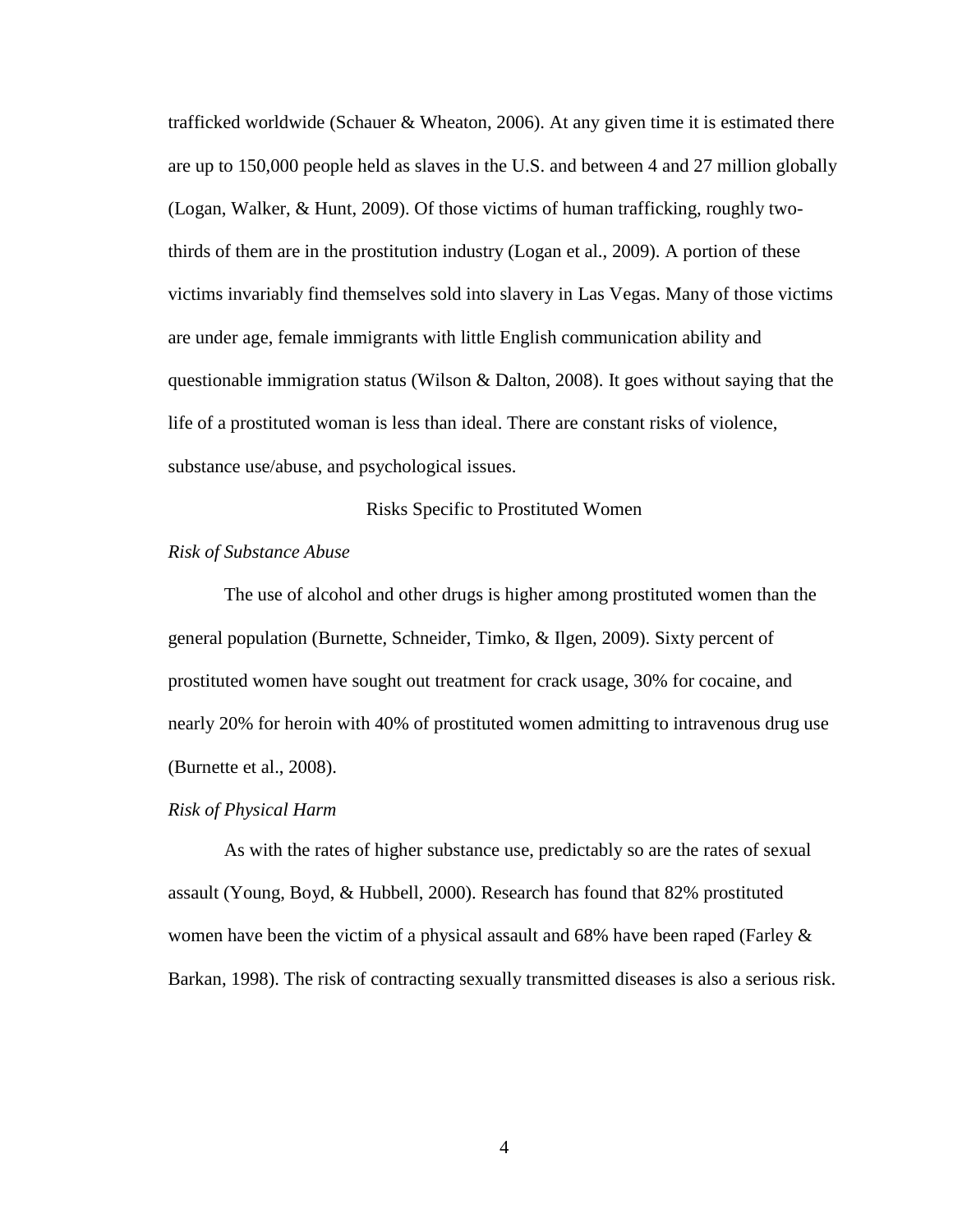## *Risk of Psychological Harm*

The risks to prostituted women are not contained to just physical harm, psychological harm is a serious risk as well. Farley and Barkan (1998) found that 68% of prostituted women met the criteria for post-traumatic stress disorder (PTSD). Burnette et al. (2008) found over 60% of prostituted women had depression, nearly 30% suffered from anxiety, and over 40% had attempted suicide at some point in their life with 14% recently attempting suicide.

## Johns and John Schools

<span id="page-12-0"></span>The dangers encountered by prostituted women are not all at the hands of their pimps or the perils of working the streets. The purchasers of sex, Johns, are to blame as well. In the last decade, there has been a paradigm shift placing the focus of the act of prostitution more on the John than the prostituted woman (Monto, 2000). This shift created an opportunity for education with the creation of John schools in 1995 with programs being offered in San Francisco and Portland (Monto, 2000).

#### *Goal of John Schools*

John schools serve to educate consumers of sex on the risks of having sex with a prostitute; both from a health and legal standpoint (Monto, 2000; Wortley, Fischer, & Webster, 2002). These programs are sometimes given as an alternative to a fine, or charges being filed at all. This hopes to serve as a deterrent against future purchasing of sex, and to change the attitudes of Johns away from pro-prostitution beliefs (Monto, 2000). The limited research on Johns has suggested that education of Johns can help reduce prostitution demand by changing their attitudes (Kennedy, Klein, Gorzalka, & Yuille, 2004; Wortley & Fischer, 2002).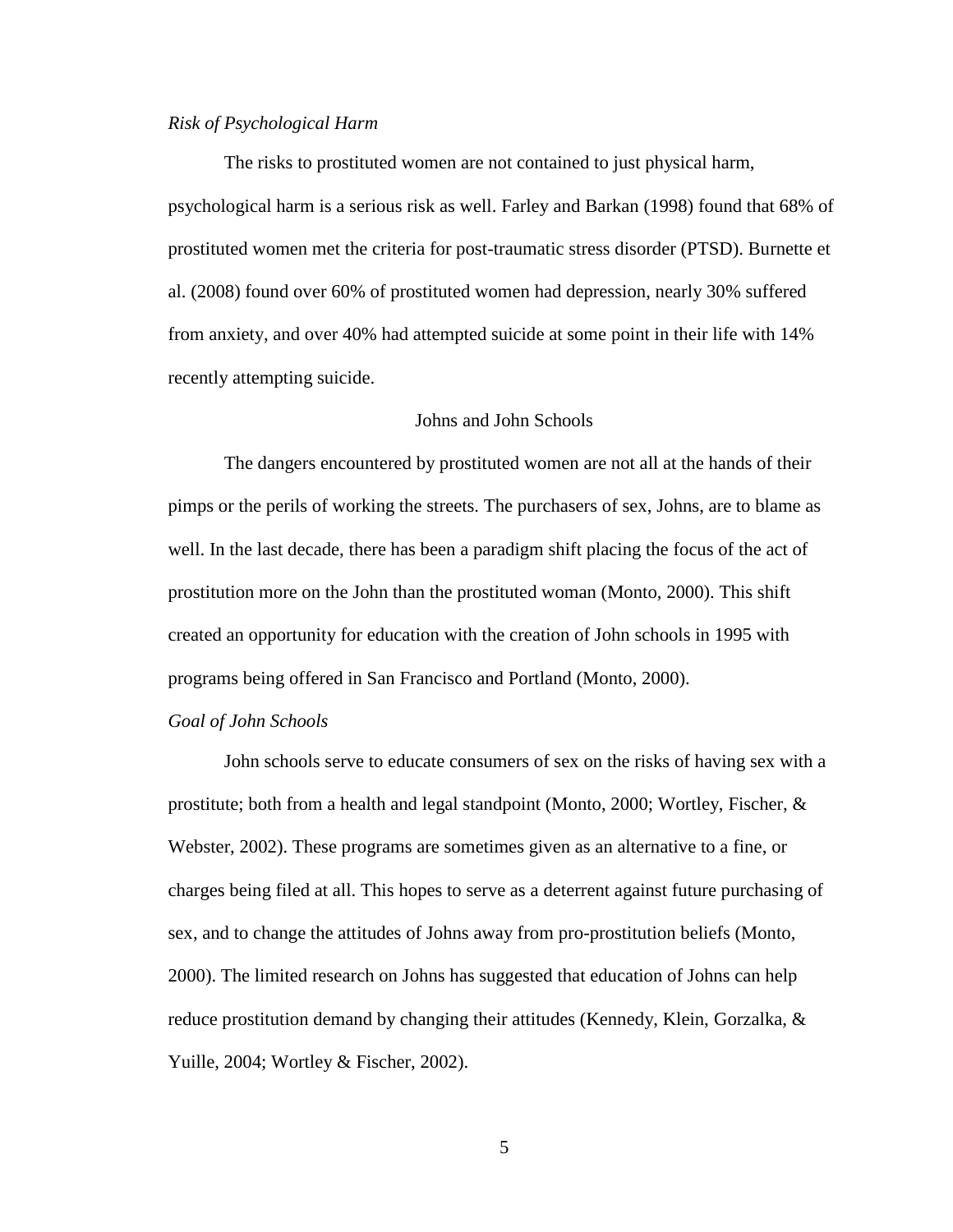#### *Evaluation and Validation of John Schools*

While there is limited data on John schools, the research that exists about the Johns in those programs is encouraging. Sawyer, Rosser, and Schroeder (1998) conducted a study of a small sample of Johns that had been arrested and found many had negative views of prostitution despite the fact they were actively participating in it. In addition, a study in 2001 found that men that were better educated on prostitution were less likely to adhere to myths that hold prostitution in a favorable light (Sawyer, Metz, Hinds, & Brucker). This suggests that with education, the attitudes of Johns can be modified to reduce the chance of future use of prostituted women.

Wortley and Fischer (2002) found that John schools can change the attitudes of the participants in a positive way that makes them more conscious of the risks of prostitution. These findings seem to support and further elaborate on the idea of educating the Johns to deter solicitation of prostitution. The validity of John schools was evaluated further when Kennedy et al. (2004) assessed a John school in British Colombia. Their findings confirmed what Wortley and Fischer (2002) found; with increased education comes better understanding of the risk involved in purchasing sex from a prostitute.

If educating a John and successfully changing his beliefs about prostitution is possible after the fact, then it stands to reason that this attitudinal change is possible for those that have yet to purchase sex. However, at the same time Johns have been found to have higher levels of sexual conservatism, so just attitudinal beliefs might not account for the acceptance one has of prostitution (Busch, Bell, Hotaling, Monto, 2002; Klein, Kennedy, & Gorzalka, 2009; Monto & Hotaling, 2001). This is possibly indicative of a double standard that it is ok for men to use prostituted women, but not acceptable for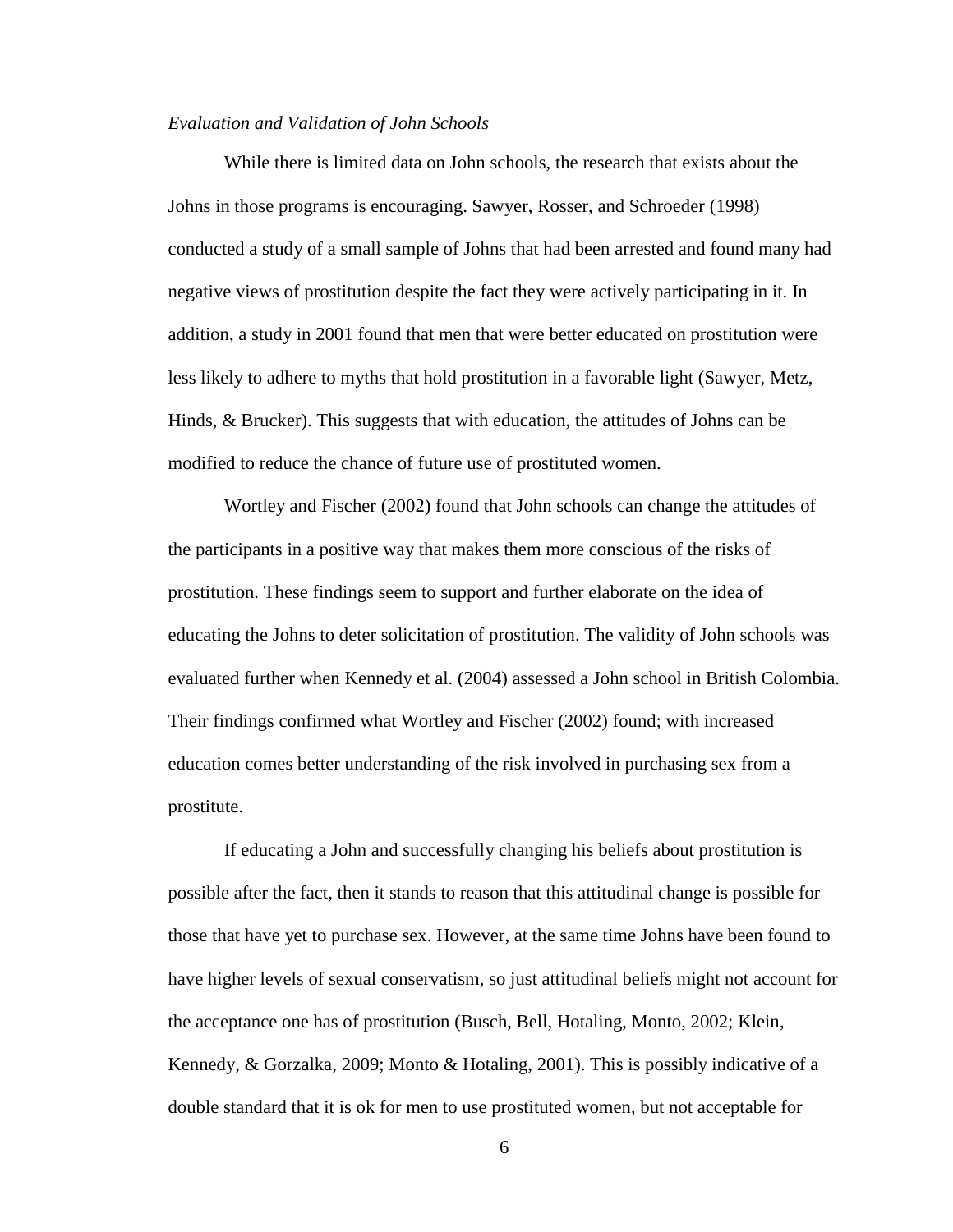women to be prostitutes. In addition, Farley et al. (2007) found that men with proprostitution beliefs considered prostitution to lower the moral standards of a community, thus creating another contradiction.

## Potential Johns

<span id="page-14-0"></span>Farley, Stewart, & Smith (2007) conducted one of the few studies on potential purchasers of sex. Their study compared 785 students from universities across the United States with students at the University of Nevada, Reno (UNR) on attitudes towards prostitution, rape myth acceptance, and sexually coercive behavior.

## *Normalization of Pro-Prostitution Related Beliefs*

Farley et al. (2007) found that the UNR students normalized a variety of proprostitution attitudes more than the college students from other states. In addition they found that those with higher pro-prostitution believes also had a higher level of rape myth acceptance. The rape myth is that all women secretly want to be raped and therefore are responsible, at least in part, for their own sexual assault (Allen, Emmers, Gebhardt, & Giery, 1995). This set of myths is perpetuated when 20-60% of people sampled hold proprostitution beliefs (Cotton, Farley, & Baron, 2002; Monto, 2000; Polk & Cowan, 1996;). For prostituted women it gets even worse, as they are seen as unable to be raped or harmed, like mere objects as opposed to living humans (Miller and Schwartz, 1995). This treatment as objects is not confined to just Johns or college students; prostituted women that are raped often times face the same rape myth acceptance by member of the criminal justice system (Farley & Kelly, 2000).

The findings by Farley et al. (2007) about rape myth acceptance report that students in Reno were far more likely to support the myth that violent sexual encounters arouse women and that the use of sexual coercion is an acceptable method to gain sexual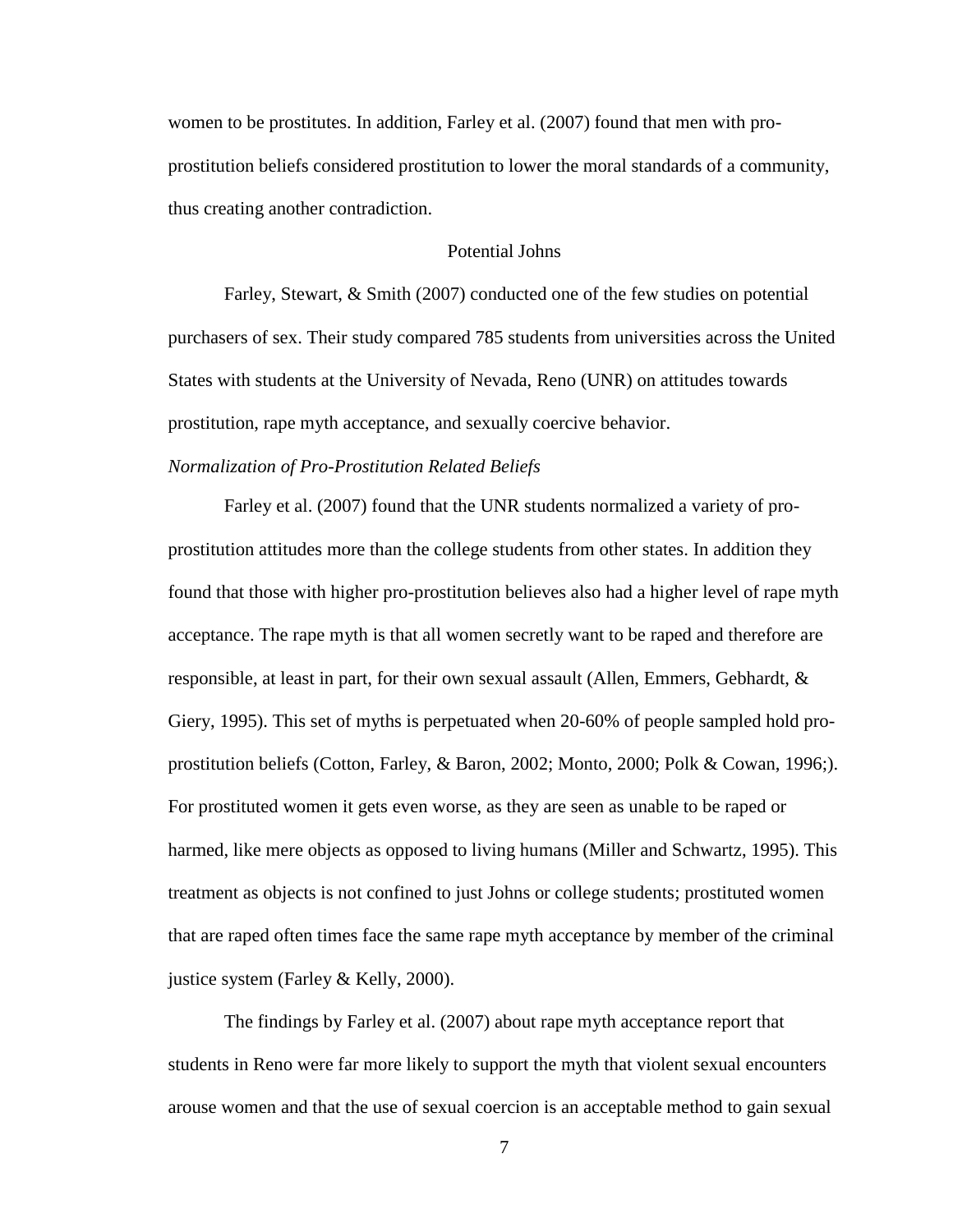activity. Those findings support earlier work conducted by Cotton et al. (2002) that found a positive correlation between rape myth and prostitution myth acceptance. The relationship between rape myths and prostitution is further strengthened by Klein, et al. (2009) when they found significant correlations between sexual violence and myth acceptance. If men that hold more favorable opinions about prostitution also support rape myths this puts prostituted women in even greater danger of being victims of sexual assault.

With these pro-prostitution beliefs at the possible root of the behavior of Johns, it is important to better understand how these beliefs are formed and what leads someone to become a John. Because of this it is important to understand the attitudes of men before they purchase sex and learn how to change their attitudes to reduce the demand for prostituted women and lower the number of men purchasing sex. If the factors that influence attitudes towards prostitution are ecological in origin, then it is paramount to distill what makes one environment more likely to produce pro-prostitution beliefs than others.

#### Ecological Factors Unique to Nevada

<span id="page-15-0"></span>The difference between UNR students and those from other colleges could be the result of a variety of reasons, however the most obvious factor is that prostitution is legal in most of the state of Nevada compared to being illegal in all other states. In addition, cities like Reno and Las Vegas are at the forefront of pushing the decency envelope which leads to a hypersexual representation of reality. This could suggest that the hypersexuality of the city and proximity to legal prostitution are contributing factors to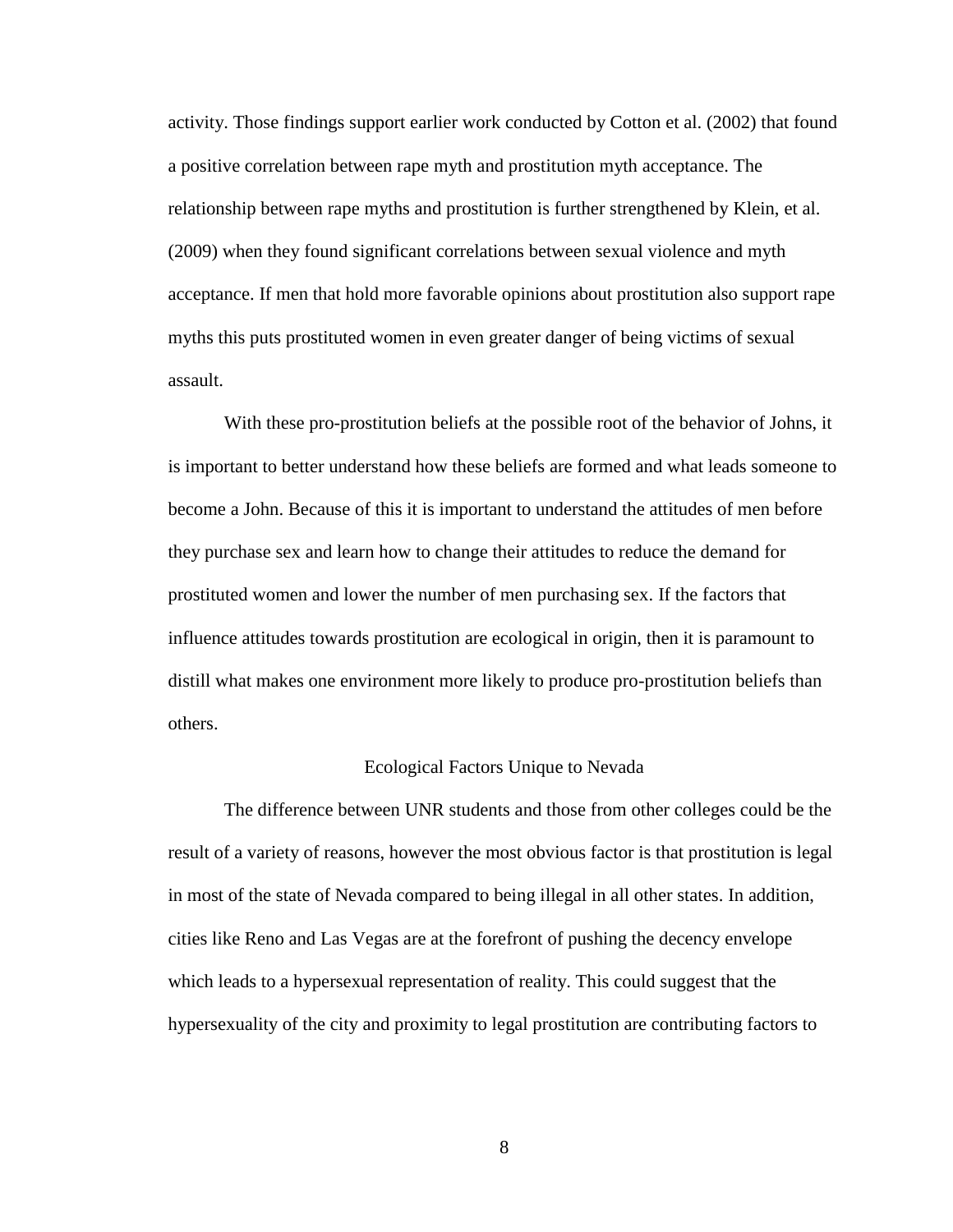attitudes of prostitution. In that way, Reno and Las Vegas are very much the same, thus making Las Vegas the next logical location of interest.

## *Hypersexuality in Las Vegas*

Las Vegas is known for being a risqué, anything goes city, in fact the livelihood of the city depends on the tourism generated from the "what happens in Vegas, stays in Vegas" ideal (Knox, Groom, & Zusman, 2008). This overly sexual portrayal of Las Vegas is not a new concept; over 50 years ago the first topless show in Las Vegas opened at the Dunes Hotel (Gephart, 2001). In the present, billboards of a near pornographic nature line the major thoroughfares of the cities, spreading their message to man, woman, and child a like (Dentith, 2004). In addition, there are no less than 20 adult entertainment clubs within two miles of Las Vegas Boulevard in the five miles between Russell Road and Charleston Boulevard (Map of Adult Entertainment Clubs near the Las Vegas Strip). This openness of sexuality is not removed from the actual casinos even as there are more than ten topless shows and over a dozen topless pools housed within hotel properties on Las Vegas Boulevard (Las Vegas Topless Shows; Topless Pools Las Vegas). This creates an area saturated with sexual images and situations, which according to research can create an environment more likely to normalize prostitution attitudes (Malamuth, Addison, & Koss, 2000; Ward, 2003).

#### *Risk from Alcohol Consumption*

This highly sexual atmosphere, when combined with an abundance of alcohol, can make for a dangerous environment to vulnerable women. Alcohol use is a major contributor to situations that lead up to sexual assault as well as the thought processes involved. Alcohol use is shown to increase sexual arousal which leads to increased sexual aggression in both aggressive and nonaggressive males (Davis, Norris, George,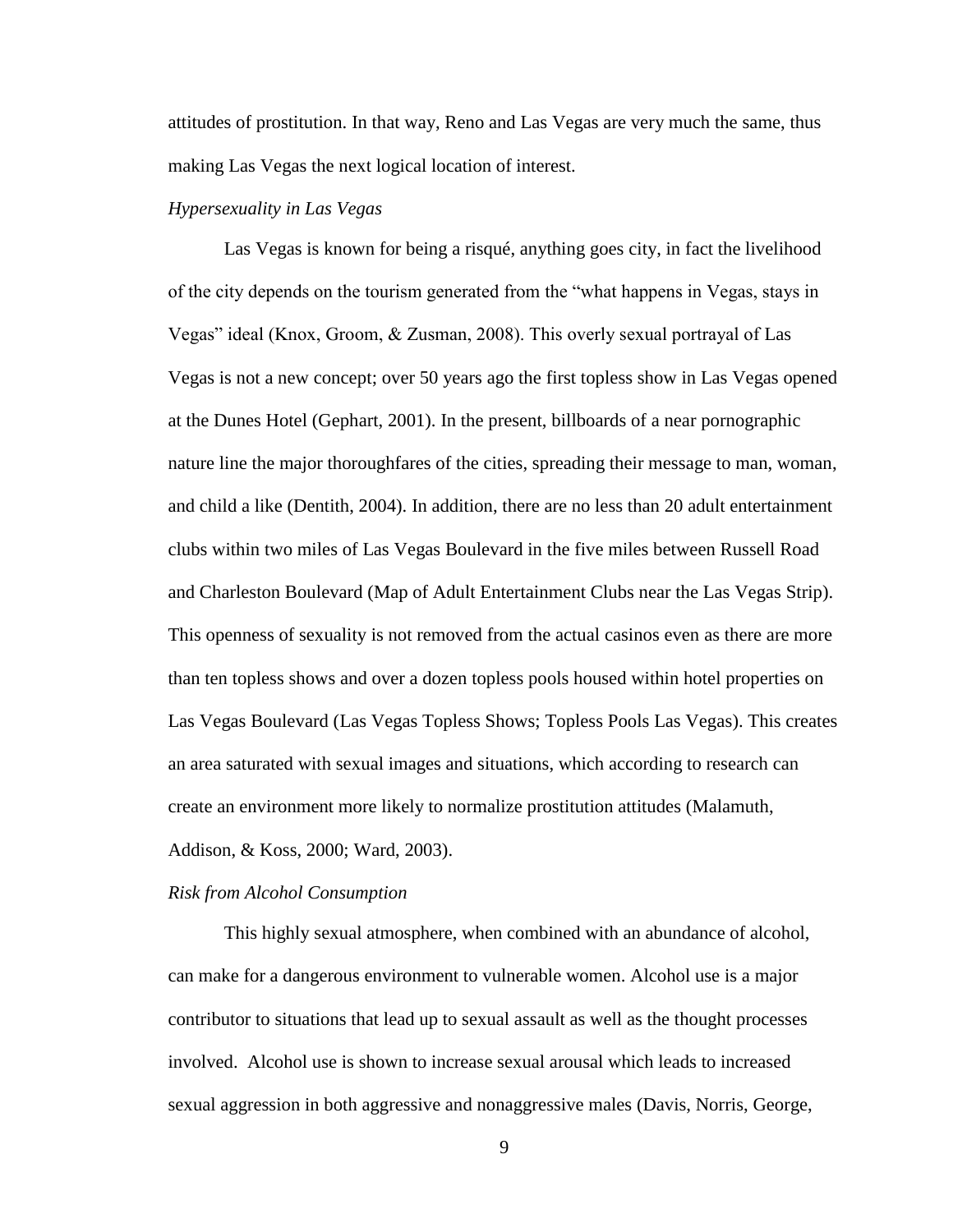Martell, & Heiman, 2006a, 2006b; Loiselle & Fuqua, 2007). This increase in sexual arousal from alcohol increases the aggression in males and thus increases their likelihood of committing a sexually aggressive act (Davis et al., 2006a). Alcohol use can also aid in the acceptance of the rape myth amongst women as well as help them more closely associate with the victim (Davis et al., 2006b).

In addition, alcohol hinders a woman's ability to recognize improper sexual advances and has been shown to lead to an increased reaction time in defending them self from an attack (Loiselle & Fuqua, 2007). According the Loiselle and Fuqua (2007), 55% of date rape victims, and 73% of the date rapists were intoxicated when the attack took place. The use of alcohol as a means of date rape is implemented twice as often as the use of force. Intoxicated women also find that they are not able to detect risky situations as well as their sober counterparts and in return find that they are unable to thwart unwanted sexual advances. Those findings are the best case scenario figures because they represent consensual relationships of college students, not a John purchasing sex from a prostituted woman.

#### Theoretical Explanation for Prostitution

<span id="page-17-0"></span>One possible explanation for these desires can be explained by the routine activities theory. This theory states a crime's likelihood is dictated by three elements: motivated (likely) offenders, available suitable targets, and lack of capable guardians (Cohen & Felson, 1979). This study focuses on the often over-looked motivated offender aspect of the routine activities theory and how it relates to the motivations of consumers as opposed to those of the prostituted woman. Up until now, many studies have not looked at motivated offenders simply because of the prevalence of crime. That is to say,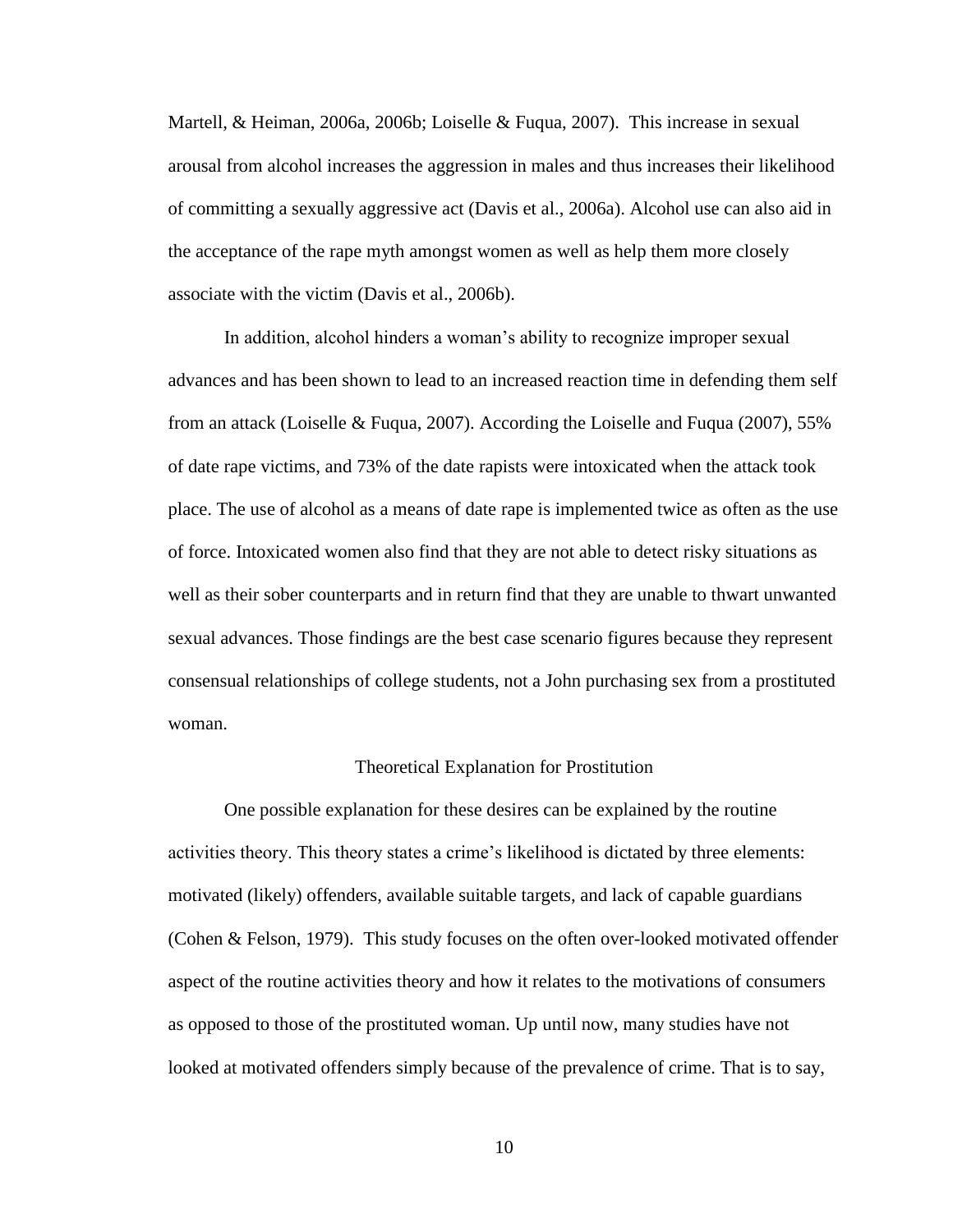why bother measuring motivation when it is obvious motivation exists in the presence of crime being committed.

If, as reported above, there are enough men being arrested for soliciting prostitution that there needs to be education programs for them, then it stands to reason that there are plenty of motivated offenders purchasing sex. Because of this, studying the attitudes consumers have towards prostitution is a vital step in understanding the motivation surrounding the purchasing of sex from prostituted women. Prior research has shown that men continue to purchase sex even when they know that it is an illegal activity (Kennedy et al., 2004).

In terms of available suitable targets, prostitution is an unusual criminal activity in that the targets, prostituted women, make themselves openly available despite the illegality of the act. There is a difference between being available and consenting to victimization however. Many prostituted women are forced to sell themselves by pimps or to feed a drug addiction; rarely is a woman prostituted of her own free will (Young et al., 2000).

Lacking of a capable guardian is the final necessary aspect, and it as much of an oddity as the availability of suitable targets. Much of the time a prostitute has a guardian, a pimp, but that guardian, by virtue of their title, is not capable of anything other than forcing women and children into selling themselves. In addition, prostituted women have no other guardians to help protect them. The community and law enforcement knowingly allow prostitution to continue while arresting the prostitutes at the same time and calling them criminals (Farley et al., 2007; Farley & Kelly, 2000). This allows the criminal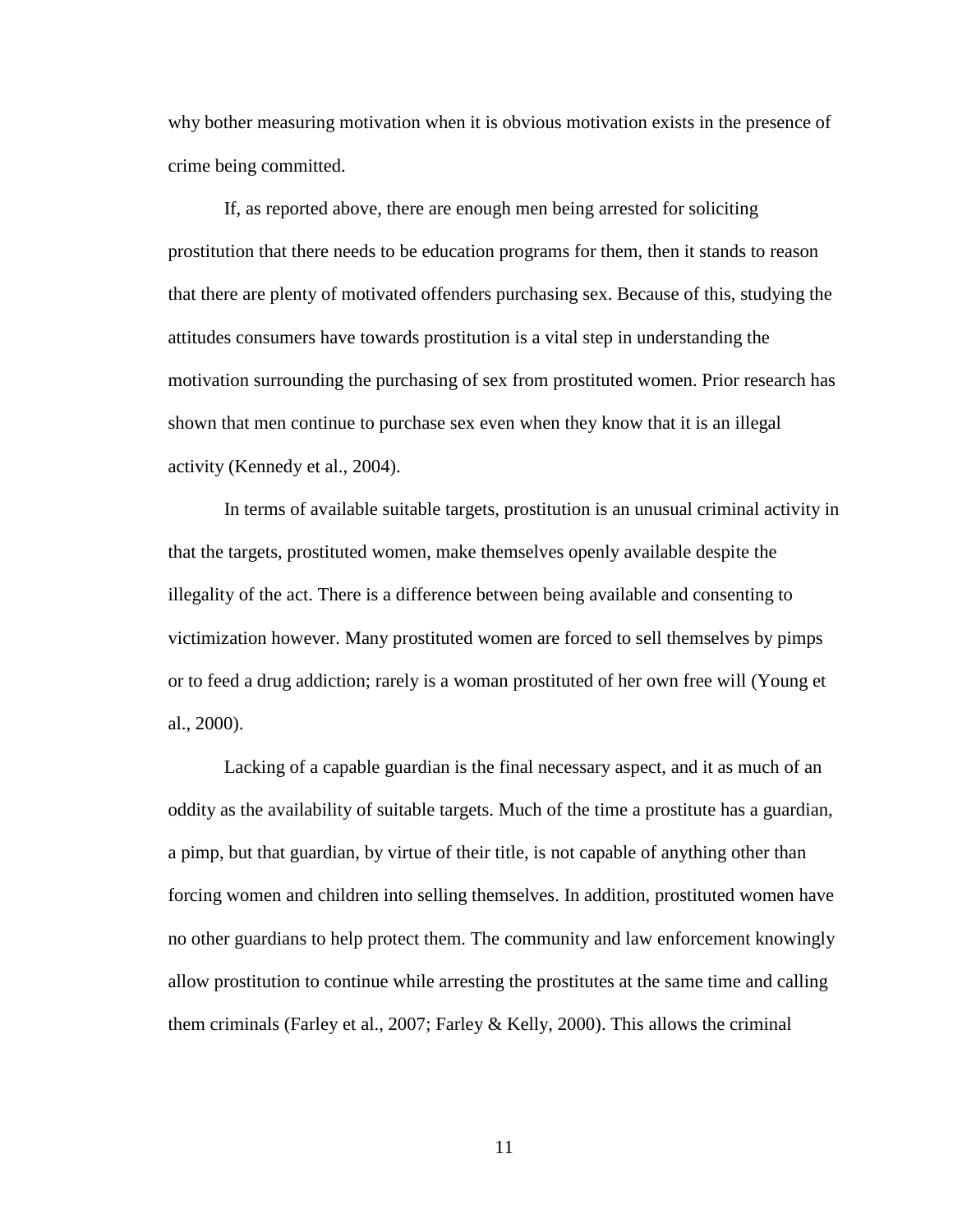underground to use and abuse women as they wish with no recourse for the women victimized.

This paradox creates a situation that helps to explain why prostitution runs rampant; two of the three necessary conditions are basically present by default, thus only leaving a motivated, sexually aroused, man to solicit a prostitute to complete the requisite elements (Monto & McRee, 2005).

While Johns are motivated anywhere prostitution exists, this study hypothesized that there are some ecological factors that increase the odds of offenders having higher motivation levels than others due to proximity to legal prostitution, and the hypersexuality of a city. This provides a distinct difference between cities like Reno and Las Vegas when compared to other cities in North America.

It is possible that this increased desire for sex, related to the hypersexuality of a city, leads to an offender (John) that is more motivated due to the environment than a John in another city that has less sexual overtones.

# Gaps in Current Literature

<span id="page-19-0"></span>Up to this point, research has determined that people have different beliefs about prostitution but there is very little explanation for these differences in beliefs. This study will address this need by exploring the variables that contribute towards differences in attitudes towards prostitution that lead some people to hold pro-prostitution beliefs while others do not. Is the difference in beliefs purely based on the proximity to sin that Las Vegas possesses, or are there religious and ethnic factors also at play. Does sexual experience or desire factor into attitudinal beliefs. This study will hopefully serve as a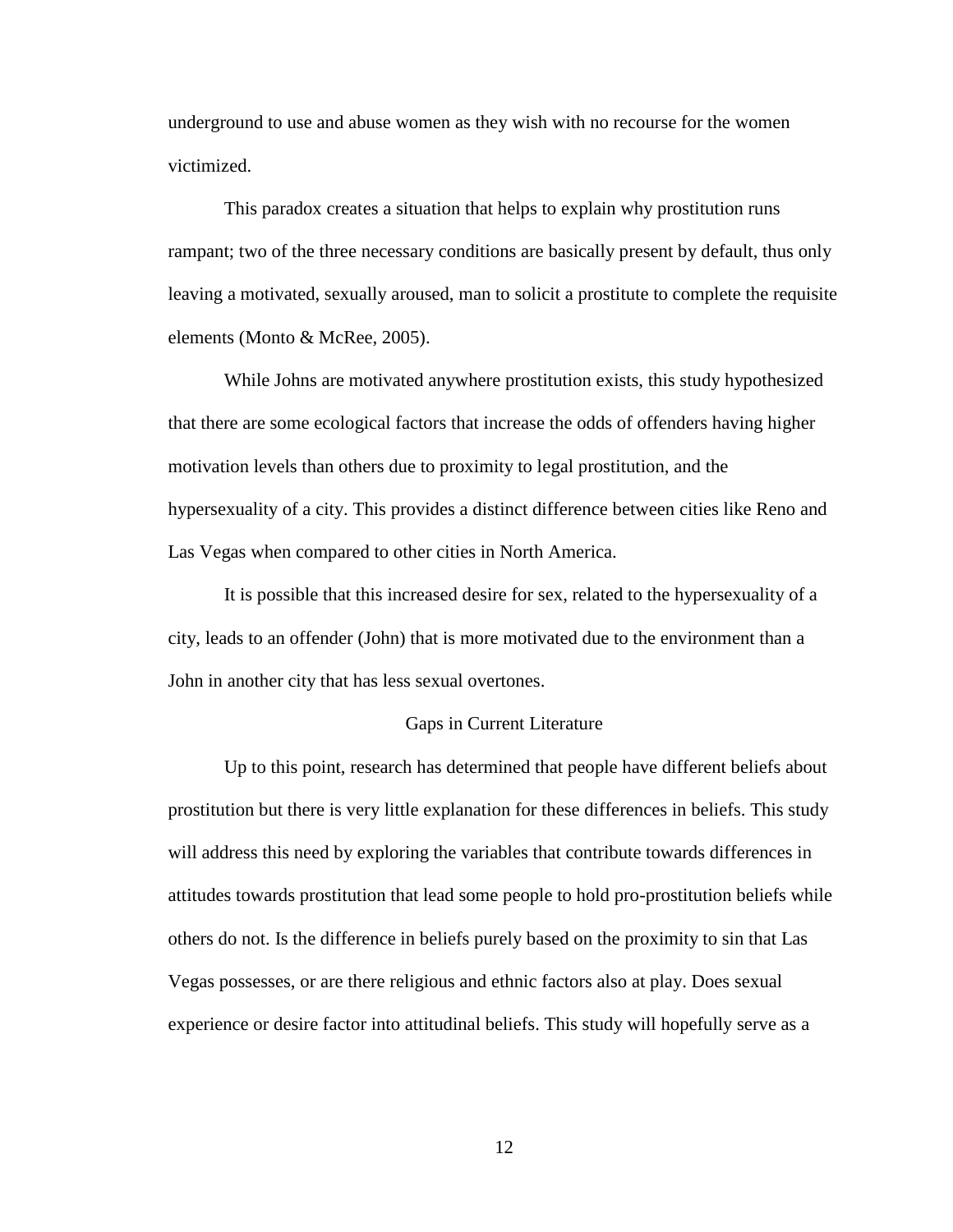springboard for future, in depth, research on changing attitudinal beliefs by identifying the factors influencing the attitudes towards prostitution.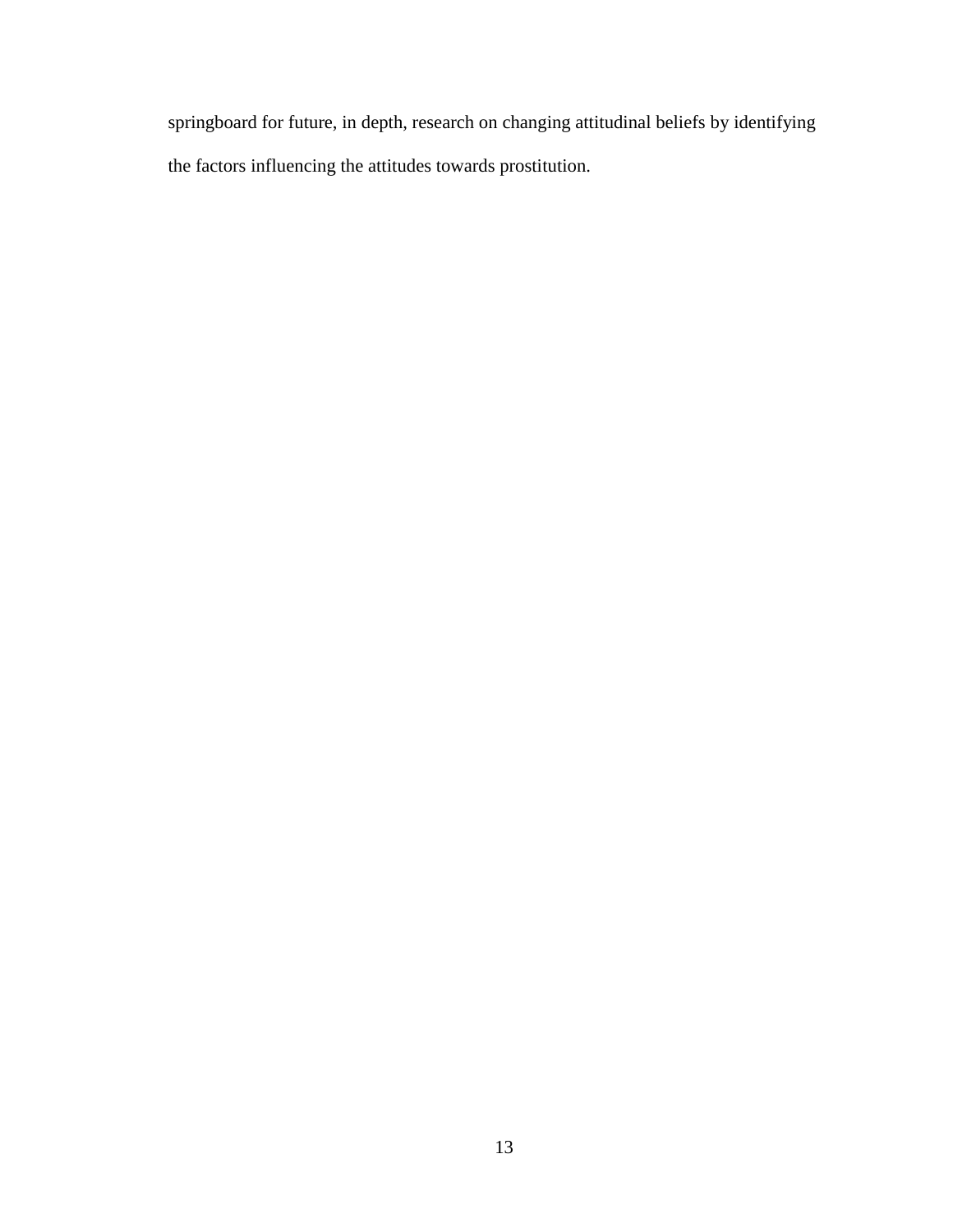#### CHAPTER 3

#### METHODOLOGY

### **Participants**

<span id="page-21-1"></span><span id="page-21-0"></span>The participants consisted of 351 male undergraduate students from the University of Nevada, Las Vegas and 260 male undergraduates from the University of British Columbia. In exchange for completing a survey, students in both samples were awarded course credit. Both males and females completed the survey at UNLV, while only males participated at UBC. Because of this, females from UNLV were excluded from this study. In addition, since this study was only concerned with future, potential purchasers of sex, those that have indicated a previous purchase of sex were excluded from the main analyses. For this sample 13 (3.7%) participants were excluded from UNLV and 8 (3.1%) from UBC. In addition, one participant was excluded due to a lack of recorded gender. This leaves the final sample size as 591 (339 UNLV; 252 UBC).

The majority of UNLV students identified themselves as Caucasian (63%). The remaining ethnicities were groups representing 15% or less of the population and are presented in Table 1. The majority of UBC students reported their ethnicity as Asian/Pacific Islander (54%) with another 35% reporting Caucasian or of European descent. When asked about religious affiliation, 26% of UNLV students claimed no religion and 50% Christian. Students at UBC identified their religion as 47% none and 35% Christian. Full details are presented in Table 1. An additional question was also included to measure religiosity or importance of spirituality in students' lives. Complete responses are presented in Table 1. Mean age for UNLV was 21.5 (sd=4.57) and 20.1  $(sd=3.12)$  for UBC.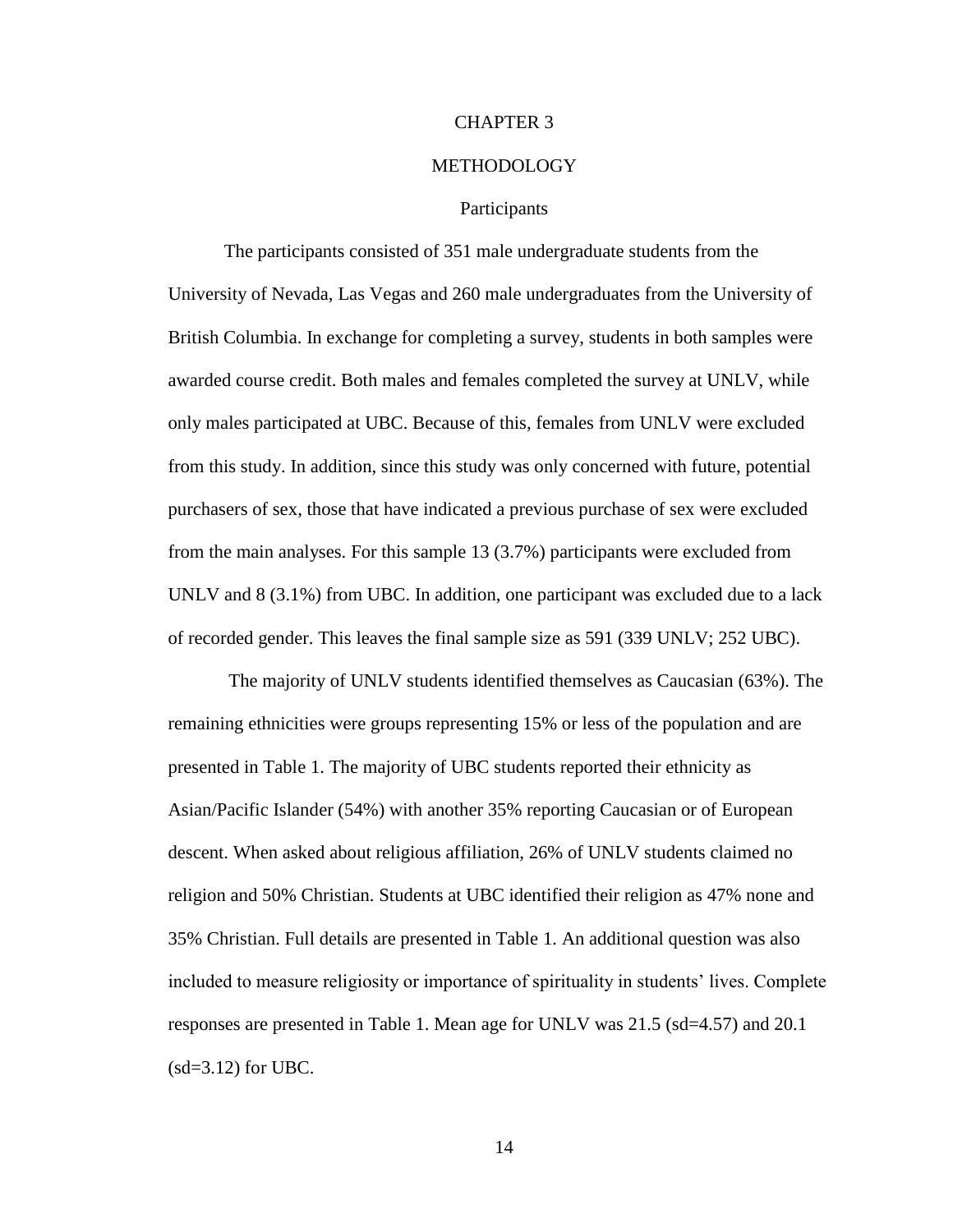# <span id="page-22-1"></span>Table 1

|             |                  | <b>UNLV</b>  |      | <b>UBC</b>     |                |
|-------------|------------------|--------------|------|----------------|----------------|
|             |                  | $\mathbf n$  | $\%$ | $\mathbf n$    | $\%$           |
|             |                  |              |      |                |                |
| Ethnicity   |                  |              |      |                |                |
|             | Caucasian        | 212          | 62.5 | 89             | 35.3           |
|             | Hispanic         | 44           | 13   | n/a            | n/a            |
|             | <b>Black</b>     | 35           | 10.3 | $\overline{2}$ | 0.8            |
|             | Pacific Islander | 13           | 3.8  | 134            | 53.2           |
|             | Other            | 35           | 10.3 | 27             | 10.7           |
|             |                  |              |      |                |                |
| Religion    |                  |              |      |                |                |
|             | None             | 90           | 26.5 | 118            | 46.8           |
|             | Christian        | 170          | 50.1 | 88             | 34.9           |
|             | Mormon           | 23           | 6.8  | n/a            | n/a            |
|             | Jewish           | 9            | 2.7  | 9              | 3.6            |
|             | Islamic/Muslim   | 3            | 0.9  | 18             | 7.1            |
|             | Catholic         | 12           | 3.5  | n/a            | n/a            |
|             | <b>Buddhist</b>  | $\mathbf{1}$ | 0.3  | 14             | 5.6            |
|             | Other            | 31           | 9.1  | 5              | $\overline{2}$ |
|             |                  |              |      |                |                |
| Religiosity |                  |              |      |                |                |
|             | Not at all       | 63           | 18.6 | 53             | 21             |
|             | A little         | 84           | 24.9 | 71             | 28.2           |
|             | Some             | 83           | 24.6 | 68             | 27             |
|             | Quite a bit      | 71           | 21.0 | 49             | 19.4           |
|             | Very much so     | 37           | 10.9 | 11             | 4.4            |

# *Comparison of demographics by university*

# Measures

<span id="page-22-0"></span>The questionnaires used in both locations included items on attitudes towards prostitution that have been previously used and validated (Kennedy et al, 2004; Pucci, 2007; Sawyer, et al, 1998). The demographic information collected includes; age, gender, year in school, religion, marital status, sexual orientation, length of residency, etc.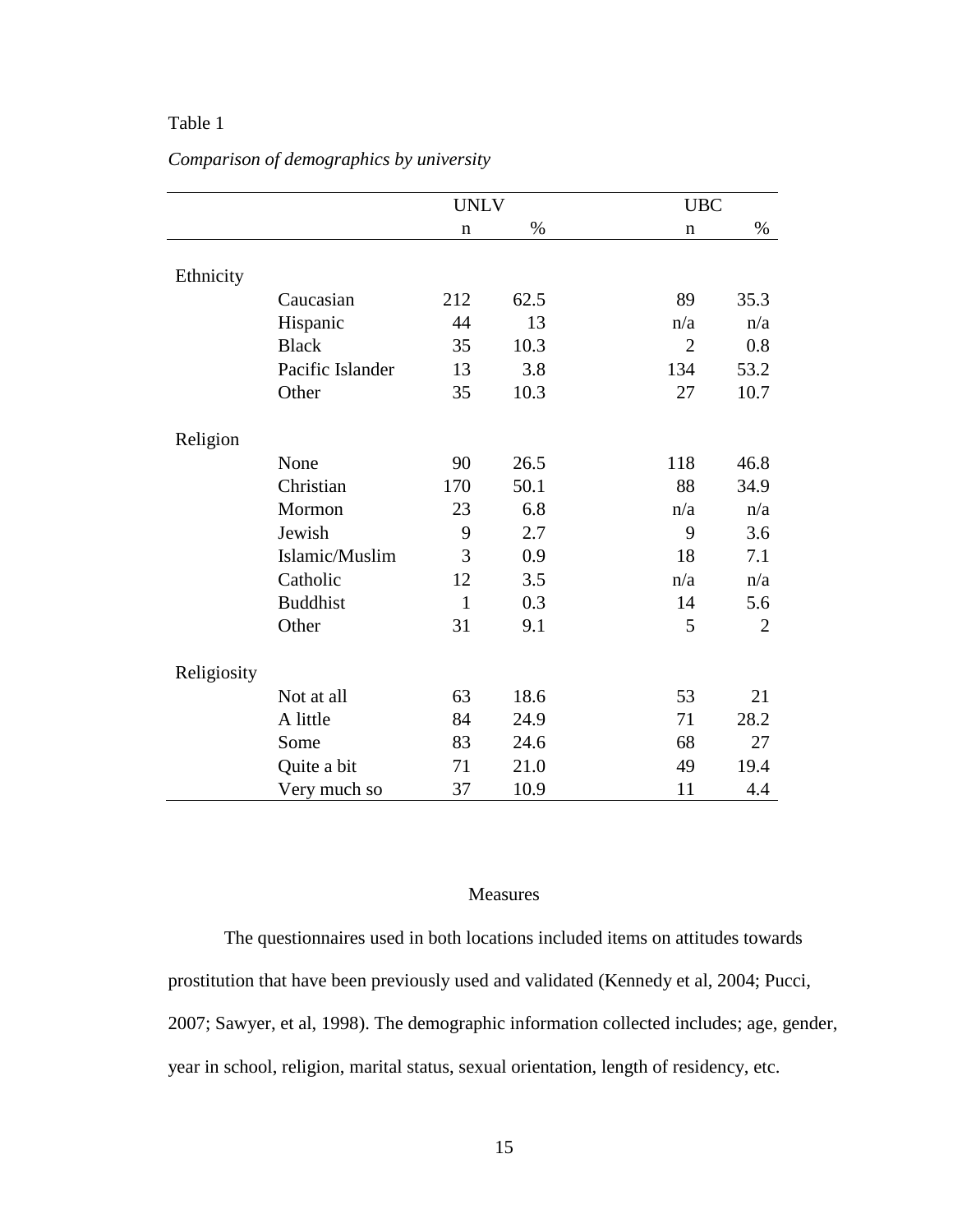For this study there were 30 items from the attitudes towards prostitution scale as well as six sexual experience items that were used in addition to demographic information on ethnicity, religion, and religiosity. The items excluded were either due to a lack of a corresponding item among data sets, or an item had been changed in content enough that could have caused an issue with validity in comparing the two samples. *Procedures*

The UNLV and UBC data were collected via hard copy questionnaires that were then entered into an electronic database. The hard copy data were entered into an electronic database utilizing double data entry to avoid data entry errors that could corrupt the analysis (Barchard & Pace, in press). The data collected at UNLV followed all procedures required by the Institution Review Board of UNLV (protocol #: 0702-2235 & 1001-3335M) including informed consent and debriefing of subjects.

#### Independent Variables

<span id="page-23-0"></span>The independent variables for this study were geographic location (UNLV or UBC), ethnicity, religion and religiosity. The demographic information was a combination of open-ended (ethnicity) and circling the field that applies (religion), while religiosity (i.e. "Do you think of yourself as a religious or spiritual person?") was measured on a Likert-type scale asking how religious one is ranging from 1 "not at all" to 5 "very much so".

#### <span id="page-23-1"></span>Dependent Variables

Dependent variables included responses to the attitudes on prostitution questionnaire. The questionnaire, in both forms used, consisted of demographic information, over 100 items on attitudes towards prostitution, and a sexual experience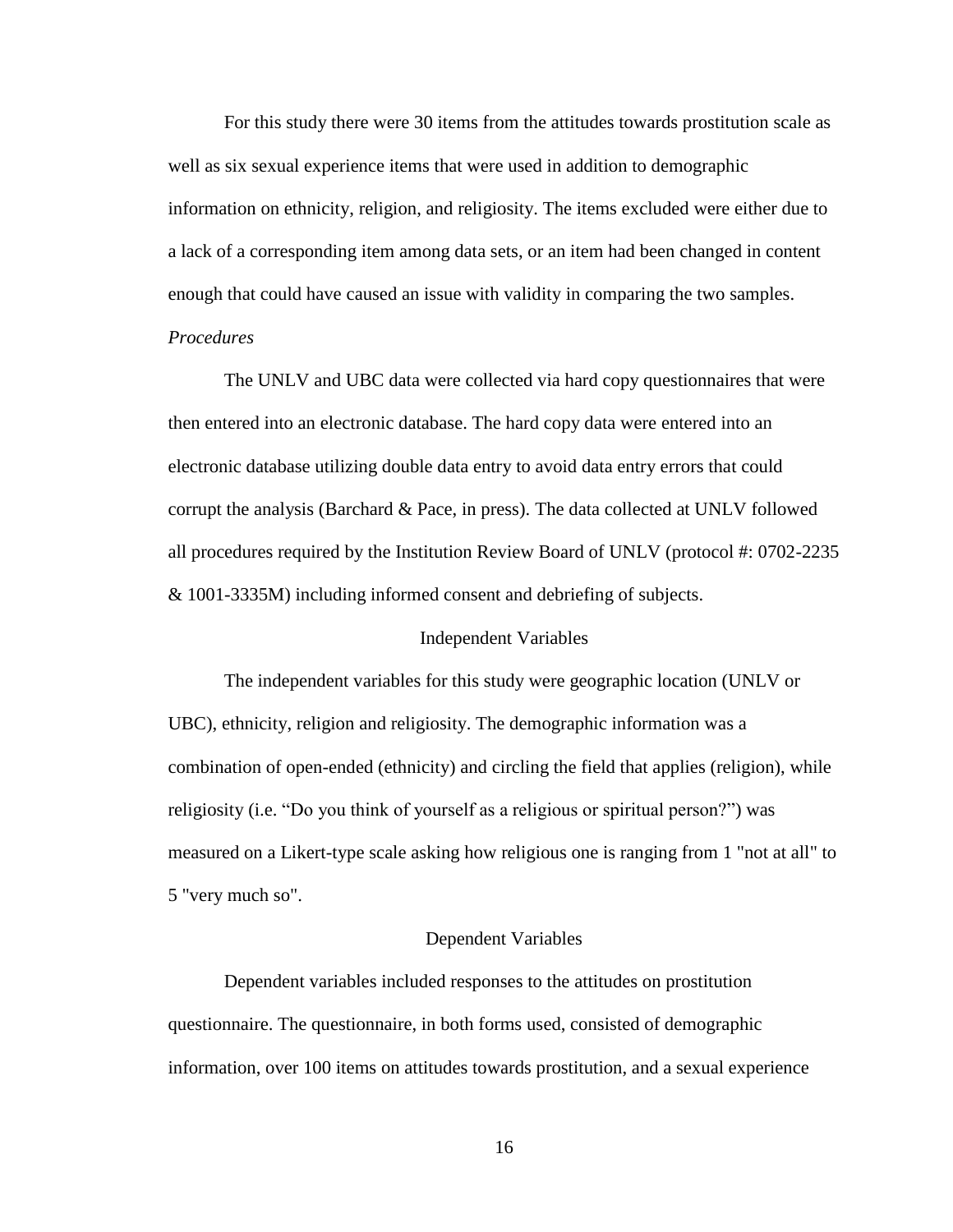frequency survey. The demographic information collected includes; age, gender, year in school, religion, religiosity, marital status, sexual orientation, length of residency, etc. The attitude measures of prostitution included items that cover: family and fidelity (e.g., "men who go to prostitutes have broken their marriage vows"), societal/economic issues (e.g., "I believe there is nothing wrong with street prostitution"), perceived lifestyle of prostitutes (e.g., "most street prostitutes are drug addicts"), and legal issues (e.g., "I think street prostitution should be prohibited in residential areas"). The measures of attitudes towards prostitution on were scored in a Likert-type scale of 1 to 5 or from strongly disagree to strongly agree. Sexual experience and drive were measured with items on a Likert-type ranging from "none at all" to "4 or more a day" on a nine point scale. The sexual experience portion surveyed frequency of sexual intercourse, masturbation, kissing and petting, sexual fantasies, and age of first sexual intercourse.

## Data Analyses

<span id="page-24-0"></span>Frequency analyses of respondents were conducted to compare the UNLV and UBC reported attitudes towards prostitution. Univariate analyses of data were conducted to determine if the attitudes varied significantly between the two locations. Pearson Chi-Square for nominal level variables (ethnicity and religion) and analysis of variance (ANOVA) were used to look at differences in demographics and attitudes. Proportions of sex purchasers, sexual experience and drive, were also compared with ANOVAs.

A multivariate analysis was conducted using hierarchical logistic regression analysis to identify what factors accounted for the differences between the responses of UNLV and UBC students among the statistically significant items.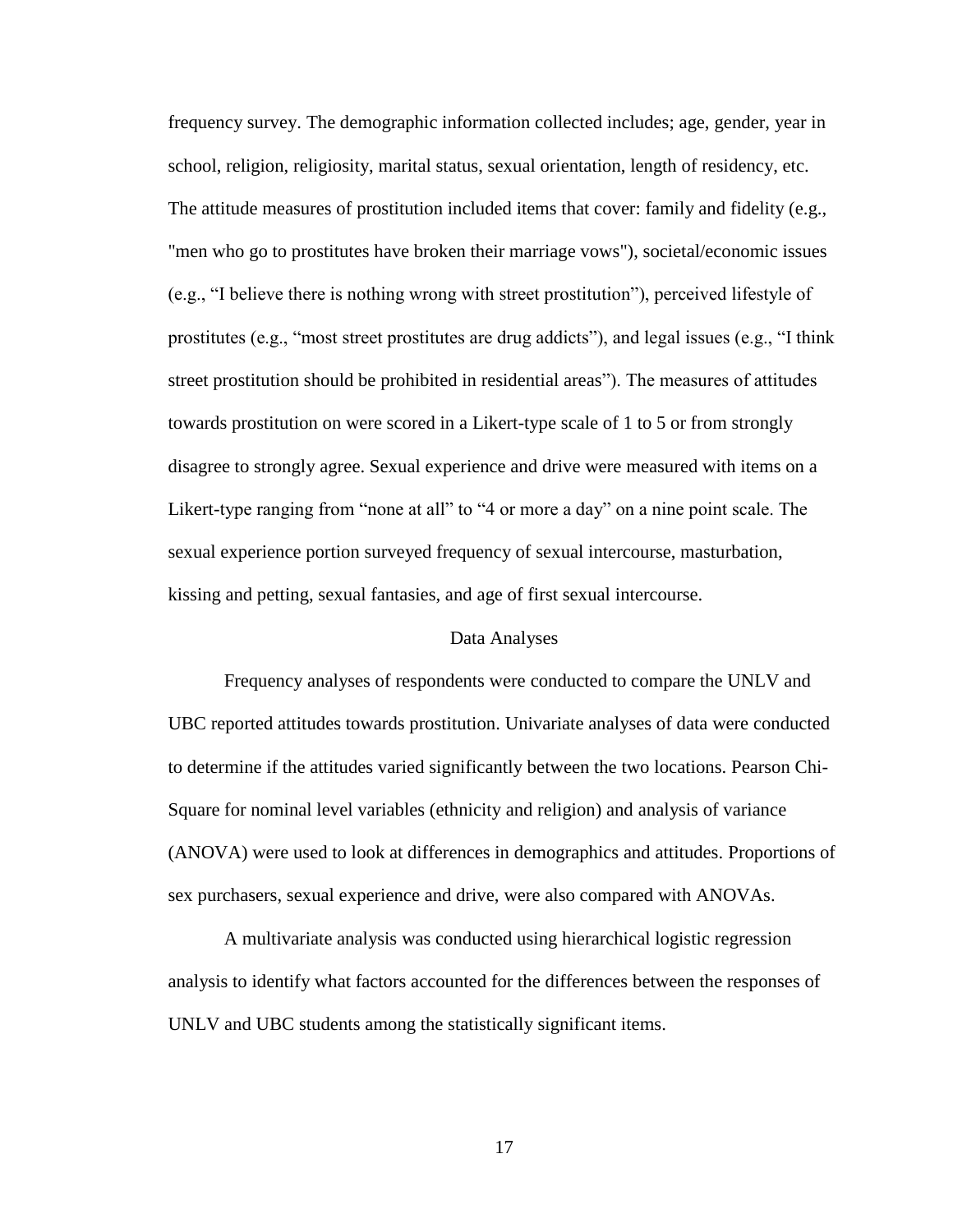## CHAPTER 4

#### RESULTS

## Univariate Analyses

## <span id="page-25-1"></span><span id="page-25-0"></span>*Purchasers of Sex Comparison*

Those participants that identified as having already purchased commercial sexual activity were compared. An analysis of variance (ANOVA) was conducted and found that when comparing the means of those that did purchase sex there was no statistically significant difference in the proportion reporting commercial sexual activity between UNLV and UBC students  $(n=21, 13 \text{ UNLV}, 8 \text{ UBC}; F=.171, p=.679)$ .

# *Attitudes Towards Prostitution Response Comparisons*

Analyses of the attitudes towards prostitution items began with a comparison of the percentages reported by both samples for all 30 items, with the items grouped into four categories; family, societal, lifestyle, and legal issues.

The first items examined were the family and fidelity questions (Table 2). UNLV students were much more agreeable to letting their son visit a prostituted woman than the students from UBC. Just over 50% of UNLV students agreed that it would be ok if their son visited prostituted women while 82% of the UBC students disagreed with this statement. Only 30% of the UNLV disagreed with the idea of their son going to a prostituted woman. This finding is in direct contradiction with other items in this category. Both groups equally disapproved of the idea of their daughters voluntarily becoming a prostitute (97% UNLV vs. 96% UBC disagreed) or the idea of marrying someone that was a prostitute (87% UNLV vs. 88% UBC. For both of those items UNLV students responded with a higher proportion of "strongly disagree" compared to UBC.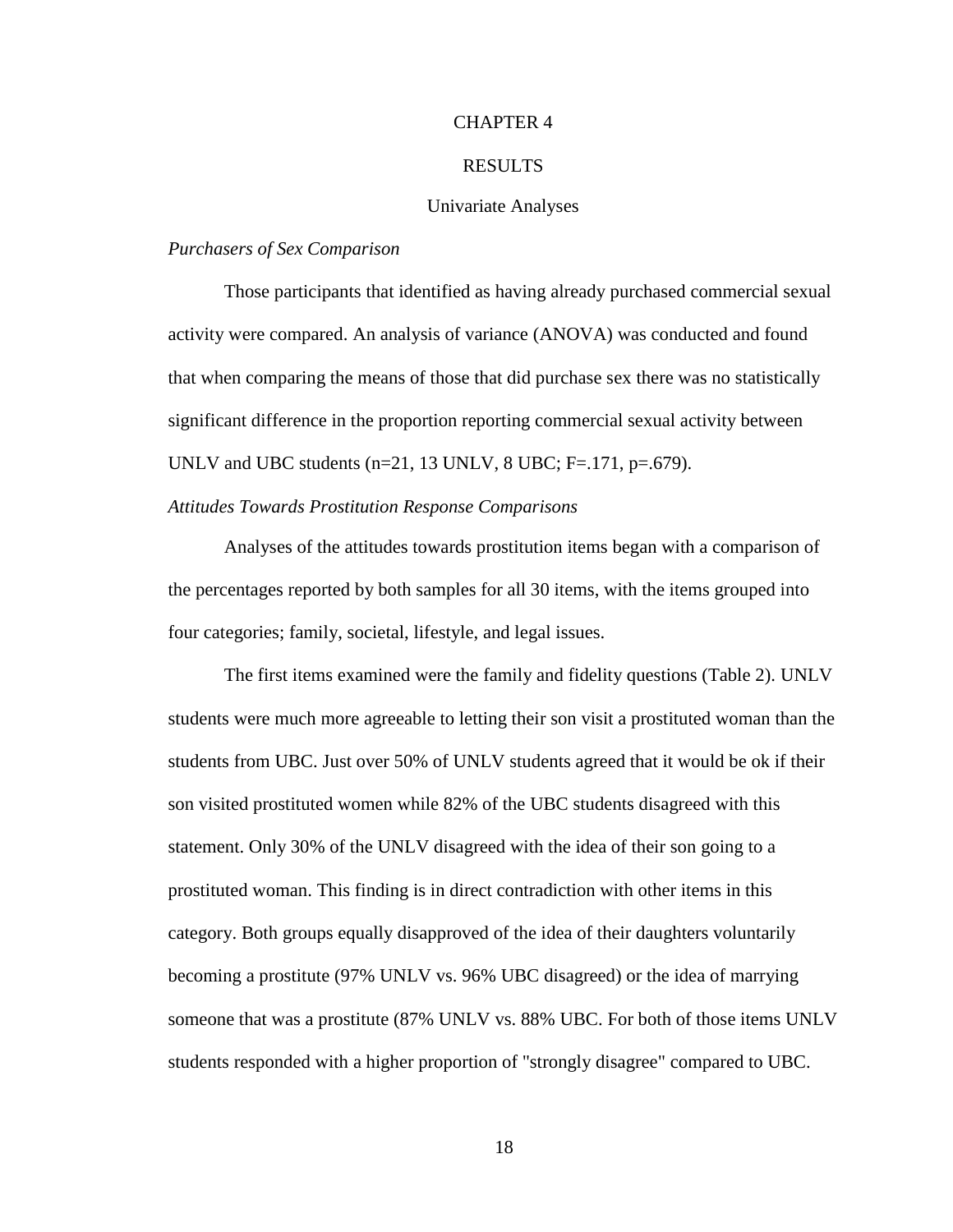# <span id="page-26-0"></span>Table 2

# *Percentage comparison of responses, family items*

|                                                                                                                                                     | <b>SD</b> | D                  | $\mathbf N$ | A    | <b>SA</b>      |
|-----------------------------------------------------------------------------------------------------------------------------------------------------|-----------|--------------------|-------------|------|----------------|
| 1. If I were thinking about getting married I wouldn't<br>mind marrying a woman who had worked in street<br>prostitution.                           |           |                    |             |      |                |
| <b>UNLV</b>                                                                                                                                         | 72.2      | 15.4               | 8.3         | 2.7  | 1.5            |
| <b>UBC</b>                                                                                                                                          | 60.6      | 28.3               | 6.8         | 2.8  | 1.6            |
| 2. It would be ok if my daughter grew up to be a<br>street prostitute if she wanted to.                                                             |           |                    |             |      |                |
| <b>UNLV</b>                                                                                                                                         | 92.3      | 5.0                | 2.1         | .6   | $\overline{0}$ |
| <b>UBC</b>                                                                                                                                          | 86.9      | 9.1                | 2.4         | 1.6  | $\theta$       |
| 3. As long as a man's wife doesn't know about it,<br>there is no harm done to a marriage if a man goes<br>to a street prostitute.                   |           |                    |             |      |                |
| <b>UNLV</b>                                                                                                                                         | 64.1      | 29.7               | 3.0         | 3.0  | 0.3            |
| <b>UBC</b>                                                                                                                                          | 56.6      | 30.7               | 5.2         | 6.4  | 1.2            |
| 4. It would be ok if my son went to prostitutes                                                                                                     |           |                    |             |      |                |
| <b>UNLV</b>                                                                                                                                         | 15.3      | 15.3               | 18.5        | 44.4 | 6.5            |
| <b>UBC</b>                                                                                                                                          | 52        | 30.4               | 9.6         | 7.6  | 0.4            |
| 5. Men who go to prostitutes have broken their<br>marriage vows.                                                                                    |           |                    |             |      |                |
| <b>UNLV</b>                                                                                                                                         | 2.9       | 4.1                | 8.0         | 35.7 | 49.3           |
| <b>UBC</b>                                                                                                                                          | 2.8       | 4.0                | 10.4        | 36.0 | 46.8           |
| 6. Most men go to a prostitute once in a while.                                                                                                     |           |                    |             |      |                |
| <b>UNLV</b>                                                                                                                                         | 18.9      | <b>39.9</b>        | 30.2        | 10.7 | 0.3            |
| <b>UBC</b>                                                                                                                                          |           | 11.5 39.3 43.7 5.2 |             |      | 0.4            |
| 7. I believe sex trade workers provide an outlet that<br>helps preserve marriages and intimate<br>relationships by keeping men from having affairs. |           |                    |             |      |                |
| <b>UNLV</b>                                                                                                                                         | 33.6      |                    | 33.3 26.0   | 6.5  | 0.6            |
| <b>UBC</b>                                                                                                                                          | 41.7      | 36.1               | 17.9        | 3.2  | 1.2            |

 $SD =$  strongly disagree,  $D =$  disagree,  $N =$  neutral,  $A =$  agree,  $SA =$  strongly agree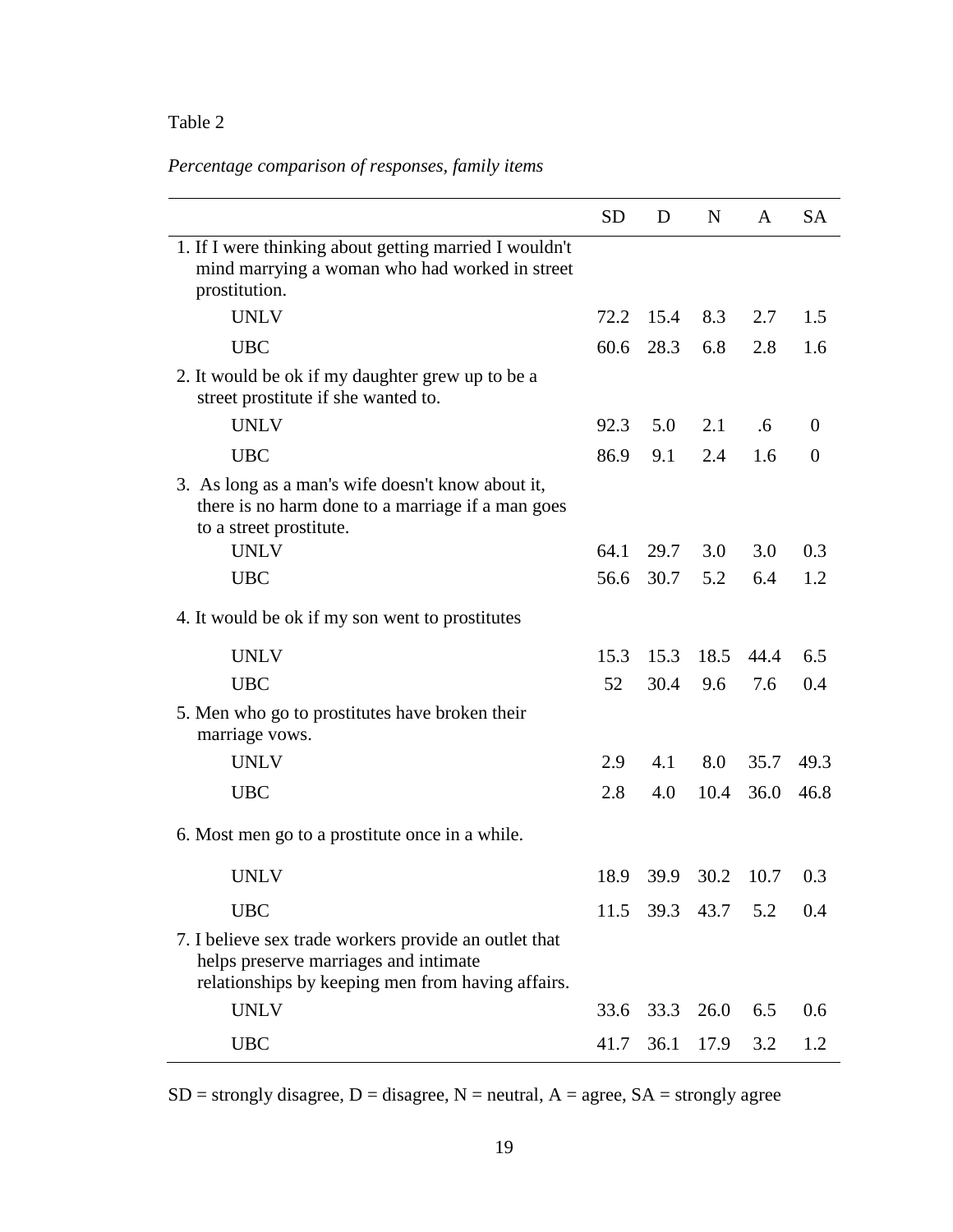Support for purchasing sexual services dropped when asked in the context of infidelity. UNLV students disagreed less that workers in the sex trade keep men from having affairs by providing a sexual outlet to unhappily married men when compared to those at UBC (67% to 77%, respectively). Both groups equally agreed that going to a prostitute is a violation of marriage vows (85% UNLV, 82% UBC), but UNLV students disagreed more to the idea that as long as the wife doesn't know then no harm is done to the marriage (94% UNLV, 87% UBC). Both samples believed purchasing sex is a form of infidelity, but UNLV students believed more harm is done to the marriage by doing so. In addition, UNLV students disagree more to the notion the most men go to prostitutes once in a while (59% UNLV, 51% UBC). This again contrasts their high acceptance of sons going to a prostituted woman so perhaps they are considering this act independent of an infidelity issue.

The second group of items examined covered the role prostitution has in society as well as the economic impact it may have on a community (Table 3). The participants from both UNLV and UBC agreed that prostitution has negative effects on society; however, UBC agreed more (86% UNLV, 92% UBC). Both groups disagreed that there is nothing wrong with street prostitution, with UNLV having a slightly higher percentage of disagreement (67% UNLV, 62% UBC). UNLV students agreed more (66%) that prostitution leads to urban decay compared to UBC (61%). In addition, UNLV students were much more likely to agree that pimps victimize prostitutes by taking the money they earn (79% UNLV, 44% UBC).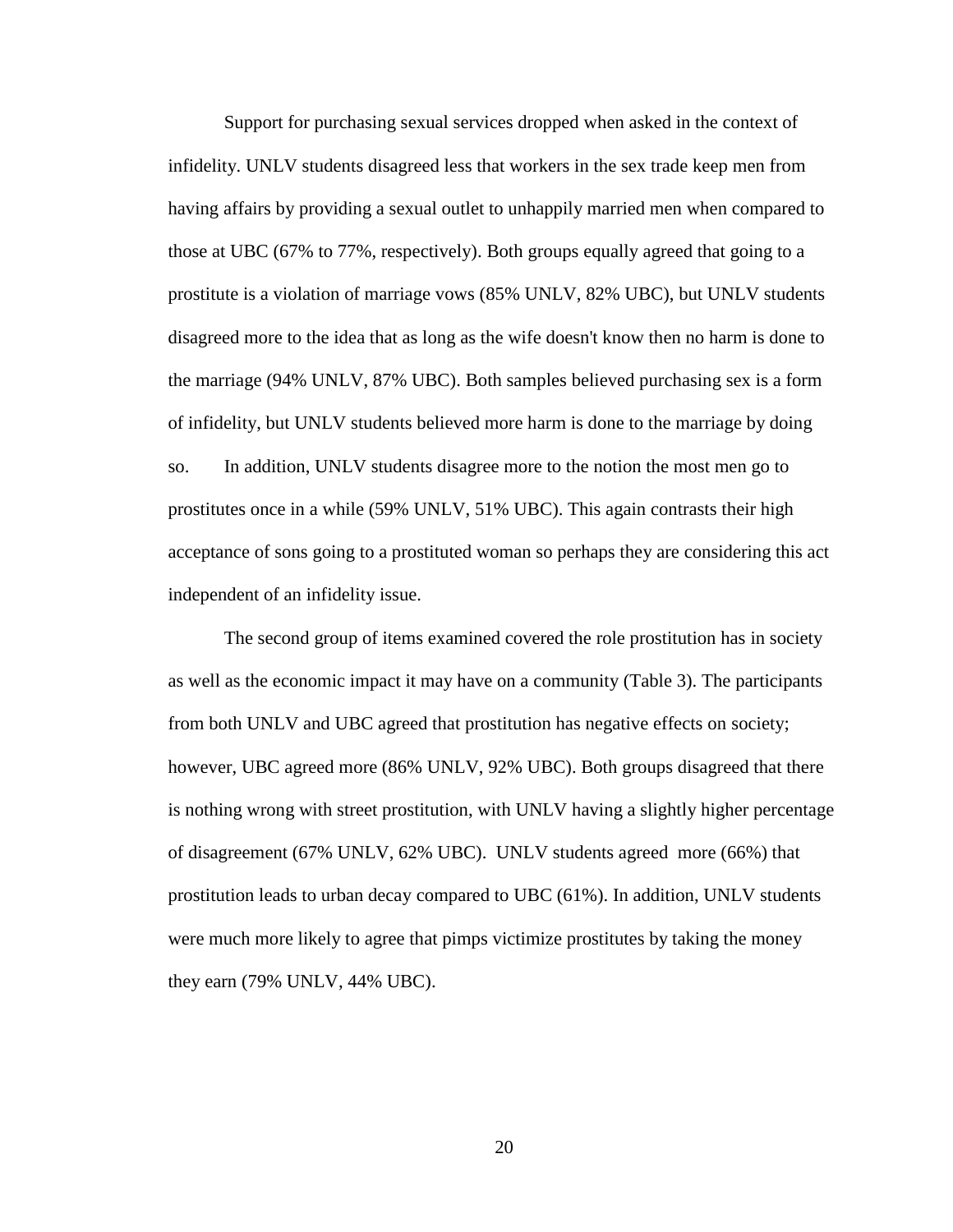## <span id="page-28-0"></span>Table 3

### *Percentage comparison of responses, societal items*

|                                                                                    | <b>SD</b> | D    | N              | $\mathsf{A}$   | <b>SA</b> |
|------------------------------------------------------------------------------------|-----------|------|----------------|----------------|-----------|
| 8. I believe there is nothing wrong with street<br>prostitution.                   |           |      |                |                |           |
| <b>UNLV</b>                                                                        | 30.5      |      | 37.0 17.2 10.9 |                | 4.4       |
| <b>UBC</b>                                                                         | 25.4      |      | 37.3 17.1 16.3 |                | 4.0       |
| 9. Most pimps victimize prostitutes by taking the<br>money that they earn.         |           |      |                |                |           |
| <b>UNLV</b>                                                                        | $\Omega$  | 3.3  |                | 17.2 56.1 23.4 |           |
| <b>UBC</b>                                                                         | 4.0       | 21.0 | 31.0 36.5      |                | 7.5       |
| 10. Street prostitution has a negative effect on the<br>neighborhood or community. |           |      |                |                |           |
| <b>UNLV</b>                                                                        | .6        | 5.0  |                | 8.6 43.8       | 42.0      |
| <b>UBC</b>                                                                         | 1.2       | 1.6  |                | 5.6 54.2 37.5  |           |
| 11. Street prostitution causes urban decay.                                        |           |      |                |                |           |
| <b>UNLV</b>                                                                        | 0.9       | 11.0 |                | 22.3 46.4      | 19.3      |
| <b>UBC</b>                                                                         | 0.8       | 12.4 | 25.5           | 53.0           | 8.4       |

 $SD =$  strongly disagree,  $D =$  disagree,  $N =$  neutral,  $A =$  agree,  $SA =$  strongly agree

The next group covered items involving aspects of a prostituted woman's life (Table 4). UNLV students were more agreeable in believing prostituted women made a lot of money (34% UNLV, 26%), while disagreeing more that the lives of prostituted women were more glamorized by the media (56% UNLV, 41% UBC). At the same time, UNLV had a far higher level of agreement that prostituted women live in poverty (55% UNLV, 45% UBC). UNLV students were more likely to think that prostituted women freely chose their job (31% UNLV, 17% UBC) and that prostituted woman are too lazy to get a "real" job (34% UNLV, 14%). Neither group believed prostituted women enjoy sex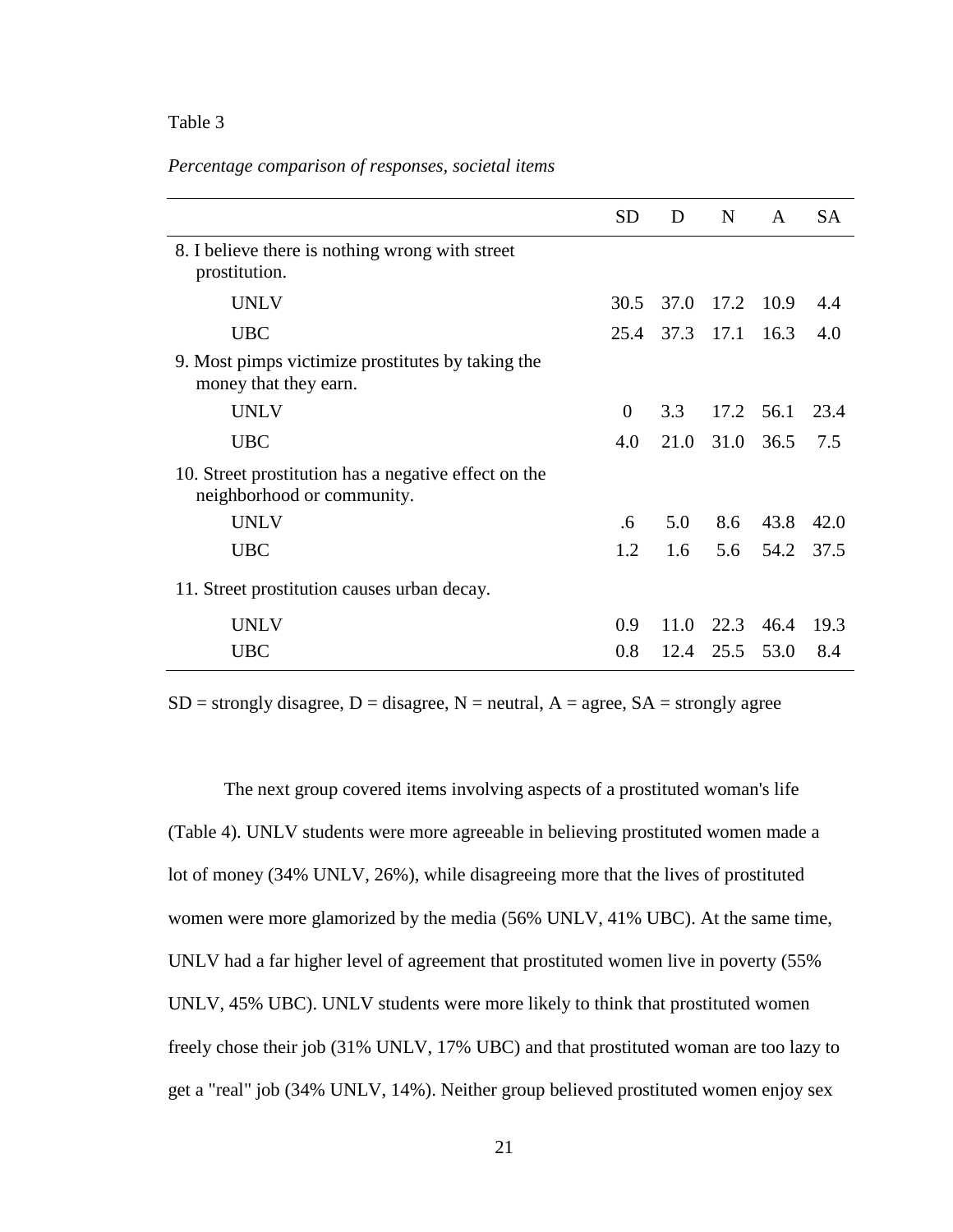# <span id="page-29-0"></span>Table 4

# *Percentage comparison of responses, lifestyle items*

|                                                                                                                       | <b>SD</b> | D    | N    | $\mathsf{A}$ | <b>SA</b> |
|-----------------------------------------------------------------------------------------------------------------------|-----------|------|------|--------------|-----------|
| 12. Most street prostitutes make a lot of money.                                                                      |           |      |      |              |           |
| <b>UNLV</b>                                                                                                           | 5.0       | 28.5 | 32.6 | 27.6         | 6.2       |
| <b>UBC</b>                                                                                                            | 10.4      | 29.1 | 34.7 | 21.9         | 4.0       |
| 13. Women are street prostitutes because they want to<br>be. It is their choice.                                      |           |      |      |              |           |
| <b>UNLV</b>                                                                                                           | 11.2      | 31.7 | 25.4 | 22.5         | 9.2       |
| <b>UBC</b>                                                                                                            | 16.7      | 39.3 | 26.6 | 16.3         | 1.2       |
| 14. I believe the majority of women in street<br>prostitution enjoy sex with their customers.                         |           |      |      |              |           |
| <b>UNLV</b>                                                                                                           | 10.1      | 43.2 | 37.6 | 7.7          | 1.5       |
| <b>UBC</b>                                                                                                            | 11.5      | 39.3 | 43.7 | 5.2          | 0.4       |
| 15. I believe street prostitution is just another job<br>choice.                                                      |           |      |      |              |           |
| <b>UNLV</b>                                                                                                           | 15.4      | 43.  | 17.8 | 22.3         | 1.5       |
| <b>UBC</b>                                                                                                            | 12.7      | 40.6 | 29.5 | 15.1         | 2.0       |
| 16. I believe most prostitutes are lazy and work in<br>prostitution because it's easier than getting a "real"<br>job. |           |      |      |              |           |
| <b>UNLV</b>                                                                                                           | 7.7       | 33.7 | 24.6 | 24.9         | 9.2       |
| <b>UBC</b>                                                                                                            | 9.6       | 33.9 | 42.6 | 11.6         | 2.4       |
| 17. I believe most street prostitutes live in poverty.                                                                |           |      |      |              |           |
| <b>UNLV</b>                                                                                                           | 0.9       | 14.5 | 29.5 | 46.6         | 8.6       |
| <b>UBC</b>                                                                                                            | 0.8       | 13.1 | 41.0 | 37.8         | 7.2       |

 $SD =$  strongly disagree,  $D =$  disagree,  $N =$  neutral,  $A =$  agree,  $SA =$  strongly agree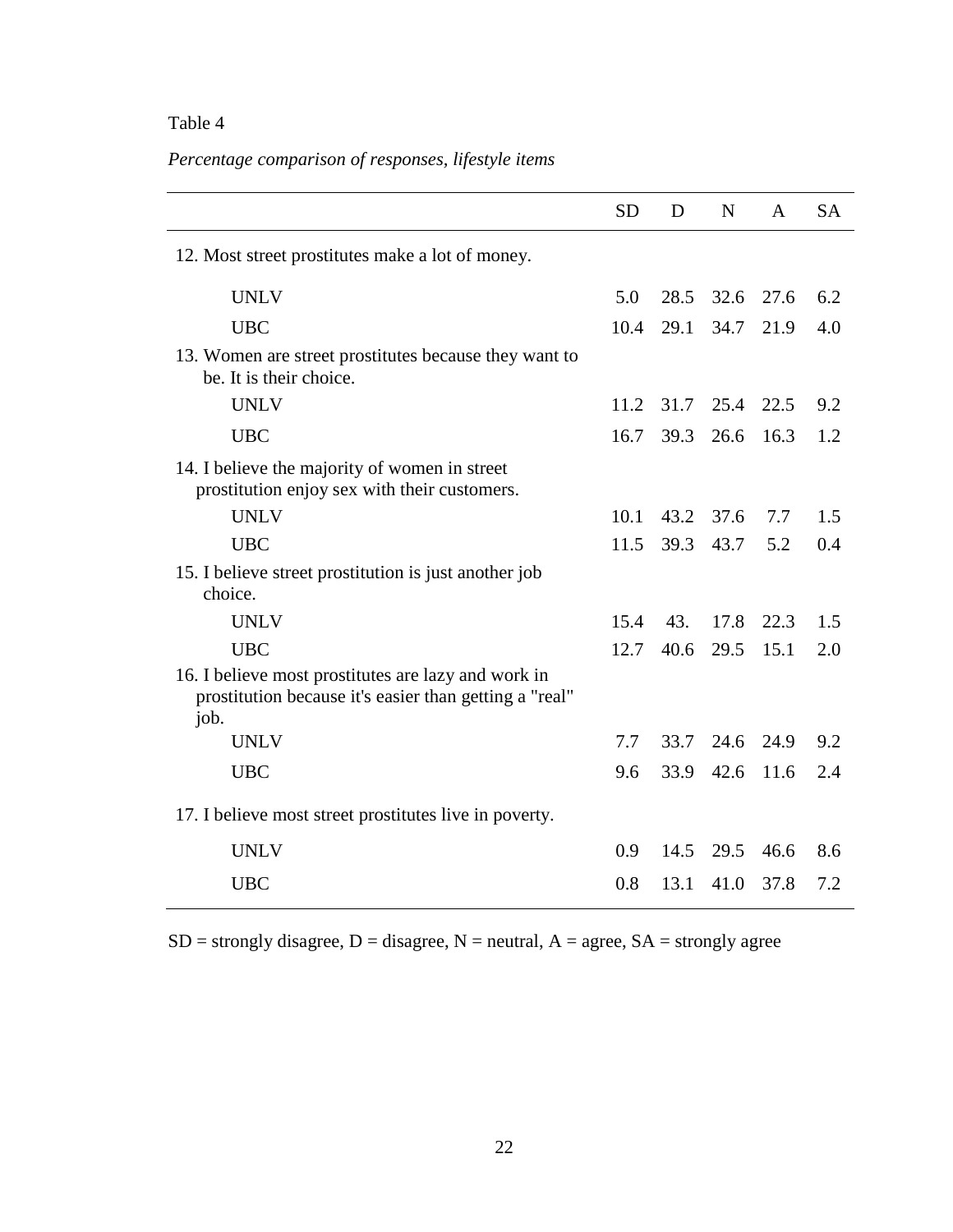Table 4 (con't)

*Percentage Comparison of Responses, lifestyle items*

18. Most street prostitutes are alcoholics.

| <b>UNLV</b>                                                                      | 1.2  | 13.9 | 47.8 30.6 |      | 6.5  |
|----------------------------------------------------------------------------------|------|------|-----------|------|------|
| <b>UBC</b>                                                                       | 1.6  |      | 20.3 57.4 | 17.9 | 2.8  |
| 19. Most street prostitutes are drug addicts.                                    |      |      |           |      |      |
| <b>UNLV</b>                                                                      | 1.2  | 9.5  | 37.6      | 42.3 | 9.5  |
| <b>UBC</b>                                                                       | 2.0  | 11.6 | 48.2      | 33.1 | 5.2  |
| 20. Most street prostitutes have psychological<br>problems.                      |      |      |           |      |      |
| <b>UNLV</b>                                                                      | 0.9  | 10.1 | 31.0 43.8 |      | 14.3 |
| <b>UBC</b>                                                                       | 2.8  | 18.7 | 40.2 31.9 |      | 6.4  |
| 21. The media glamorizes the life of prostitutes.                                |      |      |           |      |      |
| <b>UNLV</b>                                                                      | 10.6 |      | 45.4 16.5 | 23.0 | 4.4  |
| <b>UBC</b>                                                                       | 6.7  | 34.5 | 29.8      | 24.6 | 4.4  |
| 22. I believe women who work in street prostitution<br>have low moral standards. |      |      |           |      |      |
| <b>UNLV</b>                                                                      | 2.7  | 14.2 | 20.7      | 39.6 | 22.8 |
| <b>UBC</b>                                                                       | 4.8  | 24.0 | 36.4      | 28.4 | 6.4  |
| 23. I believe most street prostitutes are trashy or<br>disreputable.             |      |      |           |      |      |
| <b>UNLV</b>                                                                      | 1.2  |      | 19.2 24.6 | 41.7 | 13.3 |
| <b>UBC</b>                                                                       | 3.6  |      | 21.6 43.2 | 28.0 | 3.6  |
| 24. I believe most street prostitutes got off to a bad start<br>in life.         |      |      |           |      |      |
| <b>UNLV</b>                                                                      | 2.7  | 13.9 | 26.6      | 48.8 | 8.0  |
| <b>UBC</b>                                                                       | 2.4  | 10.0 | 30.3      | 49.8 | 7.6  |

 $SD =$  strongly disagree,  $D =$  disagree,  $N =$  neutral,  $A =$  agree,  $SA =$  strongly agree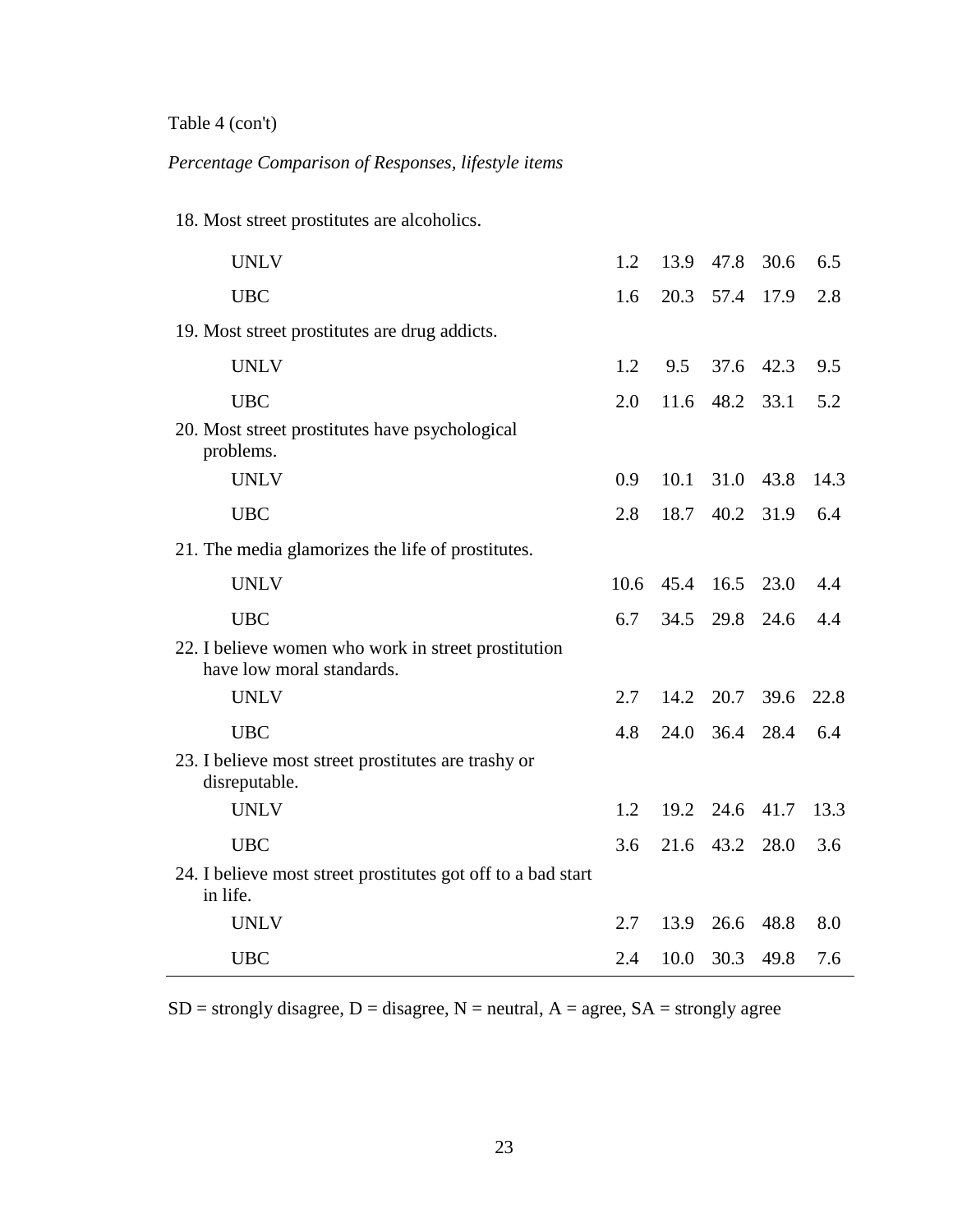with the Johns (53% UNLV, 51% UBC), however UNLV was polarized and both agreed and disagreed more that prostitution was a job similar to other professions than UBC which had a much higher proportion of those that responded neutrally (18% UNLV, 30% UBC).

Students also had different attitudes towards the psychological issues facing women in prostitution. Fifty-eight percent of UNLV students agreed that prostituted women suffered from psychological problems compared to UBC student who only 38% agreed. Both samples equally agreed that prostitutes got off to a bad start in life (57% UNLV, 57% UBC). UNLV student had higher percentages of agreement that most prostituted women have issues with alcoholism (37% UNLV, 21% UBC) and drug addiction (52% UNLV, 38% UBC)

At a more personal level, UNLV students were much more believing that prostituted women have low moral standards (62% UNLV, 35% UBC) as well as being disreputable (55% UNLV, 32% UBC).

The last group of items revolves around the legal issues of prostitution (Table 5). The students from both UNLV and UBC equally agreed that prostitution is a major problem (50% UNLV, 51% UBC) and that tougher laws need to be enacted to deal with street prostitution (51% UNLV, 53% UBC). However, a vast majority of UBC students believe that juvenile prostitution is a serious concern, whereas adult prostitution is less serious concern compared to UNLV (24% UNLV, 86% UBC). Additionally, UBC students agreed more that areas of legalized prostitution would reduce the negative effects on neighborhoods (45% UNLV, 56% UBC).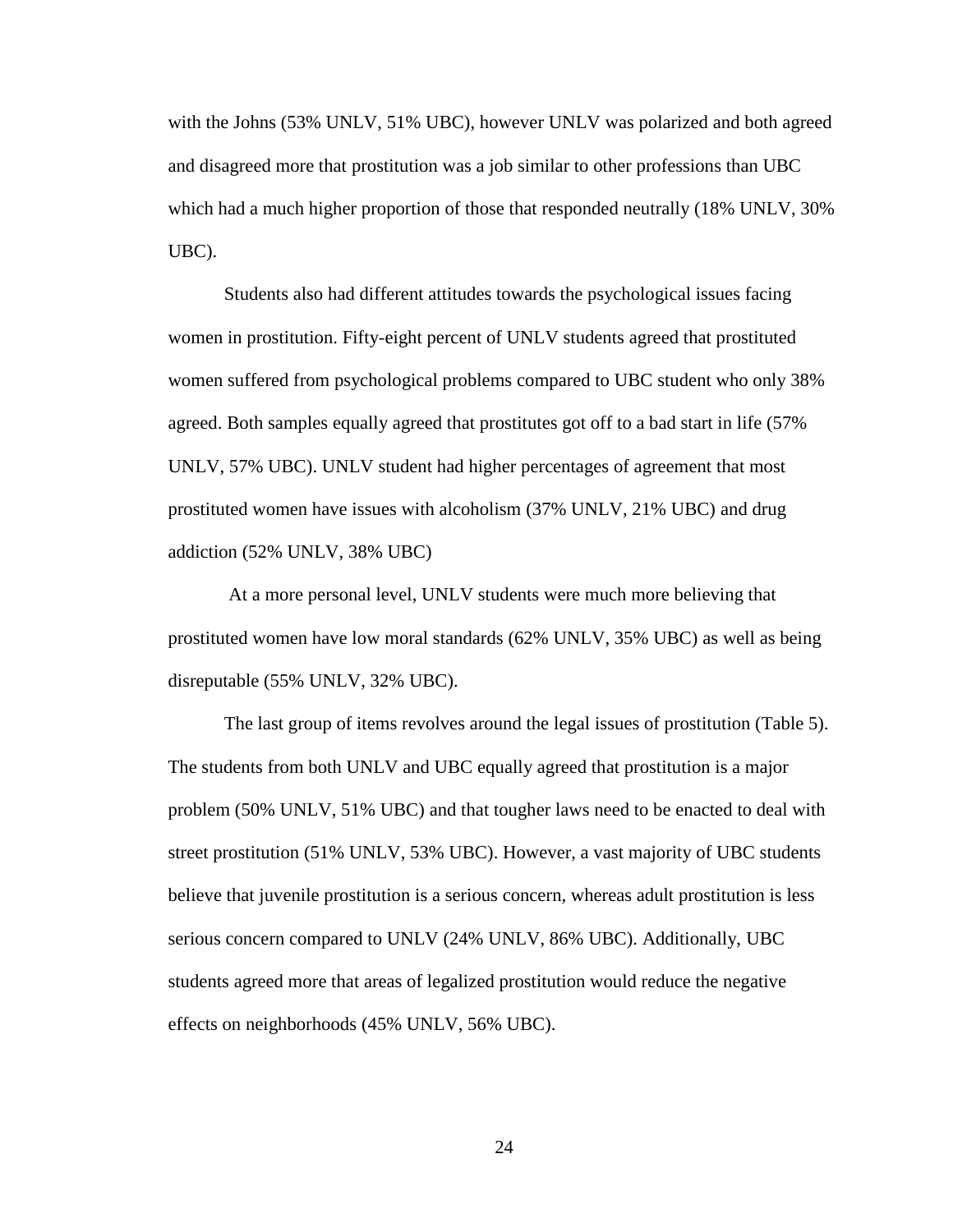# <span id="page-32-0"></span>Table 5

# *Percentage comparison of responses, legal items*

|                                                                                                                | <b>SD</b> | D    | N    | $\mathsf{A}$      | <b>SA</b> |
|----------------------------------------------------------------------------------------------------------------|-----------|------|------|-------------------|-----------|
| 25. I think street prostitution should be prohibited in<br>residential areas.                                  |           |      |      |                   |           |
| <b>UNLV</b>                                                                                                    | 3.0       | 4.1  |      | $10.1 \quad 36.4$ | 46.4      |
| <b>UBC</b>                                                                                                     | 1.6       | 3.6  | 11.2 | 48.2              | 35.5      |
| 26. I believe red light districts would reduce the harmful<br>effects of street prostitution on neighborhoods. |           |      |      |                   |           |
| <b>UNLV</b>                                                                                                    | 8.0       | 16.4 | 30.7 | 36.9              | 8.0       |
| <b>UBC</b>                                                                                                     | 3.2       | 11.2 | 29.2 | 47.2              | 9.2       |
| 27. I believe street prostitution is a serious problem in<br>our society.                                      |           |      |      |                   |           |
| <b>UNLV</b>                                                                                                    | 2.4       | 17.4 | 30.1 | 33.6              | 16.5      |
| <b>UBC</b>                                                                                                     | 1.6       | 19.6 | 27.6 | 41.2              | 10.0      |
| 28. Juvenile prostitution is cause for concern but adult<br>prostitution is not.                               |           |      |      |                   |           |
| <b>UNLV</b>                                                                                                    | 23.7      | 40.7 | 12.0 | 16.5              | 7.2       |
| <b>UBC</b>                                                                                                     | 1.6       | 5.6  | 6.8  | 42.0              | 44.0      |
| 29. I think no matter what society tries to do, street<br>prostitution will always exist.                      |           |      |      |                   |           |
| <b>UNLV</b>                                                                                                    | 1.5       | 2.7  | 9.2  | 63.0              | 32.7      |
| <b>UBC</b>                                                                                                     | 0.8       | 7.6  | 7.6  | 62.9              | 21.1      |
| 30. I believe we need tougher laws to deal with street<br>prostitution.                                        |           |      |      |                   |           |
| <b>UNLV</b>                                                                                                    | 4.7       | 18.0 | 26.5 | 35.4              | 15.3      |
| <b>UBC</b>                                                                                                     | 5.2       | 15.2 | 26.8 | 35.2              | 17.6      |

 $SD =$  strongly disagree,  $D =$  disagree,  $N =$  neutral,  $A =$  agree,  $SA =$  strongly agree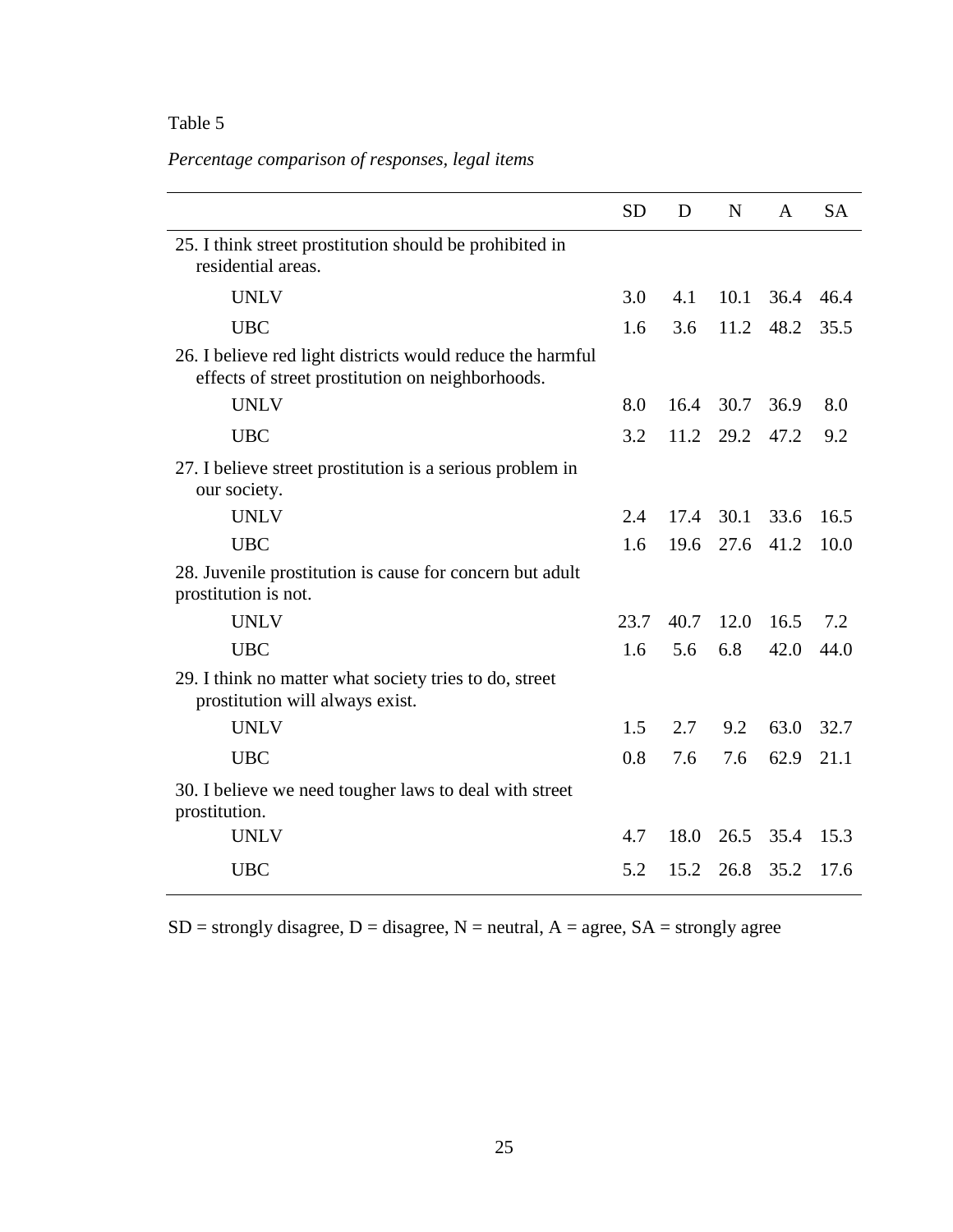Both group of students believed prostitution should be banned in residential areas (83% UNLV, 84% UBC). Both groups firmly agreed that regardless of the measures society tries to take to reduce prostitution, the effort will be in vain and prostitution will exist eternally (86% UNLV, 84% UBC).

#### *Sexual Experience Comparison*

In addition to prostitution attitudes, sexual experiences were compared to see if significant differences were present. Results for reported levels of sexual experience and drive are presented in Table 6. There was a statistically significant difference between the groups in terms of age of first sexual intercourse. While statistically significant, the difference is roughly six months (16.51 UNLV, 17.08 UBC) and both average ages are above the age of consent for Canada and in Nevada.

In terms of frequency of sexual intercourse, there was a statistically significant difference in both the actual frequency as well as the ideal frequency between the two groups. Not only do UNLV students have sex more often, but they would like to have it more often. UNLV students also reported a higher frequency of engaging in kissing and petting than UBC students. For all of the measures of sexual experience that involve two (or more) persons, UNLV reported statistically significant differences for all.

For acts that are typically considered intimate acts with oneself, there were no statistically significant differences between UNLV and UBC students. Both groups reported nearly identical frequencies for engaging in masturbation as well as having sexual fantasies. While not holding any statistical significance, it should be noted that these last two items were the only ones that UBC students reported a higher mean than UNLV.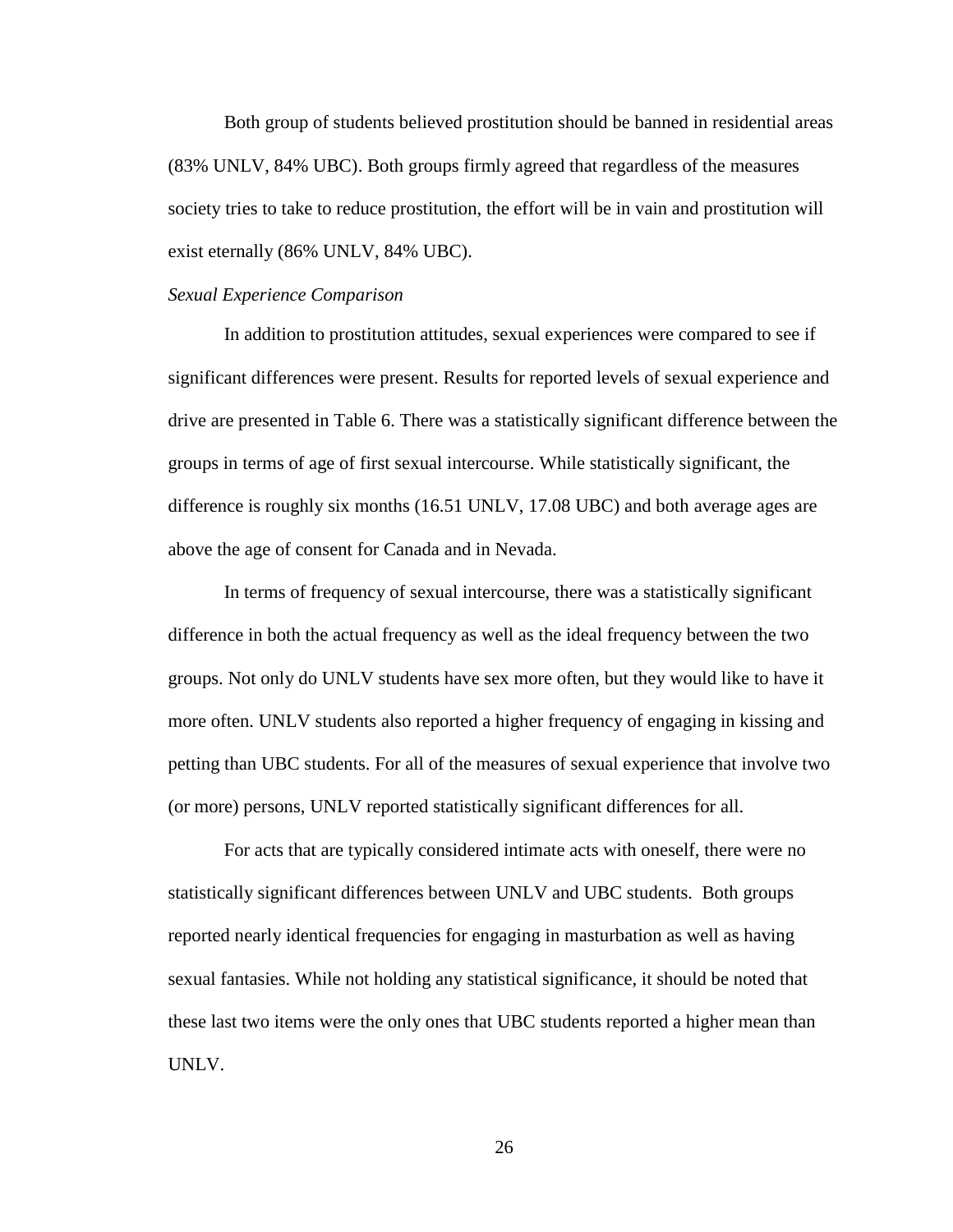# Table 6

# *Means of sexual experience*

|                                                                                | Las Vegas |                   |       | Vancouver         |              |
|--------------------------------------------------------------------------------|-----------|-------------------|-------|-------------------|--------------|
|                                                                                | Mean      | Std.<br>Deviation | Mean  | Std.<br>Deviation | $\mathbf{F}$ |
| At what age did you first have sexual intercourse?<br>(yrs)                    | 16.51     | 2.35              | 17.08 | 1.87              | $6.770*$     |
| How often do you engage in sexual intercourse? <sup>3</sup>                    | 3.73      | 2.09              | 2.75  | 1.81              | $35.250***$  |
| How often do you engage in masturbation? <sup>a</sup>                          | 4.33      | 2.11              | 4.50  | 1.98              | 0.932        |
| How often do you engage in kissing $&$ petting? $^{\circ}$                     | 5.21      | 2.65              | 4.17  | 2.41              | $23.625***$  |
| How often do you engage in sexual fantasies? <sup>a</sup>                      | 5.04      | 2.64              | 5.38  | 2.61              | 2.317        |
| How often do you engage ideal frequency of sexual<br>intercourse? <sup>a</sup> | 5.28      | 2.23              | 4.59  | 2.30              | $12.747***$  |

<span id="page-34-0"></span><sup>a</sup> 1=not at all, 2=less than once per month, 3= 1 to 2 times per month, 4= 1 time per week,

5= 2-3 times per week, 6= 4-6 times per week, 7= 1 time per day, 8= 2-3 times per day, 9= 4 or more times per day

*\* p* < .05, \*\**p <.01,\**\*\* *p < .001*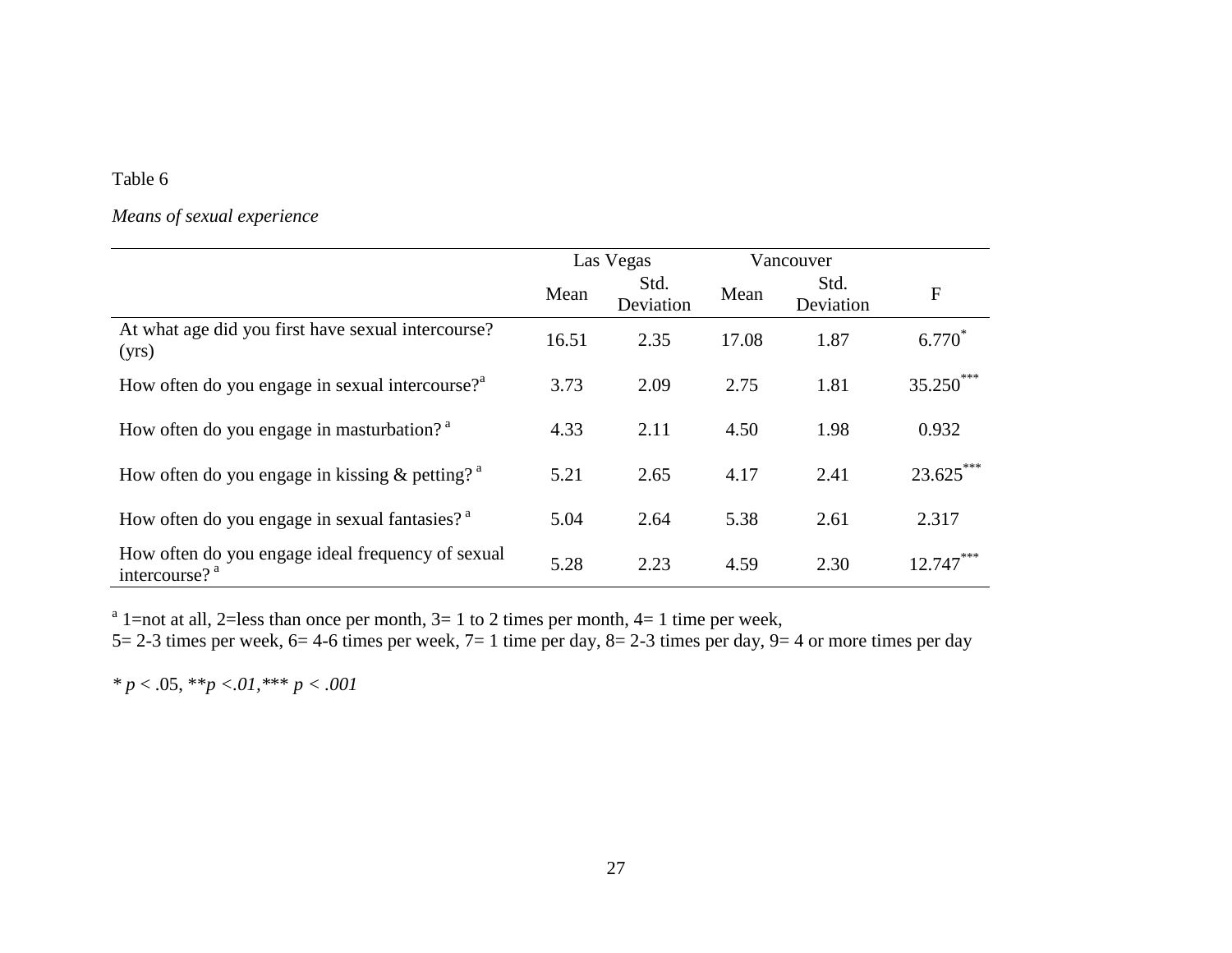## *Demographic Comparison*

For the primary analysis, the basic demographic information of the two groups were compared. Pearson Chi-Square analysis revealed a statistically significant difference in the ethnicity reported ( $\chi^2$ =2.162, p<.001), as well as religion ( $\chi^2$ =94.134, *p* <.001). Additionally, there was a statistically significant differences in religiosity (F=5.064, p<.05) as well as age (F=17.013, *p*<.001)

## *Attitudes Towards Prostitution Comparisons*

Based on the percentage responses, all of the attitude items in the survey were compared between the samples via one-way ANOVAs. Of the 30 items analyzed, 16 showed statistically significant differences when comparing responses across the two universities. The 30 questions were still categorized into four groups of questions covering family, societal, lifestyle, and legal issues.

The first group of questions analyzed dealt with issues surrounding the family relationship and fidelity to that family. In this group three out of seven questions showed statistically significant differences. UNLV had significantly higher means for two of the items while UBC had a higher mean for the remaining item. These results are presented in Table 7.

The second group of items examined covered the role prostitution has in society as well as the economic impact it may have on a community. Of the four items, two revealed statistically significant differences with UNLV having a higher mean for both item. The results are available in Table 8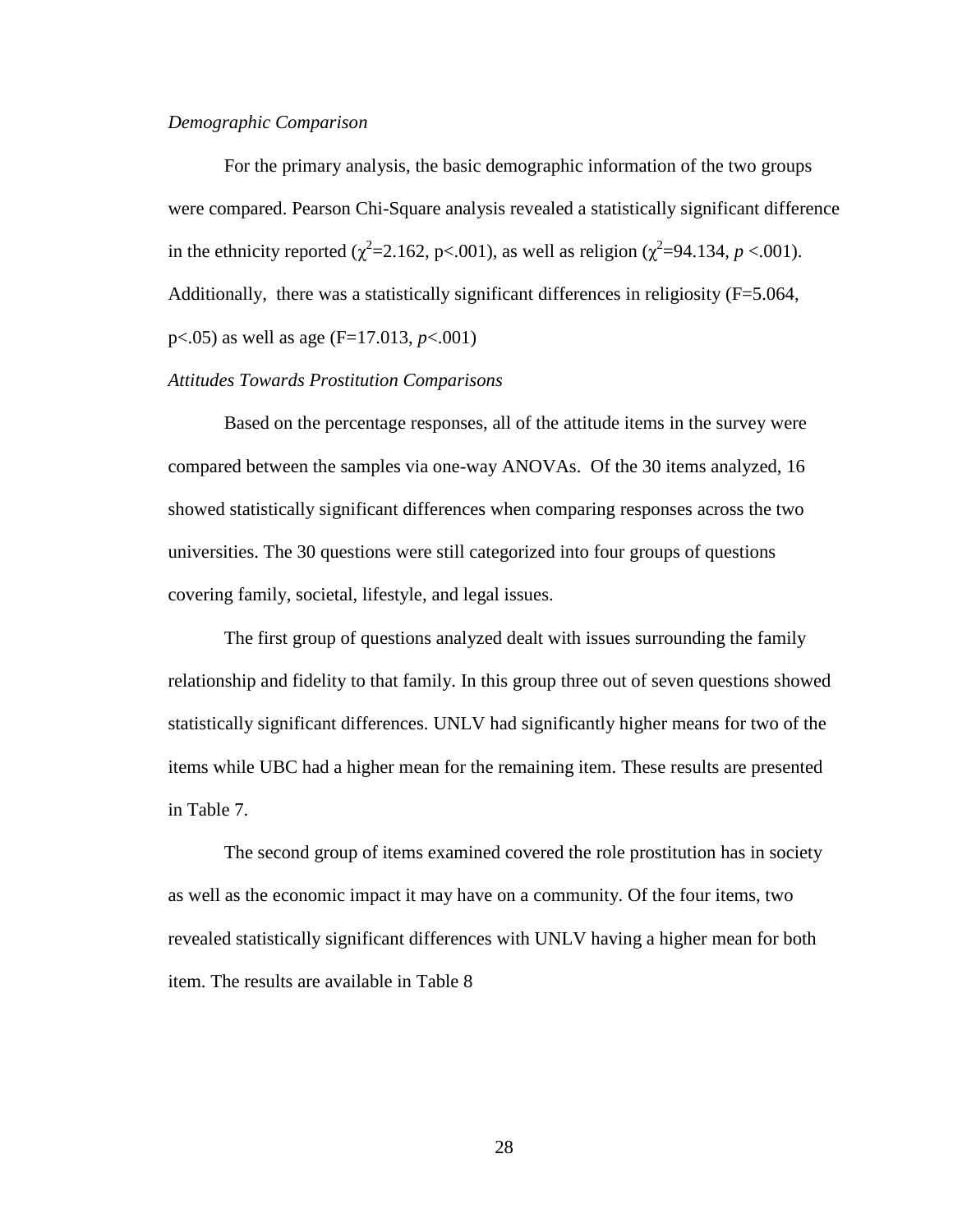# *Attitudes towards prostitution, ANOVA comparison, family items*

|                                                                                                                                                     |      | Las Vegas         |      | Vancouver         |                      |
|-----------------------------------------------------------------------------------------------------------------------------------------------------|------|-------------------|------|-------------------|----------------------|
|                                                                                                                                                     | Mean | Std.<br>Deviation | Mean | Std.<br>Deviation | F                    |
| 1. If I were thinking about getting married I wouldn't mind<br>marrying a woman who had worked in street prostitution.                              | 1.46 | 0.87              | 1.57 | 0.86              | 2.209                |
| 2. It would be ok if my daughter grew up to be a street<br>prostitute if she wanted to.                                                             | 1.11 | 0.42              | 1.19 | 0.54              | 3.826                |
| 3. As long as a man's wife doesn't know about it, there is no<br>harm done to a marriage if a man goes to a street prostitute.                      | 1.46 | 0.72              | 1.65 | 0.93              | 7.988**              |
| 4. It would be ok if my son went to prostitutes                                                                                                     | 3.12 | 1.21              | 1.74 | 0.94              | 189.787***           |
| 5. Men who go to prostitutes have broken their marriage vows.                                                                                       | 4.24 | 0.97              | 4.20 | 0.97              | 0.266                |
| 6. Most men go to a prostitute once in a while.                                                                                                     | 2.33 | 0.91              | 2.20 | 0.88              | 3.105                |
| 7. I believe sex trade workers provide an outlet that helps<br>preserve marriages and intimate relationships by keeping<br>men from having affairs. | 2.07 | 0.95              | 1.86 | 0.90              | $7.334$ <sup>*</sup> |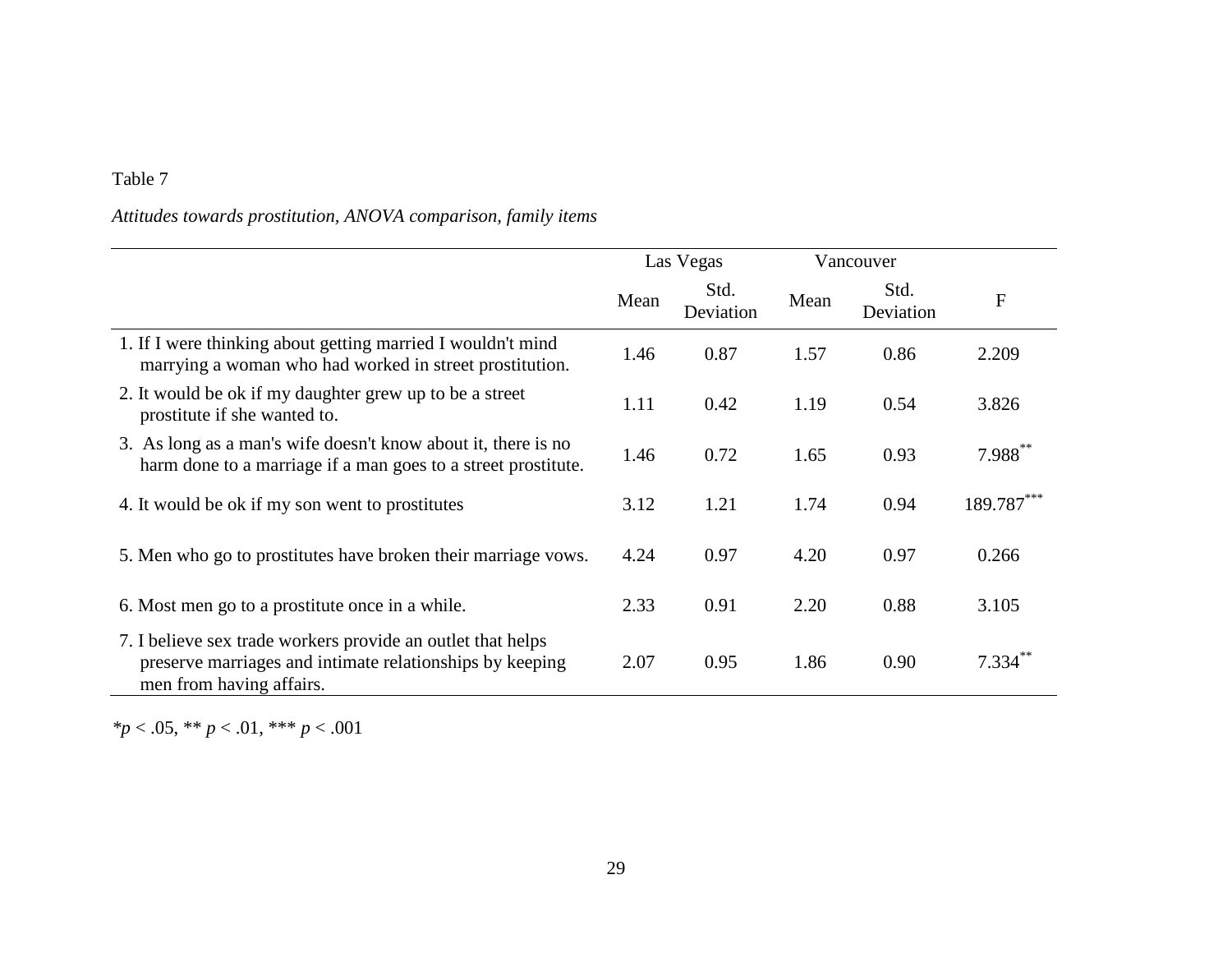# *Attitudes towards prostitution, ANOVA comparison, societal items*

|                                                                                    |      | Las Vegas         |      | Vancouver         |              |
|------------------------------------------------------------------------------------|------|-------------------|------|-------------------|--------------|
|                                                                                    | Mean | Std.<br>Deviation | Mean | Std.<br>Deviation | F            |
| 8. I believe there is nothing wrong with street prostitution.                      | 2.22 | 1.13              | 2.36 | 1.14              | 2.270        |
| 9. Most pimps victimize prostitutes by taking the money that<br>they earn.         | 4.00 | 0.73              | 3.23 | 0.99              | $117.198***$ |
| 10. Street prostitution has a negative effect on the neighborhood<br>or community. | 4.22 | 0.85              | 4.25 | 0.74              | 0.275        |
| 11. Street prostitution causes urban decay.                                        | 3.72 | 0.93              | 3.56 | 0.84              | 4.925        |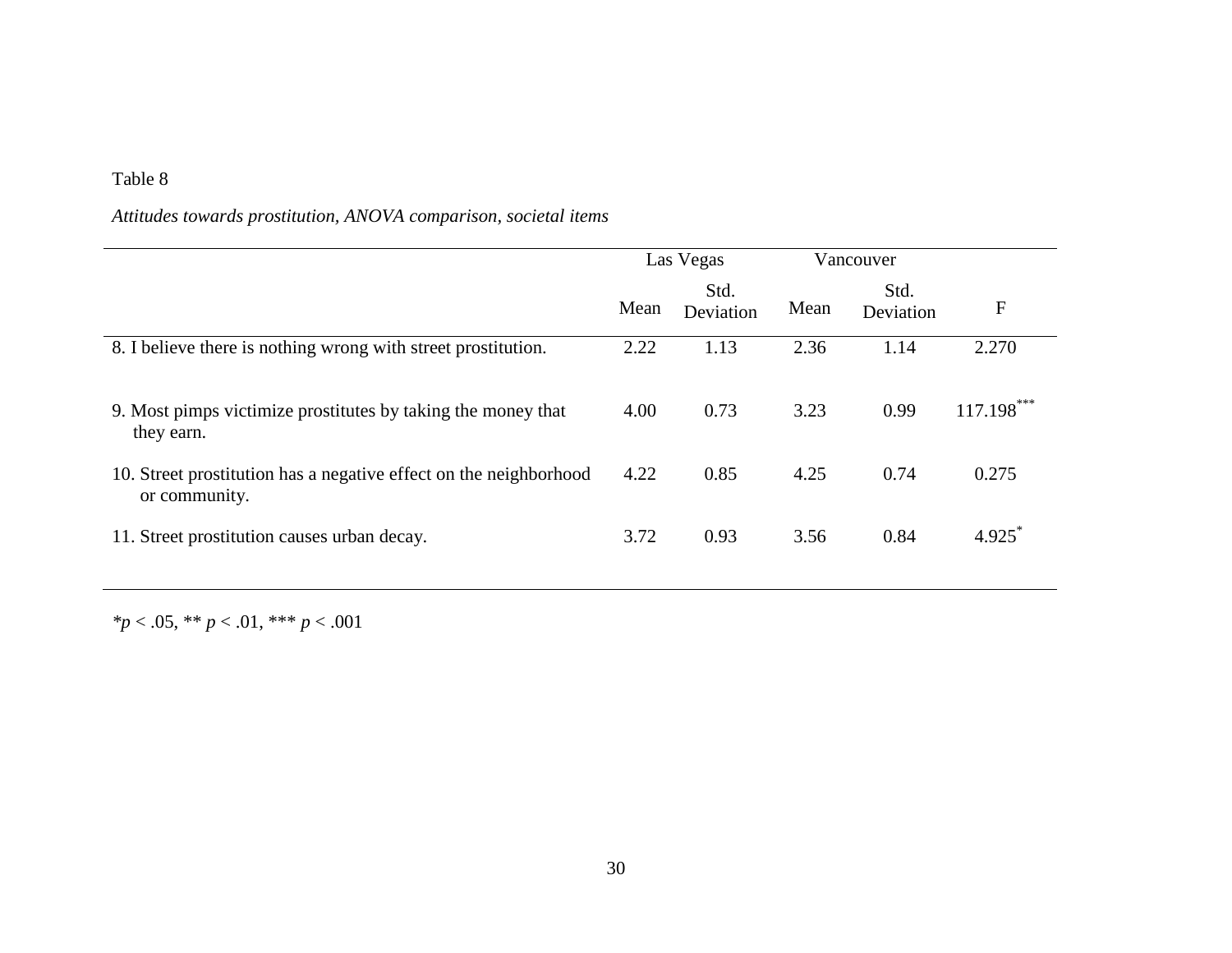The next category consisted of items covering a broad spectrum dealing with the perceived lifestyles of prostituted women. Of the 13 items in this area, nine demonstrated statistically significant differences (Table 9). UNLV demonstrated higher means for eight of the nine items, with UBC having a higher mean on one item.

The final section of items consists of legal matters concerning prostitution (Table 10). In total there were six items compared, and two of them were found to have statistically significant differences between the two groups. Contrary to the previous item groups, UBC had a significantly higher mean for the both of the item

In summation, the ANOVA results provided a wide variation in responses' and significance levels. Of particular interest is item #28, "Juvenile prostitution is a cause of serious concern but adult prostitution is not", from the legal section. This item had a F-test result of 377.46, which is very high on its own, as well as compared to other items in the scale. It is unknown if this is a legitimate score or it this item is disingenuous in what it actually measures. It is possible that it is a compound question which is being read differently by different groups.

The next set of analyses will look at each item individually in an attempt to identify contributing factors to attitudes towards prostitution. If the hypothesis holds true, then location will be a significant factor in the attitudes of those sampled.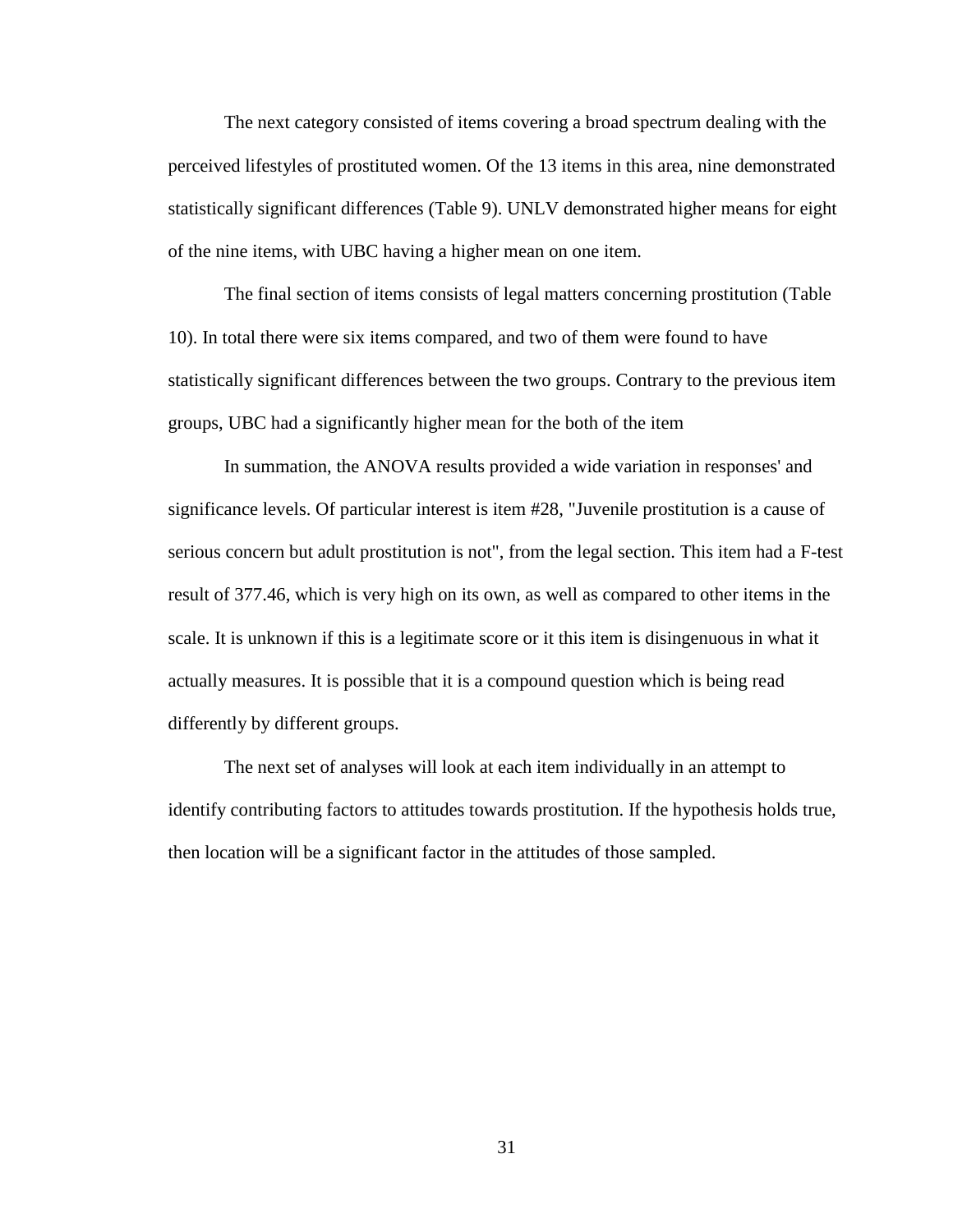# *Attitudes towards prostitution, ANOVA comparison, lifestyle items*

|                                                                                                                    |      | Las Vegas         |      | Vancouver         |             |
|--------------------------------------------------------------------------------------------------------------------|------|-------------------|------|-------------------|-------------|
|                                                                                                                    | Mean | Std.<br>Deviation | Mean | Std.<br>Deviation | $\mathbf F$ |
| 12. Most street prostitutes make a lot of money.                                                                   | 3.01 | 1.01              | 2.80 | 1.02              | 6.405       |
| 13. Women are street prostitutes because they want to be. It is<br>their choice.                                   | 2.87 | 1.16              | 2.43 | 0.99              | $20.054***$ |
| 14. I believe the majority of women in street prostitution enjoy<br>sex with their customers.                      | 2.47 | 0.83              | 2.44 | 0.78              | 0.299       |
| 15. I believe street prostitution is just another job choice.                                                      | 2.51 | 1.05              | 2.53 | 0.96              | 0.038       |
| 16. I believe most prostitutes are lazy and work in prostitution<br>because it's easier than getting a "real" job. | 2.94 | 1.12              | 2.63 | 0.90              | 12.778***   |
| 17. I believe most street prostitutes live in poverty.                                                             | 3.47 | 0.88              | 3.37 | 0.83              | 1.967       |
| 18. Most street prostitutes are alcoholics.                                                                        | 3.27 | 0.83              | 3.00 | 0.75              | $17.031***$ |
| 19. Most street prostitutes are drug addicts.                                                                      | 3.49 | 0.84              | 3.28 | 0.81              | $9.765***$  |
| 20. Most street prostitutes have psychological problems.                                                           | 3.60 | 0.88              | 3.20 | 0.91              | 28.692***   |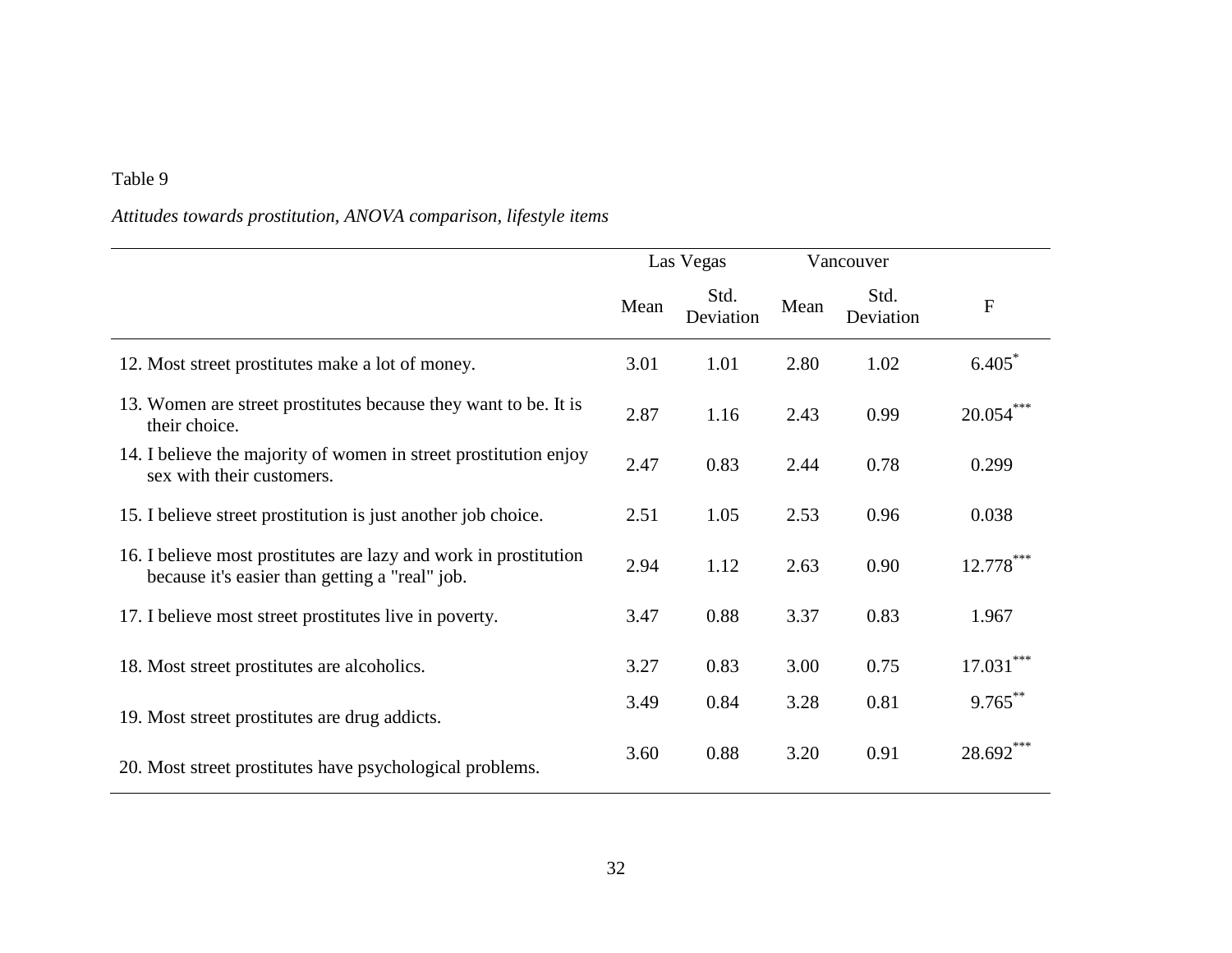# Table 9 (con't)

# *Attitudes towards prostitution, ANOVA comparison, lifestyle items*

|                                                                                  |      | Las Vegas         |      | Vancouver         |     |             |
|----------------------------------------------------------------------------------|------|-------------------|------|-------------------|-----|-------------|
|                                                                                  | Mean | Std.<br>Deviation | Mean | Std.<br>Deviation | n   | F           |
| 21. The media glamorizes the life of prostitutes.                                | 2.65 | 1.08              | 2.85 | 1.01              | 591 | $5.301*$    |
| 22. I believe women who work in street prostitution have low<br>moral standards. | 3.66 | 1.06              | 3.08 | 0.98              | 589 | 45.690***   |
| 23. I believe most street prostitutes are trashy or disreputable.                | 3.47 | 0.99              | 3.06 | 0.88              | 589 | $26.204***$ |
| 24. I believe most street prostitutes got off to a bad start in life.            | 3.46 | 0.92              | 3.50 | 0.86              | 590 | 0.385       |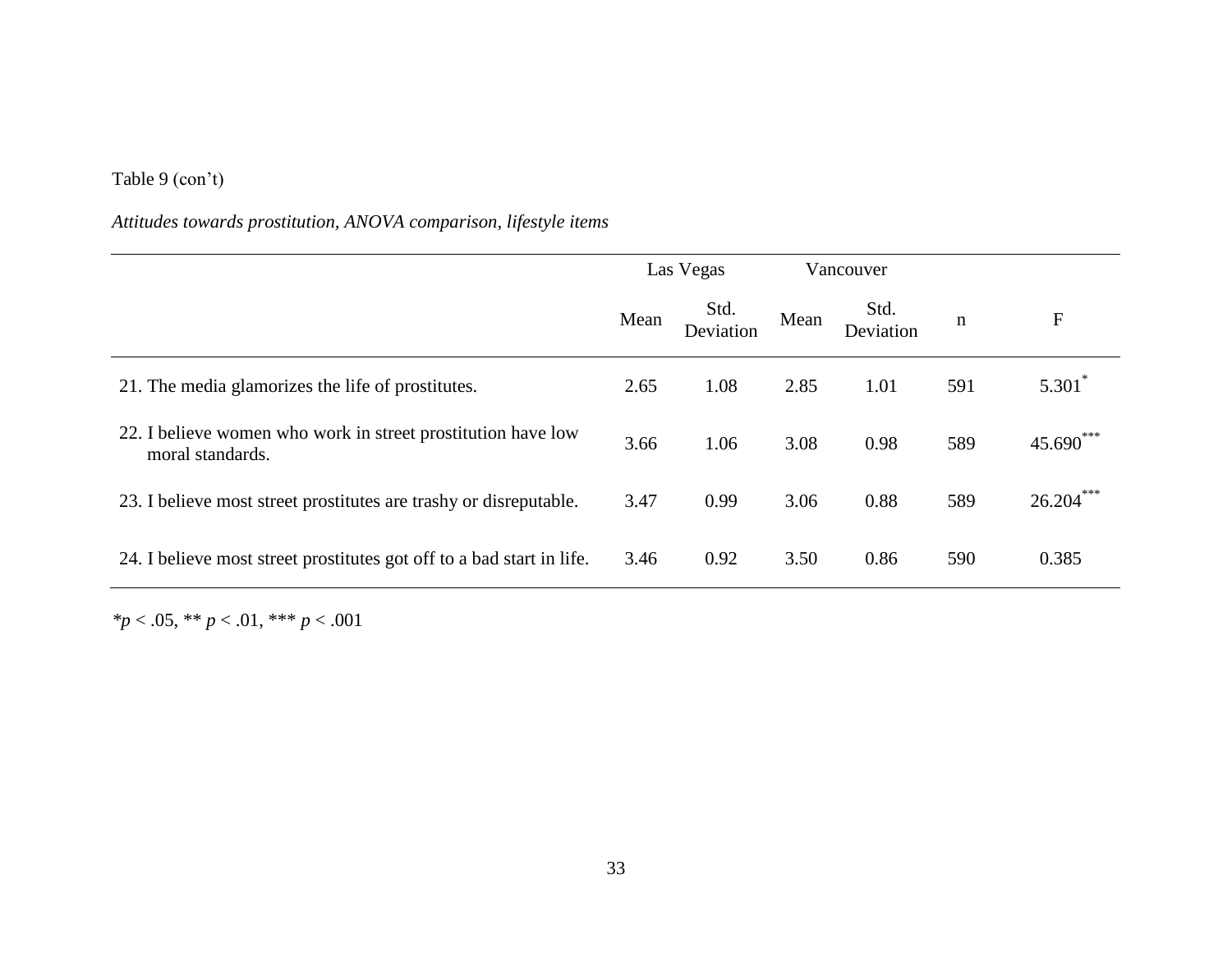# *Attitudes towards prostitution, ANOVA comparison, legal items*

|                                                                                                                |      | Las Vegas         |      | Vancouver         |     |                  |
|----------------------------------------------------------------------------------------------------------------|------|-------------------|------|-------------------|-----|------------------|
|                                                                                                                | Mean | Std.<br>Deviation | Mean | Std.<br>Deviation | N   | $\boldsymbol{F}$ |
| 25. I think street prostitution should be prohibited in residential<br>areas.                                  | 4.19 | 0.98              | 4.12 | 0.86              | 590 | 0.785            |
| 26. I believe red light districts would reduce the harmful<br>effects of street prostitution on neighborhoods. | 3.21 | 1.07              | 3.48 | 0.92              | 589 | $10.644$ **      |
| 27. I believe street prostitution is a serious problem in our<br>society.                                      | 3.45 | 1.03              | 3.38 | 0.96              | 589 | 0.538            |
| 28. Juvenile prostitution is cause for concern but adult<br>prostitution is not.                               | 2.43 | 1.22              | 4.21 | 0.91              | 588 | 377.454          |
| 29. I think no matter what society tries to do, street prostitution<br>will always exist.                      | 4.05 | 0.75              | 3.96 | 0.81              | 590 | 1.801            |
| 30. I believe we need tougher laws to deal with street<br>prostitution.                                        | 3.39 | 1.09              | 3.45 | 1.10              | 589 | 0.453            |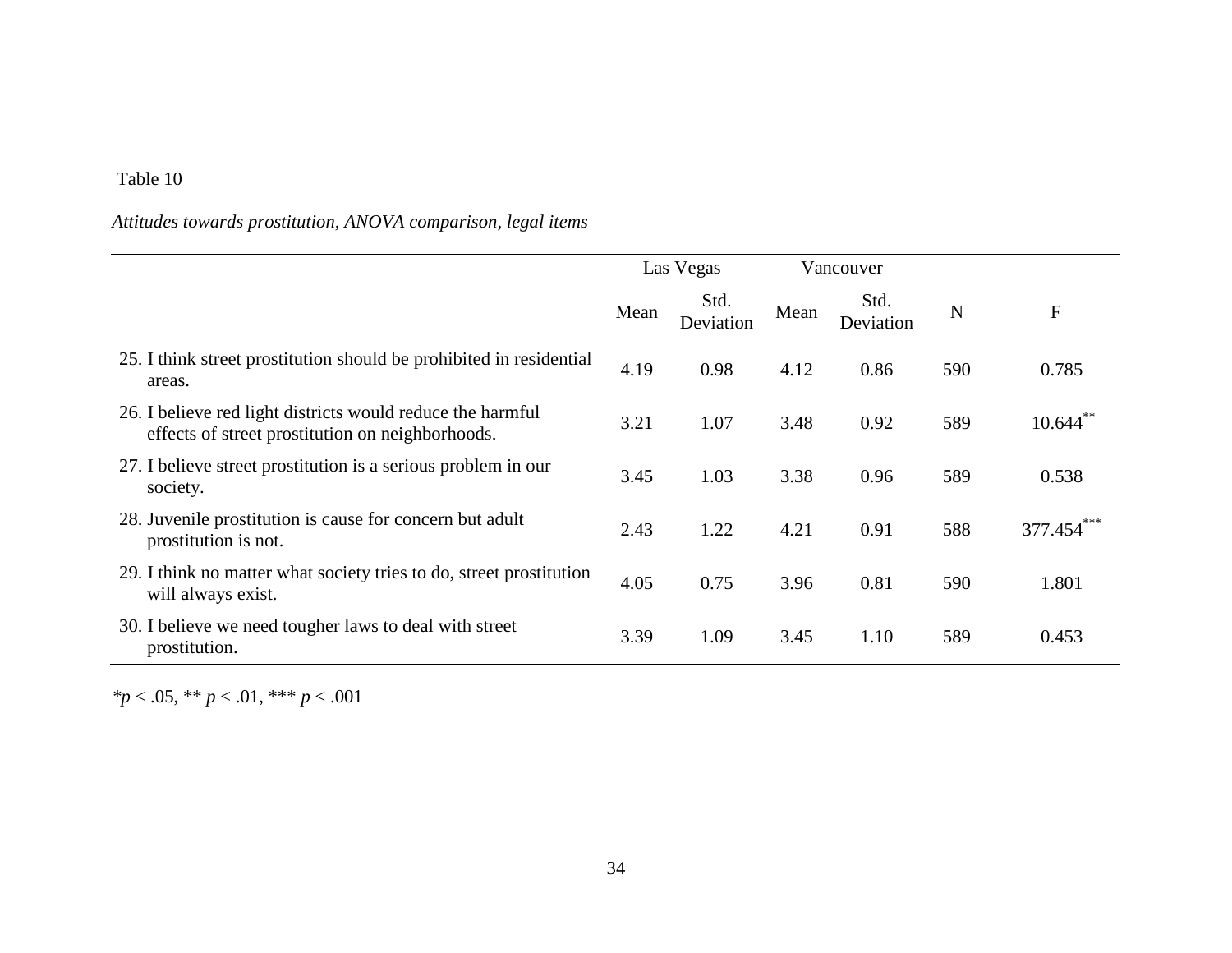#### Multivariate Analyses

The results one-way ANOVAs proved less conclusive than anticipated, so to further break down how certain factors interact on the resulting attitude score, hierarchical logistic regressions were performed on the ATP Scale items that were found to possess a statistically significant difference. Of the 16 items with significant differences, 15 were analyzed via regression analysis. The excluded item was removed for being a potentially confusing item that may not have been an accurate measure of prostitution attitudes.

The first model of the regression analysis included variables that were found to be statistically significant between the samples; ethnicity (Caucasian, Asian/Pacific Islander,), religion (none, Christian), religiosity, and age of participant. The second model included all of the variables from model 1, but added location (UNLV or UBC). The items were analyzed in the order they appeared during the ANOVA analyses, in the same groups; family, society, lifestyle, and legal.

The Family items were the first group and the first item analyzed, "As long as a man's wife doesn't know about it, there is no harm done to a marriage if a man goes to a street prostitute," demonstrated that the variables included predicted responses (see Table 11). In the first model, religiosity was a significant predictor of attitudes (F=7.158, *p*<.001) explaining 5.9% of the variance in attitudes. In the second model, religiosity was still the only significant predictor, but still explaining 5.9% of the variance ( $\mathbb{R}^2$  change *p*=.385). However, neither religion nor location were statistically significant.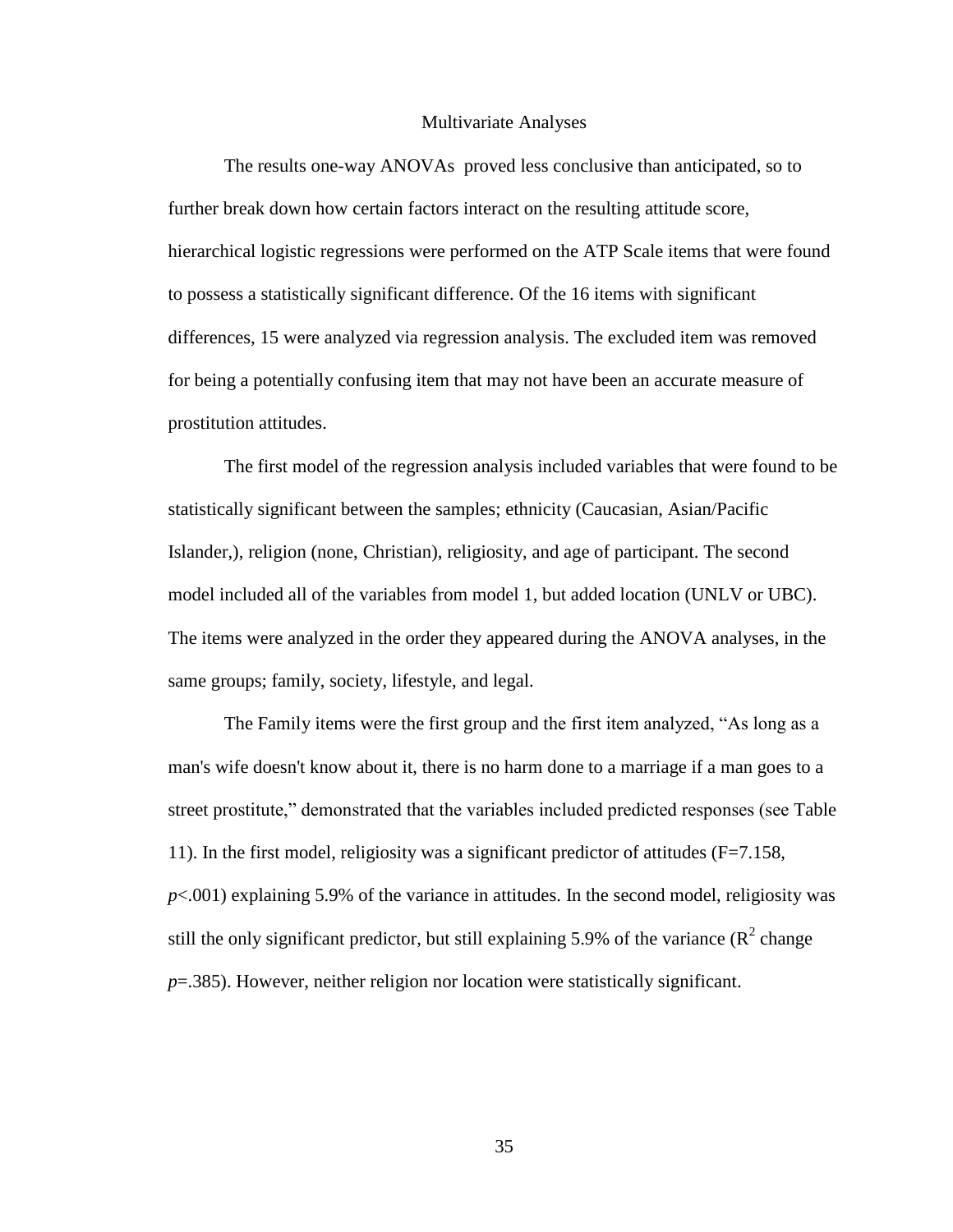|         |                                                                                | $\bf{B}$ | SE <sub>B</sub> | $\beta$    | Sig  |
|---------|--------------------------------------------------------------------------------|----------|-----------------|------------|------|
| Model 1 | Ethnicity                                                                      |          |                 |            |      |
|         | White                                                                          | $-.160$  | .083            | $-.098$    | .054 |
|         | Asian                                                                          | .119     | .097            | .063       | .220 |
|         | Religion                                                                       |          |                 |            |      |
|         | None                                                                           | $-.033$  | .109            | $-.019$    | .761 |
|         | Christian                                                                      | $-.107$  | .098            | $-.065$    | .276 |
|         | Religiosity                                                                    | $-.131$  | .032            | $-.194***$ | .000 |
|         | Age                                                                            | .005     | .008            | .023       | .568 |
|         | $R^2$ = .069, Adj. $R^2$ = .059                                                |          |                 |            |      |
| Model 2 | Ethnicity                                                                      |          |                 |            |      |
|         | White                                                                          | $-.168$  | .084            | $-.102$    | .045 |
|         | Asian                                                                          | .069     | .113            | .036       | .544 |
|         | Religion                                                                       |          |                 |            |      |
|         | None                                                                           | $-.029$  | .109            | $-.017$    | .788 |
|         | Christian                                                                      | $-.089$  | .100            | $-.054$    | .374 |
|         | Religiosity                                                                    | $-.133$  | .032            | $-.197***$ | .000 |
|         | Age                                                                            | .006     | .008            | .028       | .491 |
|         | Location                                                                       | $-.073$  | .084            | $-.044$    | .385 |
|         | $R^2$ = .070, Adj. $R^2$ = .059, $R^2$ change = .001, Adj. $R^2$ change = .000 |          |                 |            |      |

*Regression results for item, "As long as a man's wife doesn't know about it, there is no harm done to a marriage if a man goes to a street prostitute"*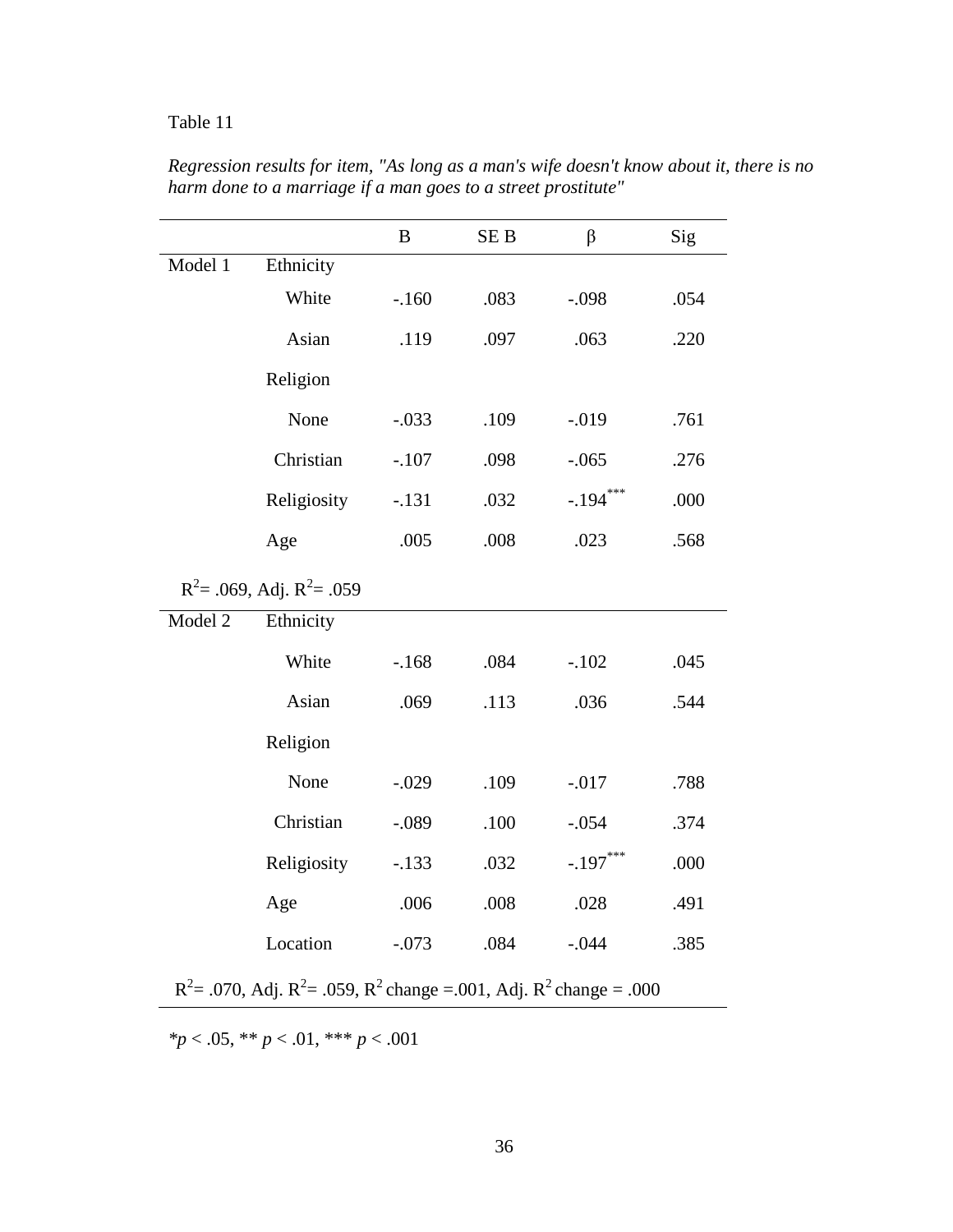For the next item, "It would be ok if my son went to prostitutes," Age and Asian ethnicity were a significant predictor of attitudes (F=13.007, *p*<.001) and explained 13.5% of the variance in the first model (see Table 12). The second model removed all previously significant predictors with the addition of location being significant, now explaining 29.3% of the variance  $(R^2 \text{ change } p < .001)$ .

Model 1 of the third item, "I believe sex trade workers provide an outlet that helps preserve marriages and intimate relationships by keeping men from having affairs." found Caucasian and Asian ethnicity as well as religiosity to be significantly predictive of attitudes (F=3.953,  $p < 01$ ) explaining 2.9% of the variance (see Table 13). The addition of location was significant and religiosity and Caucasian ethnicity remained significant predictors explaining 4.1% of the variance  $(R^2 \text{ change } p<.01)$  As such Asian ethnicity was no longer a significant predictor, however Christian religion was now significant.

The next group of items examined during the hierarchical logical regression were those dealing with social issues prostituted women face as well as issues that are commonly attached to problems with prostitution.

For the fourth item analyzed, "Most pimps victimize prostitutes by taking the money that they earn." Asian ethnicity was a significant predictor  $(F=6.837, p<.001)$ , explaining 5.6% of the variance (see Table 14). The inclusion location in the second model increased the significance of the model ( $\mathbb{R}^2$  change  $p < .001$ ). Location is the only significant predictor explaining 15.9% of the variance.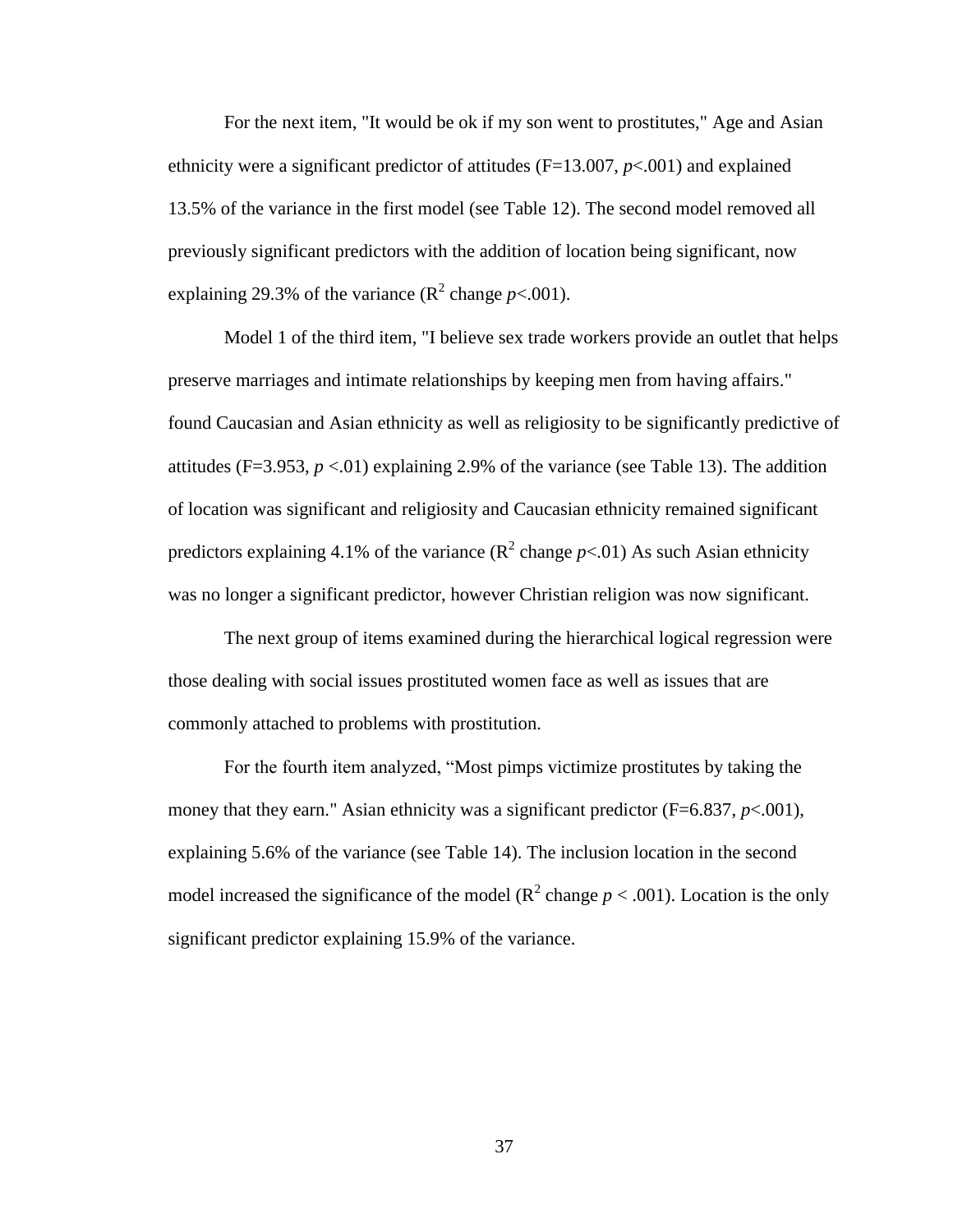|         |                                                                              | B        | SE <sub>B</sub> | $\beta$    | Sig  |
|---------|------------------------------------------------------------------------------|----------|-----------------|------------|------|
| Model 1 | Ethnicity                                                                    |          |                 |            |      |
|         | White                                                                        | $-.257$  | .142            | $-.101$    | .071 |
|         | Asian                                                                        | $-1.102$ | .159            | $-.396***$ | .000 |
|         | Religion                                                                     |          |                 |            |      |
|         | None                                                                         | .096     | .172            | .037       | .578 |
|         | Christian                                                                    | .263     | .156            | .102       | .092 |
|         | Religiosity                                                                  | $-.102$  | .054            | $-.097$    | .060 |
|         | Age                                                                          | .038     | .014            | .125       | .005 |
|         | $R^2$ = .146, Adj. $R^2$ = .135                                              |          |                 |            |      |
| Model 2 | Ethnicity                                                                    |          |                 |            |      |
|         | White                                                                        | $-.048$  | .130            | $-.019$    | .710 |
|         | Asian                                                                        | $-.197$  | .169            | $-.071$    | .243 |
|         | Religion                                                                     |          |                 |            |      |
|         | None                                                                         | .071     | .155            | .027       | .650 |
|         | Christian                                                                    | .026     | .143            | .010       | .855 |
|         | Religiosity                                                                  | $-.052$  | .049            | $-.049$    | .296 |
|         | Age                                                                          | .024     | .012            | $.079***$  | .050 |
|         | Location                                                                     | 1.275    | .125            | $.500***$  | .000 |
|         | $R^2$ =.304, Adj. $R^2$ =.293, $R^2$ change = .143, Adj. $R^2$ change = .158 |          |                 |            |      |

*Regression results for item, "It would be ok if my son went to prostitutes"*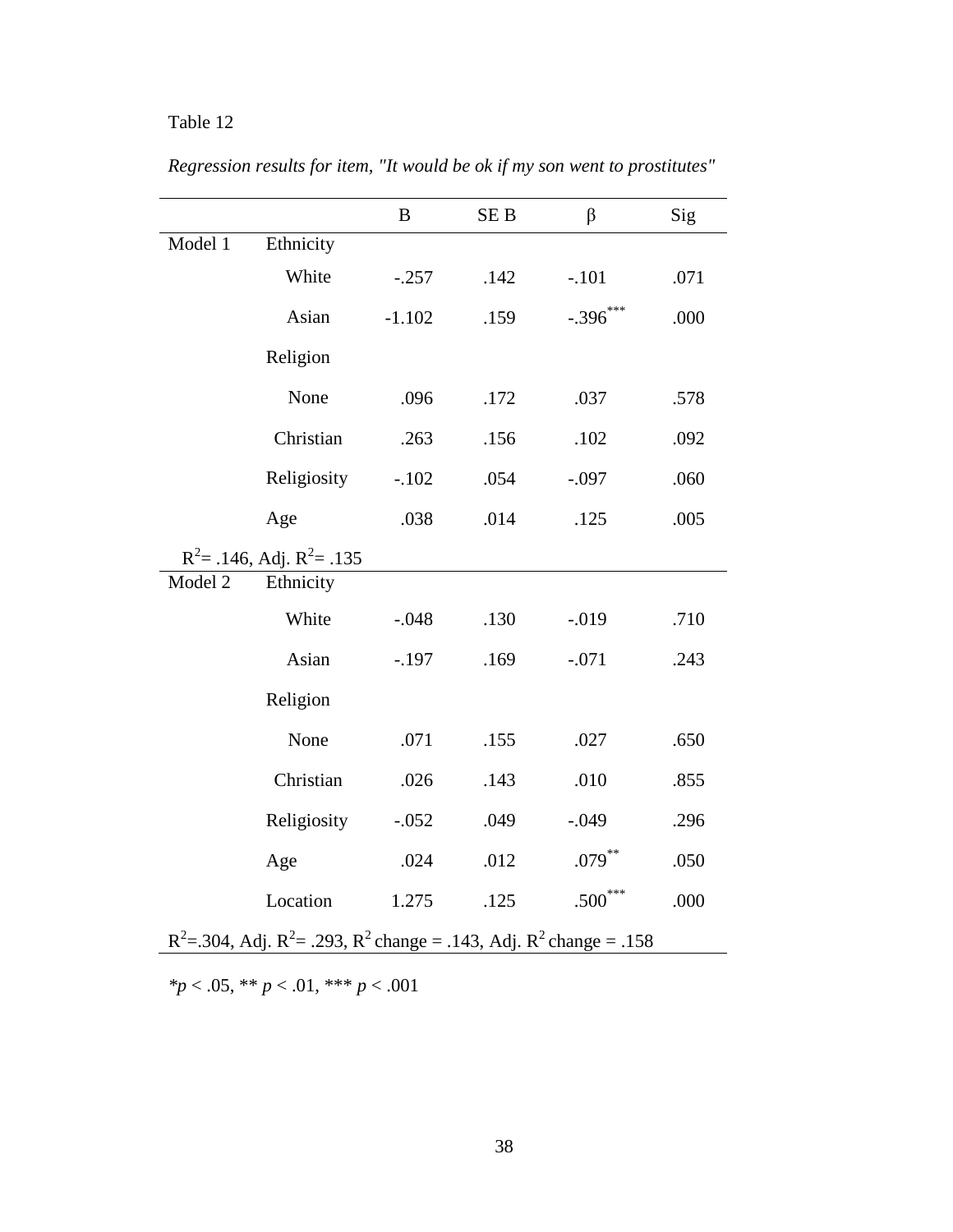|         |                                                                                | B       | SE <sub>B</sub> | β                     | Sig  |
|---------|--------------------------------------------------------------------------------|---------|-----------------|-----------------------|------|
| Model 1 | Ethnicity                                                                      |         |                 |                       |      |
|         | White                                                                          | $-.265$ | .096            | $-.142$ <sup>**</sup> | .006 |
|         | Asian                                                                          | $-.270$ | .113            | $-.125$ <sup>*</sup>  | .017 |
|         | Religion                                                                       |         |                 |                       |      |
|         | None                                                                           | $-.180$ | .126            | $-.092$               | .154 |
|         | Christian                                                                      | $-166$  | .114            | $-.088$               | .146 |
|         | Religiosity                                                                    | $-.126$ | .037            | $-.164**$             | .001 |
|         | Age                                                                            | .006    | .009            | .027                  | .509 |
|         | $R^2$ = .039, Adj. $R^2$ = .029                                                |         |                 |                       |      |
| Model 2 | Ethnicity                                                                      |         |                 |                       |      |
|         | White                                                                          | $-.235$ | .096            | $-.126*$              | .015 |
|         | Asian                                                                          | $-.077$ | .130            | $-.036$               | .555 |
|         | Religion                                                                       |         |                 |                       |      |
|         | None                                                                           | $-.194$ | .125            | $-.099$               | .122 |
|         | Christian                                                                      | $-.234$ | .116            | $-.125$               | .044 |
|         | Religiosity                                                                    | $-.117$ | .037            | $-.153$ **            | .002 |
|         | Age                                                                            | .002    | .009            | .010                  | .810 |
|         | Location                                                                       | .280    | .097            | $.148***$             | .004 |
|         | $R^2$ = .053, Adj. $R^2$ = .041, $R^2$ change = .014, Adj. $R^2$ change = .012 |         |                 |                       |      |

*Regression results for item, "I believe sex trade workers provide an outlet that helps preserve marriages and intimate relationships by keeping men from having affairs"*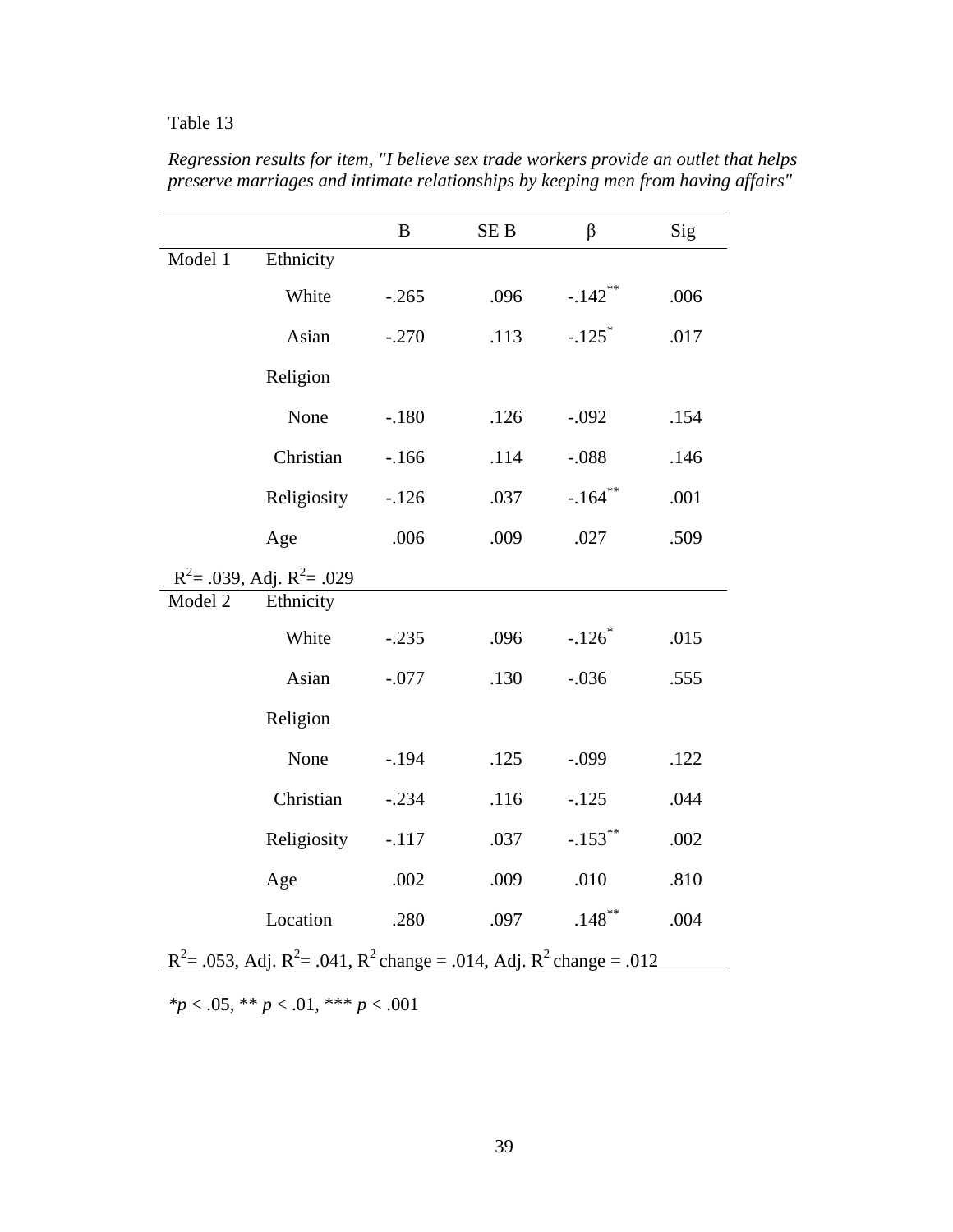|         |                                                                                | $\boldsymbol{B}$ | SE <sub>B</sub> | β          | Sig  |
|---------|--------------------------------------------------------------------------------|------------------|-----------------|------------|------|
| Model 1 | Ethnicity                                                                      |                  |                 |            |      |
|         | White                                                                          | .016             | .095            | .009       | .866 |
|         | Asian                                                                          | $-.462$          | .111            | $-.214***$ | .000 |
|         | Religion                                                                       |                  |                 |            |      |
|         | None                                                                           | $-.011$          | .124            | $-.006$    | .928 |
|         | Christian                                                                      | .139             | .112            | .074       | .216 |
|         | Religiosity                                                                    | .007             | .037            | .010       | .843 |
|         | Age                                                                            | .014             | .009            | .060       | .141 |
|         | $R^2$ = .066, Adj. $R^2$ = .056                                                |                  |                 |            |      |
| Model 2 | Ethnicity                                                                      |                  |                 |            |      |
|         | White                                                                          | .099             | .090            | .053       | .271 |
|         | Asian                                                                          | .069             | .122            | .032       | .574 |
|         | Religion                                                                       |                  |                 |            |      |
|         | None                                                                           | $-.050$          | .117            | $-.025$    | .673 |
|         | Christian                                                                      | $-.048$          | .108            | $-.026$    | .659 |
|         | Religiosity                                                                    | .031             | .035            | .040       | .382 |
|         | Age                                                                            | .003             | .009            | .013       | .741 |
|         | Location                                                                       | .770             | .091            | $.407***$  | .000 |
|         | $R^2$ = .169, Adj. $R^2$ = .159, $R^2$ change = .103, Adj. $R^2$ change = .103 |                  |                 |            |      |

*Regression results for item, "Most pimps victimize prostitutes by taking the money that they earn"*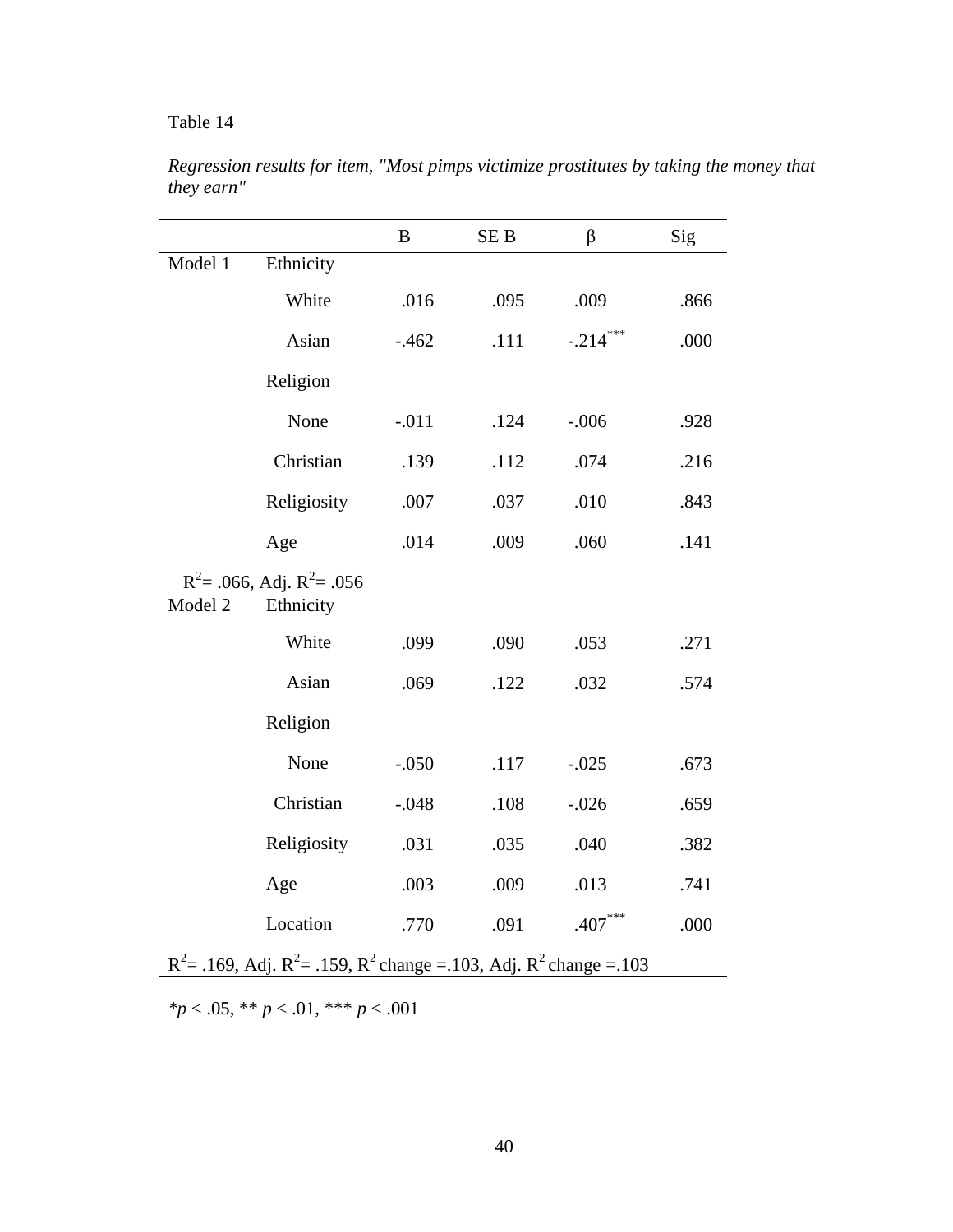The item "Street prostitution causes urban decay" found Asian ethnicity, Christian religion, religiosity, and age to be a significant predictor ( $F=6.737$ ,  $p < .001$ ) explaining 5.6% of the variance (see Table 15). In model 2, White and Asian ethnicity, religiosity, age, and location were significant predictors together explaining 6.8% of the variance  $(R^2)$ change  $p < .01$ ).

The largest group of attitude questions, those on the perceived lifestyle of prostituted women, was analyzed next. One item from this group was excluded, "The media glamorizes the life of prostitutes" because of non significance during the regression model 1.

The sixth item "Most street prostitutes make a lot of money" found Caucasian and Asian ethnicity as well as age to be a significant predictor of attitudes, explaining 3.1% of the variance  $(F=4.116, p<.001$ ; see Table 16). The second model continued to find Caucasian ethnicity and age to be a significant predictor of attitudes, as well as Caucasian ethnicity and location, explaining 3.7% of the variance  $(R^2 \text{ change } p < .05)$ . Asian ethnicity was no long a significant predictor.

For the seventh item, "Women are street prostitutes because they want to be. It is their choice," Caucasian and Asian ethnicity as well as Christian religion were significant predictors of attitudes ( $F=6.079$ ,  $p<.001$ ) and explained 4.9% of the variance in the first model (see Table 17). The second model added age as a predictor in addition to the previous ethnicity and religion predictors now with 5.4% of variance explained  $(R^2)$ change  $p < .05$ ).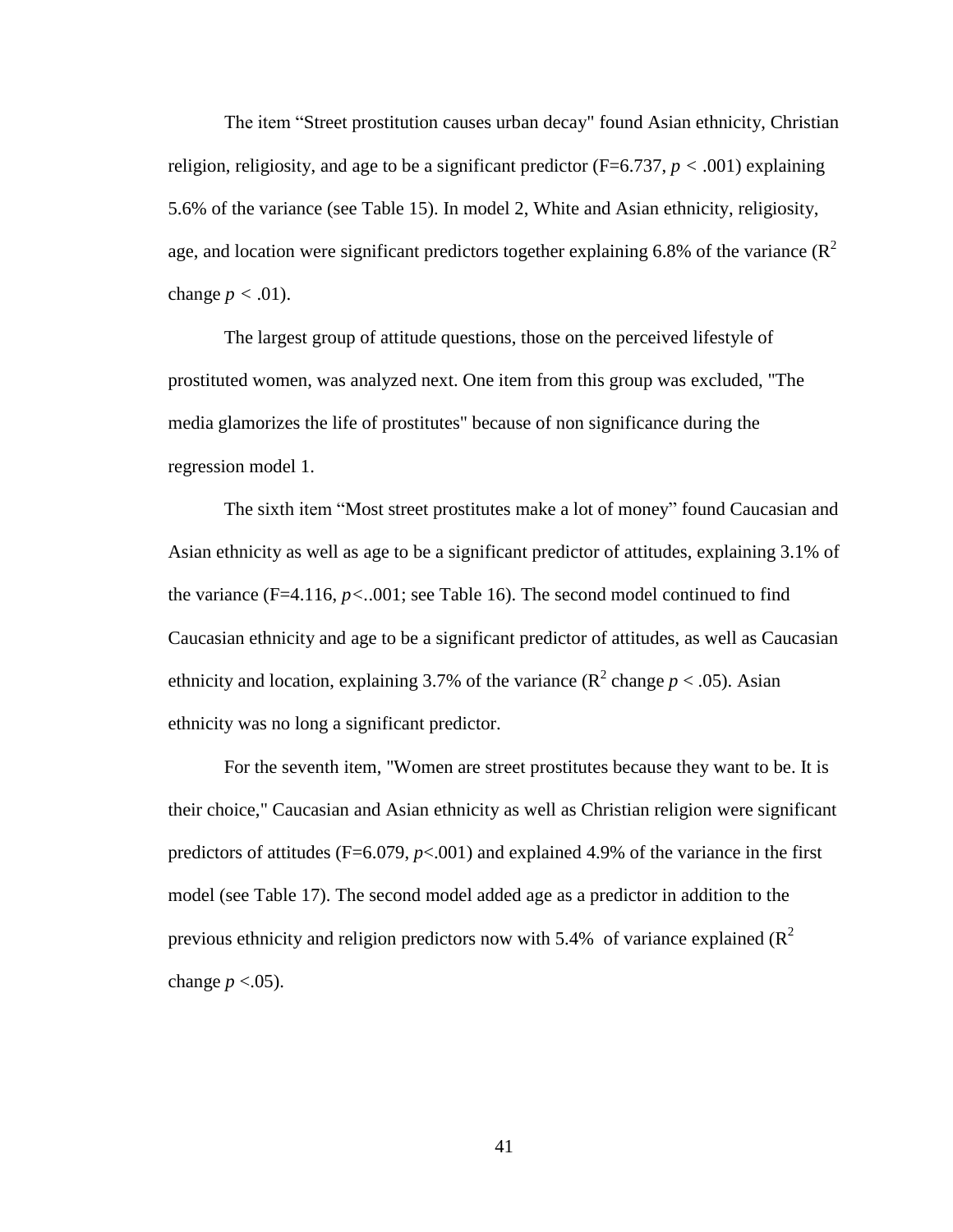|         |                                                                                | B        | SE <sub>B</sub> | $\beta$   | Sig  |
|---------|--------------------------------------------------------------------------------|----------|-----------------|-----------|------|
| Model 1 | Ethnicity                                                                      |          |                 |           |      |
|         | White                                                                          | .186     | .091            | $.104*$   | .042 |
|         | Asian                                                                          | .198     | .106            | .096      | .064 |
|         | Religion                                                                       |          |                 |           |      |
|         | None                                                                           | .098     | .119            | .052      | .413 |
|         | Christian                                                                      | .241     | .108            | $.134*$   | .026 |
|         | Religiosity                                                                    | .141     | .036            | $.192***$ | .000 |
|         | Age                                                                            | $-0.019$ | .009            | $-.085*$  | .036 |
|         | $R^2$ = .065, Adj. $R^2$ = .056                                                |          |                 |           |      |
| Model 2 | Ethnicity                                                                      |          |                 |           |      |
|         | White                                                                          | .214     | .091            | $.120*$   | .019 |
|         | Asian                                                                          | .383     | .123            | $.185***$ | .002 |
|         | Religion                                                                       |          |                 |           |      |
|         | None                                                                           | .084     | .118            | .045      | .480 |
|         | Christian                                                                      | .175     | .109            | .098      | .109 |
|         | Religiosity                                                                    | .149     | .035            | $.203***$ | .000 |
|         | Age                                                                            | $-.023$  | .009            | $-.102**$ | .012 |
|         | Location                                                                       | .268     | .092            | $.148***$ | .004 |
|         | $R^2$ = .079, Adj. $R^2$ = .068, $R^2$ change = .014, Adj. $R^2$ change = .012 |          |                 |           |      |

*Regression results for item, "Street prostitution causes urban decay"*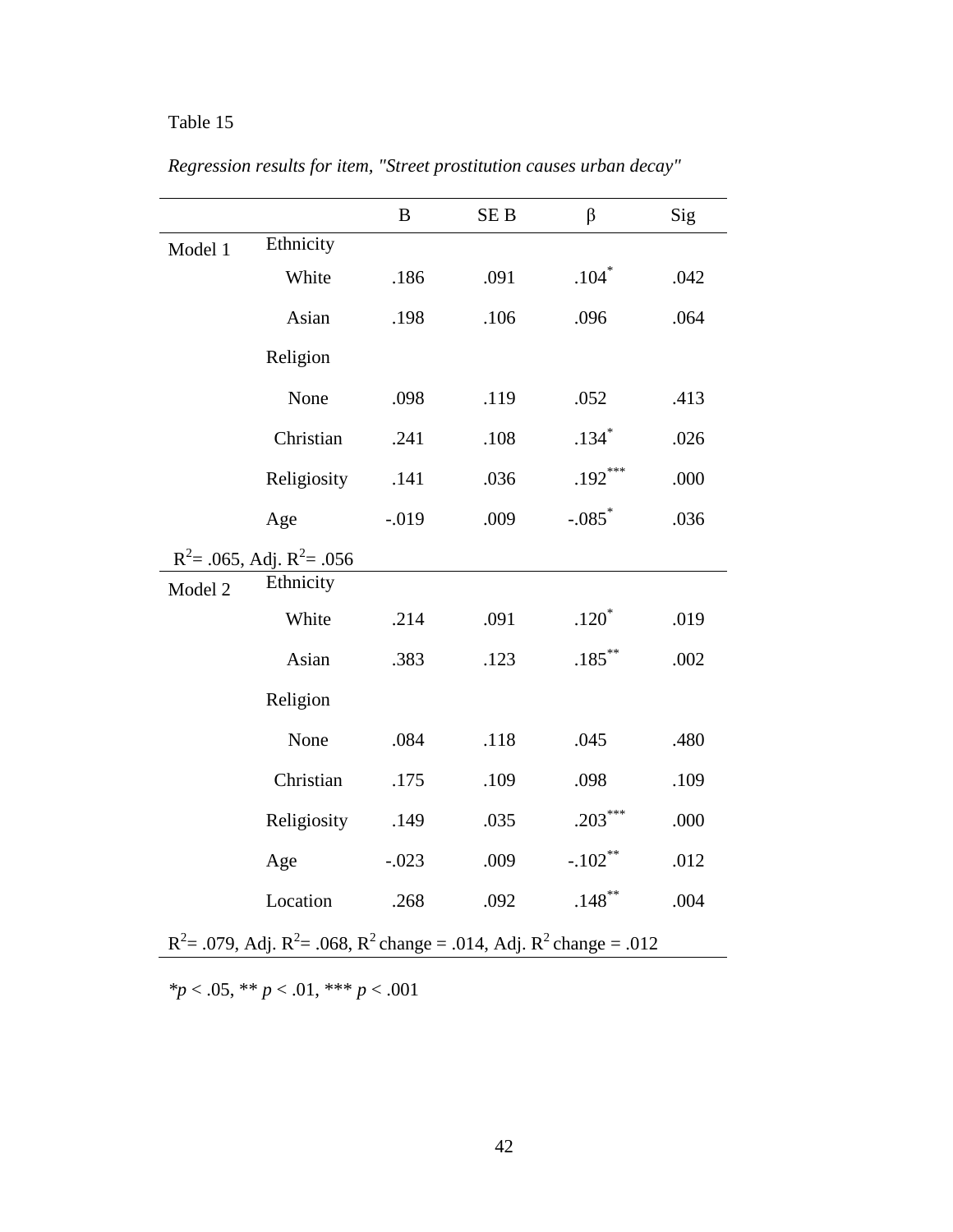|         |                                                                                | $\boldsymbol{B}$ | SE <sub>B</sub> | $\beta$               | Sig  |
|---------|--------------------------------------------------------------------------------|------------------|-----------------|-----------------------|------|
| Model 1 | Ethnicity                                                                      |                  |                 |                       |      |
|         | White                                                                          | $-.331$          | .105            | $-.162$ **            | .002 |
|         | Asian                                                                          | $-.337$          | .123            | $-.143**$             | .006 |
|         | Religion                                                                       |                  |                 |                       |      |
|         | None                                                                           | $-.203$          | .137            | $-.095$               | .140 |
|         | Christian                                                                      | .038             | .125            | .019                  | .762 |
|         | Religiosity                                                                    | $-.063$          | .041            | $-.075$               | .124 |
|         | Age                                                                            | $-.025$          | .010            | $-.098$ <sup>*</sup>  | .018 |
|         | $R^2$ = .041, Adj. $R^2$ = .031                                                |                  |                 |                       |      |
| Model 2 | Ethnicity                                                                      |                  |                 |                       |      |
|         | White                                                                          | $-.307$          | .105            | $-.151$ <sup>**</sup> | .004 |
|         | Asian                                                                          | $-.183$          | .142            | $-.078$               | .198 |
|         | Religion                                                                       |                  |                 |                       |      |
|         | None                                                                           | $-.213$          | .137            | $-.100$               | .121 |
|         | Christian                                                                      | $-.014$          | .127            | $-.007$               | .913 |
|         | Religiosity                                                                    | $-.057$          | .041            | $-.068$               | .168 |
|         | Age                                                                            | $-.028$          | .010            | $-.111$ <sup>**</sup> | .008 |
|         | Location                                                                       | .223             | .106            | .108                  | .036 |
|         | $R^2$ = .048, Adj. $R^2$ = .037, $R^2$ change = .007, Adj. $R^2$ change = .006 |                  |                 |                       |      |

*Regression results for item "Most street prostitutes make a lot of money"*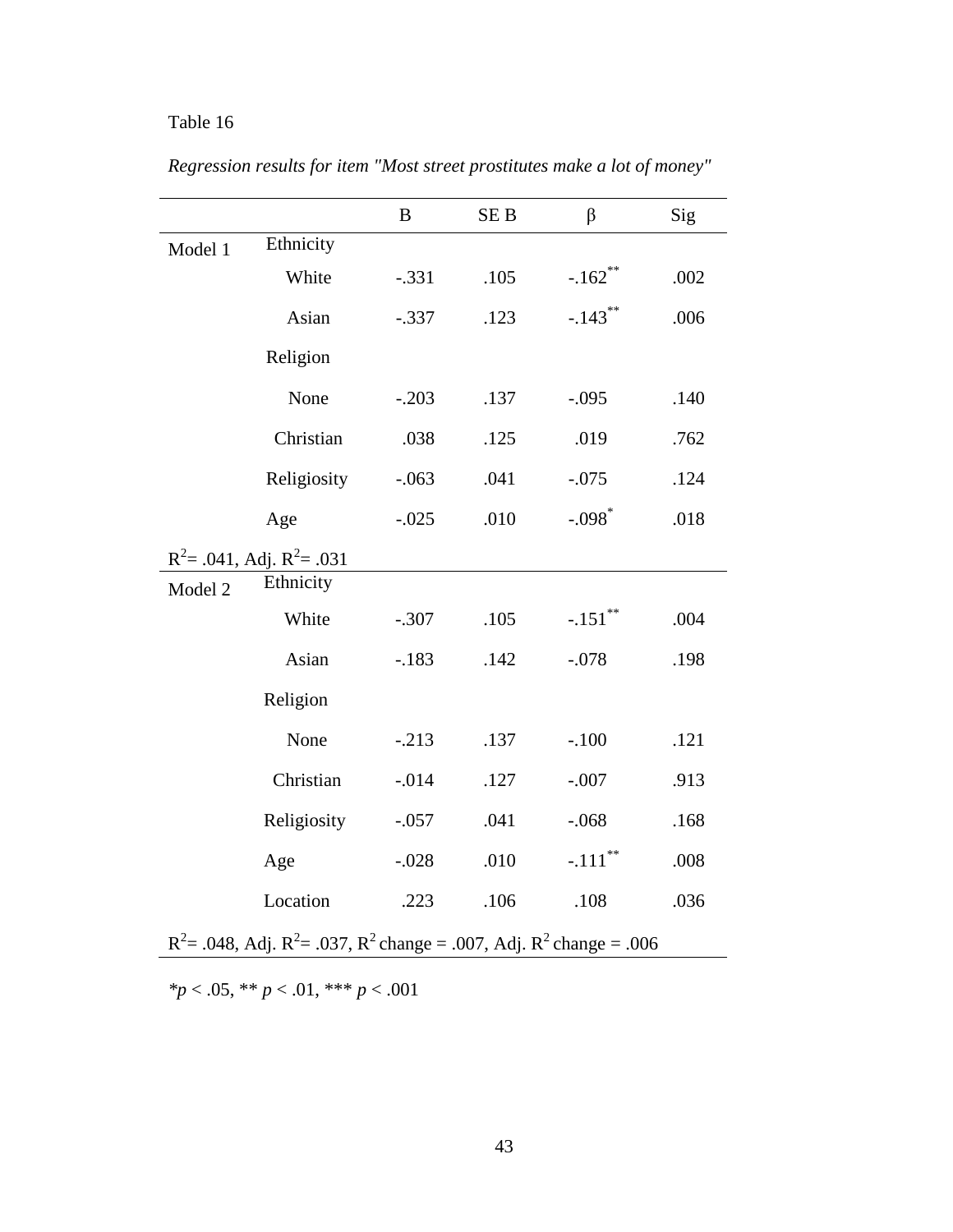|         |                                                                                | B       | SE <sub>B</sub> | $\beta$              | Sig  |
|---------|--------------------------------------------------------------------------------|---------|-----------------|----------------------|------|
| Model 1 | Ethnicity                                                                      |         |                 |                      |      |
|         | White                                                                          | $-.286$ | .113            | $-.129$ <sup>*</sup> | .012 |
|         | Asian                                                                          | $-.633$ | .132            | $-.247***$           | .000 |
|         | Religion                                                                       |         |                 |                      |      |
|         | None                                                                           | .045    | .148            | .020                 | .759 |
|         | Christian                                                                      | .275    | .133            | $.124*$              | .040 |
|         | Religiosity                                                                    | $-.006$ | .044            | $-.007$              | .892 |
|         | Age                                                                            | $-.020$ | .011            | $-.073$              | .072 |
|         | $R^2$ = .059, Adj. $R^2$ = .049                                                |         |                 |                      |      |
| Model 2 | Ethnicity                                                                      |         |                 |                      |      |
|         | White                                                                          | $-.261$ | .113            | $-.118$ <sup>*</sup> | .021 |
|         | Asian                                                                          | $-.478$ | .153            | $-.187**$            | .002 |
|         | Religion                                                                       |         |                 |                      |      |
|         | None                                                                           | .034    | .147            | .015                 | .819 |
|         | Christian                                                                      | .220    | .136            | .099                 | .105 |
|         | Religiosity                                                                    | .001    | .044            | .001                 | .983 |
|         | Age                                                                            | $-.023$ | .011            | $-.085$ <sup>*</sup> | .039 |
|         | Location                                                                       | .225    | .114            | $.101*$              | .048 |
|         | $R^2$ = .065, Adj. $R^2$ = .054, $R^2$ change = .006, Adj. $R^2$ change = .005 |         |                 |                      |      |

*Regression results for item, "Women are street prostitutes because they want to be. It is their choice"*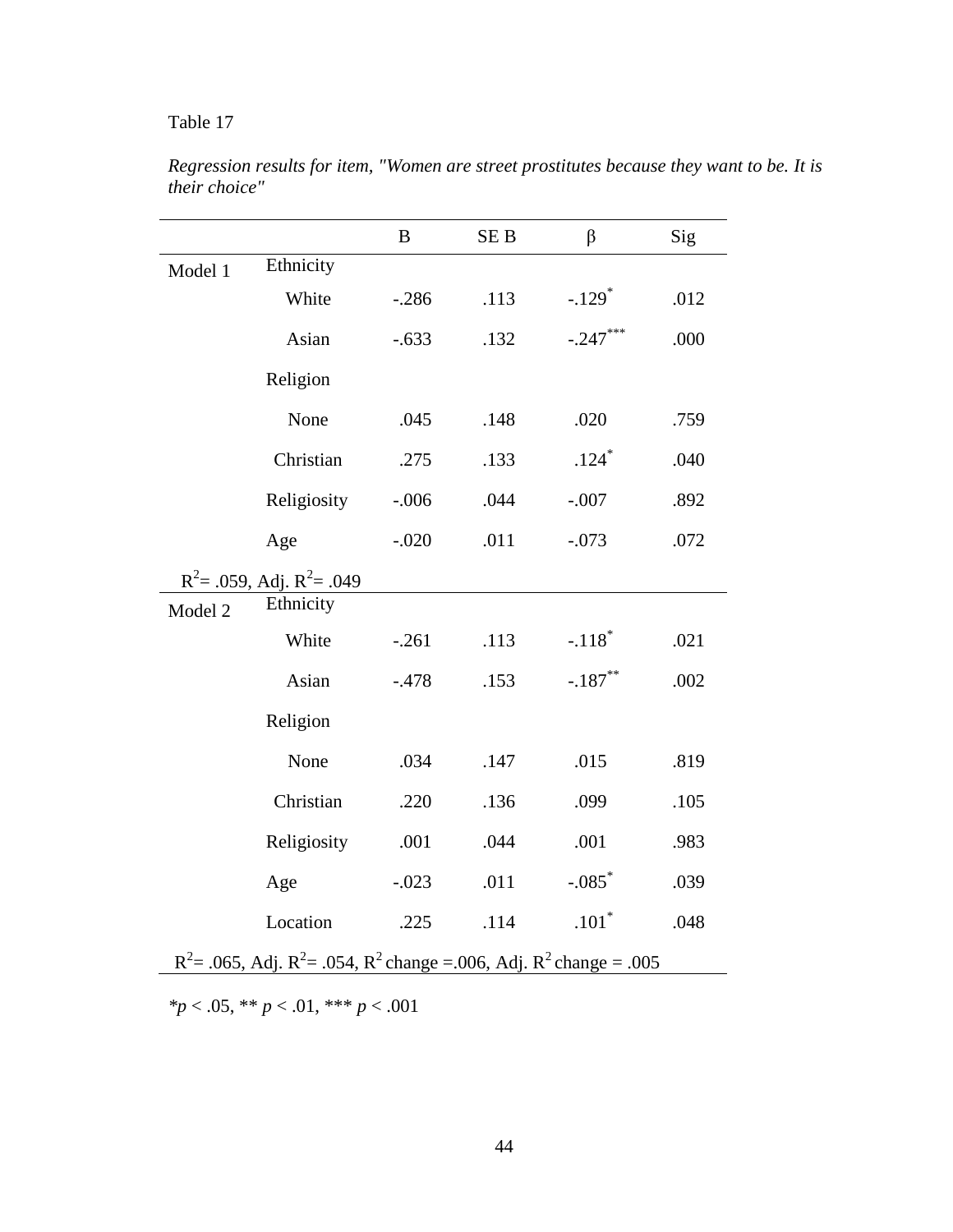Model 1 of the eighth item, "I believe most prostitutes are lazy and work in prostitution because it's easier than getting a 'real' job" found age to be significantly predictive of attitudes  $(F=3.192, p < .05)$  explaining 2.2% of the variance (see Table 18). The addition of location added it as a new significant predictor and age remained a significant predictor explaining 3.8% of the variance  $(R^2 \text{ change } p < 0.01)$ .

For the ninth item analyzed, "Most street prostitutes are alcoholics" Caucasian ethnicity was a significant predictor  $(F=3.374, p<0.01)$ , explaining 2.4% of the variance (see Table 19). The inclusion of location in the second model increased the significance of the model ( $\mathbb{R}^2$  change  $p < .001$ ). Caucasian and Asian ethnicity, religiosity, and location are all significant predictors.

For the item "Most street prostitutes are drug addicts," Caucasian ethnicity was found to be a significant predictor ( $F=2.472$ ,  $p < .05$ ) explaining 1.5% of the variance (see Table 20). In model 2, Caucasian and Asian ethnicity as well as location were significant predictors together explaining 2.8% of the variance  $(R^2 \text{ change } p < .01)$ . Religion was no longer a significant predictor of attitudes under model 2.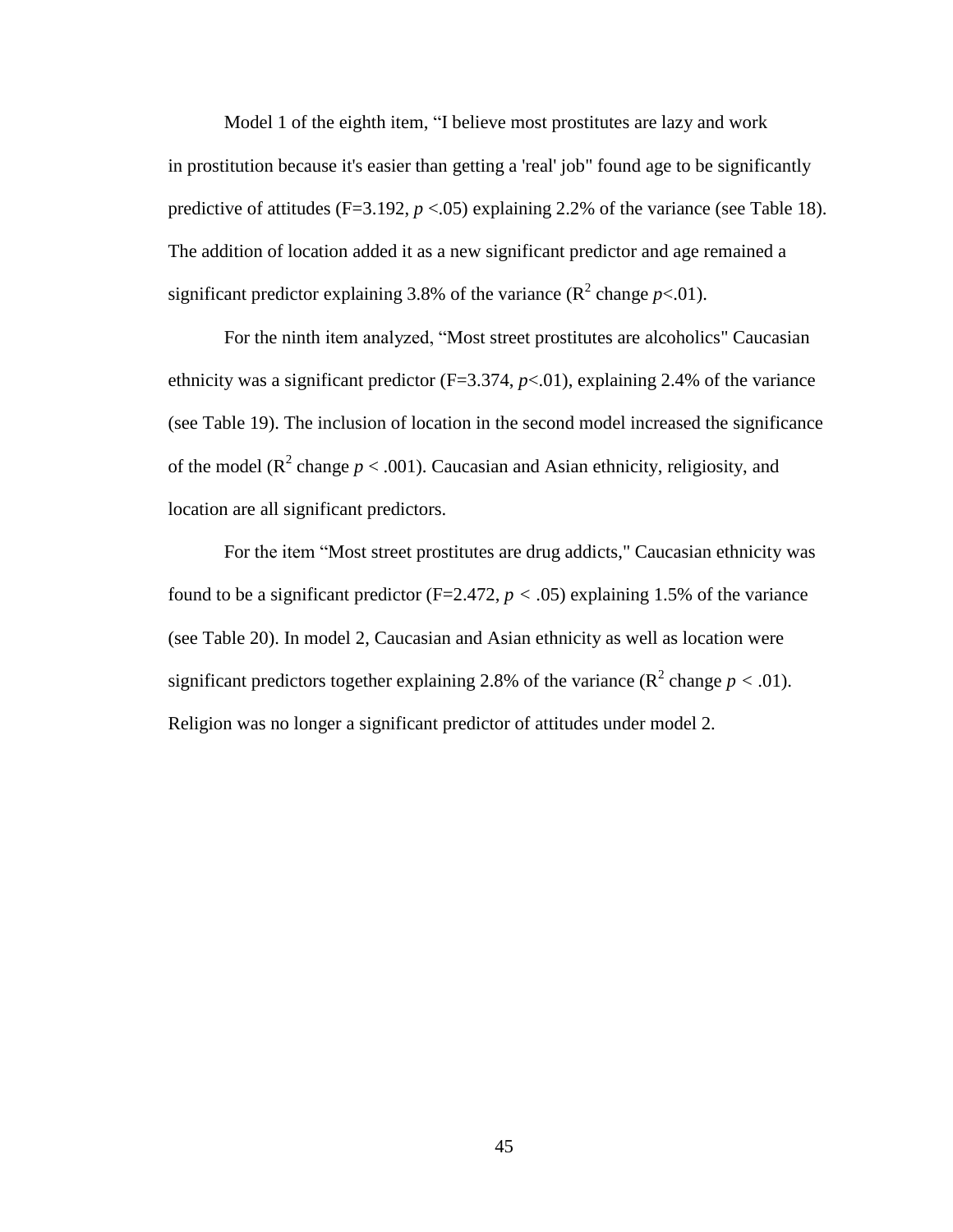|                                                                                |                                | B       | SE <sub>B</sub> | $\beta$    | Sig  |  |
|--------------------------------------------------------------------------------|--------------------------------|---------|-----------------|------------|------|--|
| Model 1                                                                        | Ethnicity                      |         |                 |            |      |  |
|                                                                                | White                          | $-.036$ | .107            | $-.017$    | .740 |  |
|                                                                                | Asian                          | $-.133$ | .126            | $-.055$    | .291 |  |
|                                                                                | Religion                       |         |                 |            |      |  |
|                                                                                | None                           | $-.062$ | .141            | $-.028$    | .660 |  |
|                                                                                | Christian                      | .204    | .127            | .098       | .109 |  |
|                                                                                | Religiosity                    | .014    | .042            | .016       | .747 |  |
|                                                                                | Age                            | $-.030$ | .011            | $-.116$ ** | .005 |  |
|                                                                                | $R^2$ = 032, Adj. $R^2$ = .022 |         |                 |            |      |  |
| Model 2                                                                        | Ethnicity                      |         |                 |            |      |  |
|                                                                                | White                          | .001    | .107            | .000       | .993 |  |
|                                                                                | Asian                          | .108    | .145            | .045       | .456 |  |
|                                                                                | Religion                       |         |                 |            |      |  |
|                                                                                | None                           | $-.080$ | .140            | $-.037$    | .567 |  |
|                                                                                | Christian                      | .118    | .129            | .057       | .359 |  |
|                                                                                | Religiosity                    | .024    | .042            | .028       | .567 |  |
|                                                                                | Age                            | $-.035$ | .011            | $-.136$ ** | .001 |  |
|                                                                                | Location                       | .350    | .108            | $.166***$  | .001 |  |
| $R^2$ = .049, Adj. $R^2$ = .038, $R^2$ change = .017, Adj. $R^2$ change = .016 |                                |         |                 |            |      |  |

*Regression results for item, "I believe most prostitutes are lazy and work in prostitution because it's easier than getting a 'real' job"*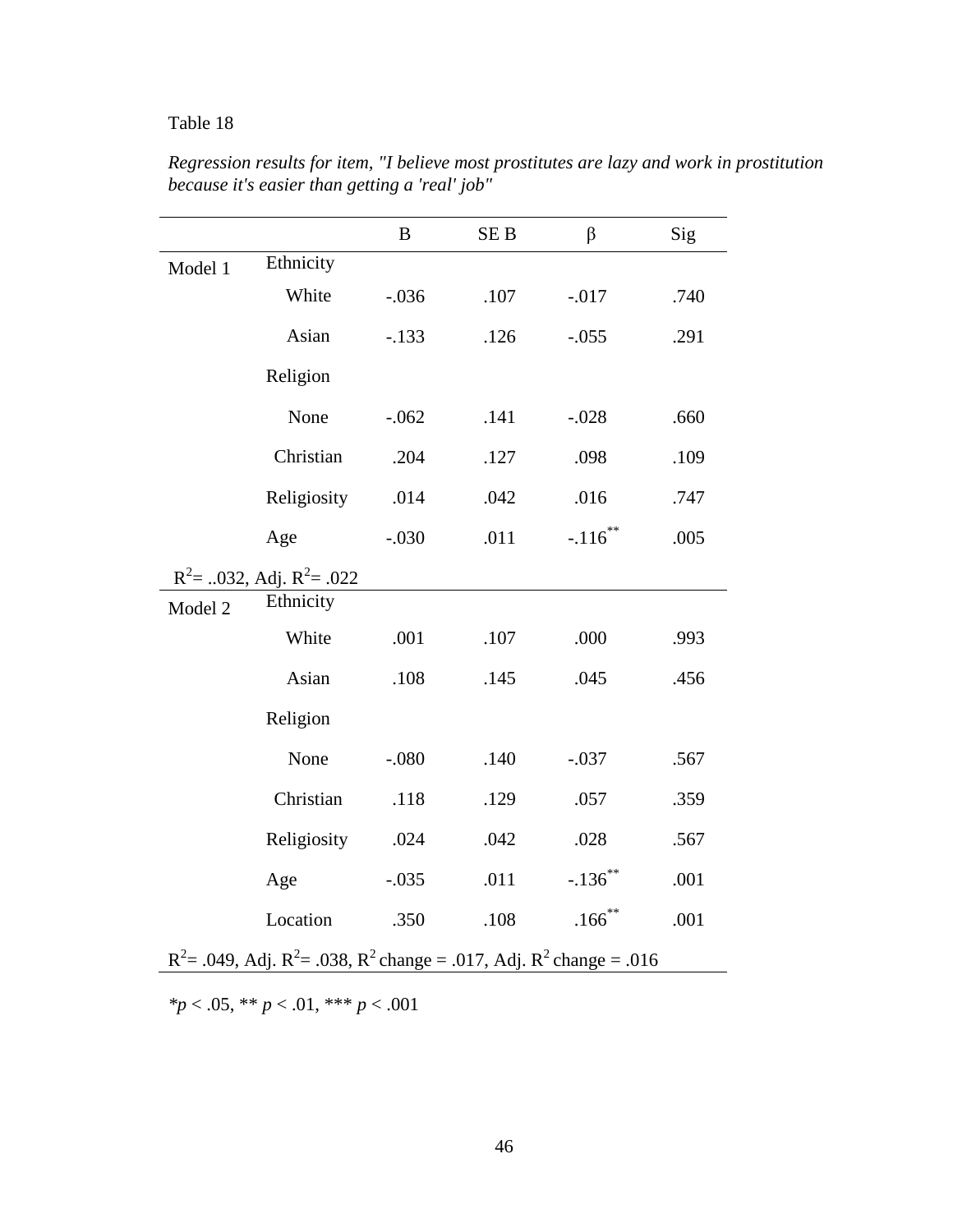|         |                                              | $\, {\bf B}$ | SE <sub>B</sub> | $\beta$   | Sig  |
|---------|----------------------------------------------|--------------|-----------------|-----------|------|
| Model 1 | Ethnicity                                    |              |                 |           |      |
|         | White                                        | .176         | .083            | $.109*$   | .035 |
|         | Asian                                        | .162         | .097            | .087      | .095 |
|         | Religion                                     |              |                 |           |      |
|         | None                                         | $-.069$      | .109            | $-.041$   | .524 |
|         | Christian                                    | .133         | .099            | .082      | .179 |
|         | Religiosity                                  | .053         | .032            | .080      | .104 |
|         | Age                                          | .005         | .008            | .025      | .543 |
| Model 2 | $R^2$ = .034, Adj. $R^2$ = .024<br>Ethnicity |              |                 |           |      |
|         | White                                        | .217         | .082            | $.135***$ | .008 |
|         | Asian                                        | .426         | .111            | $.230***$ | .000 |
|         | Religion                                     |              |                 |           |      |
|         | None                                         | $-.091$      | .107            | $-.054$   | .396 |
|         | Christian                                    | .036         | .099            | .023      | .713 |
|         | Religiosity                                  | .065         | .032            | $.098*$   | .044 |
|         | Age                                          | .000         | .008            | $-.002$   | .961 |
|         | Location                                     | .383         | .083            | .235      | .000 |

 $R^2$  = .068, Adj.  $R^2$  = .057,  $R^2$  change = .034, Adj.  $R^2$  change = .033

*Regression results for item, "Most street prostitutes are alcoholics"*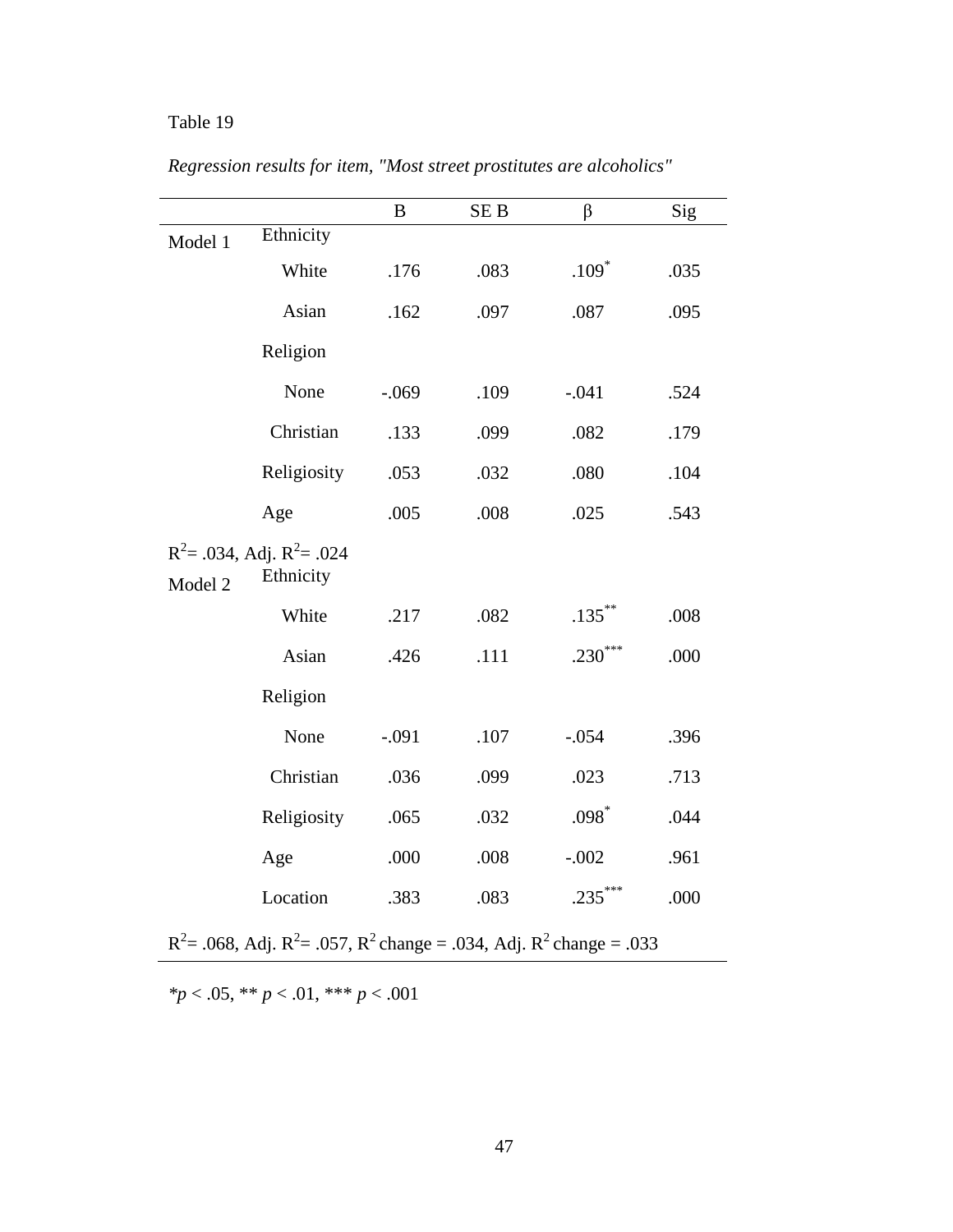|                                                                                |                                 | $\bf{B}$ | <b>SEB</b> | $\beta$    | Sig  |
|--------------------------------------------------------------------------------|---------------------------------|----------|------------|------------|------|
| Model 1                                                                        | Ethnicity                       |          |            |            |      |
|                                                                                | White                           | .221     | .086       | $.133*$    | .011 |
|                                                                                | Asian                           | .087     | .101       | .046       | .385 |
|                                                                                | Religion                        |          |            |            |      |
|                                                                                | None                            | $-.103$  | .113       | $-.060$    | .359 |
|                                                                                | Christian                       | .012     | .102       | .007       | .906 |
|                                                                                | Religiosity                     | .054     | .034       | .079       | .108 |
|                                                                                | Age                             | $-.001$  | .008       | $-.003$    | .937 |
|                                                                                | $R^2$ = .025, Adj. $R^2$ = .015 |          |            |            |      |
| Model 2                                                                        | Ethnicity                       |          |            |            |      |
|                                                                                | White                           | .248     | .086       | $.149$ **  | .004 |
|                                                                                | Asian                           | .265     | .116       | $.138 + *$ | .023 |
|                                                                                | Religion                        |          |            |            |      |
|                                                                                | None                            | $-.117$  | .112       | $-.067$    | .298 |
|                                                                                | Christian                       | $-.051$  | .103       | $-.031$    | .621 |
|                                                                                | Religiosity                     | .062     | .033       | .091       | .066 |
|                                                                                | Age                             | $-.004$  | .008       | $-.021$    | .615 |
|                                                                                | Location                        | .258     | .087       | $.154***$  | .003 |
| $R^2$ = .040, Adj. $R^2$ = .028, $R^2$ change = .015, Adj. $R^2$ change = .013 |                                 |          |            |            |      |

*Regression results for item, "Most street prostitutes are drug addicts"*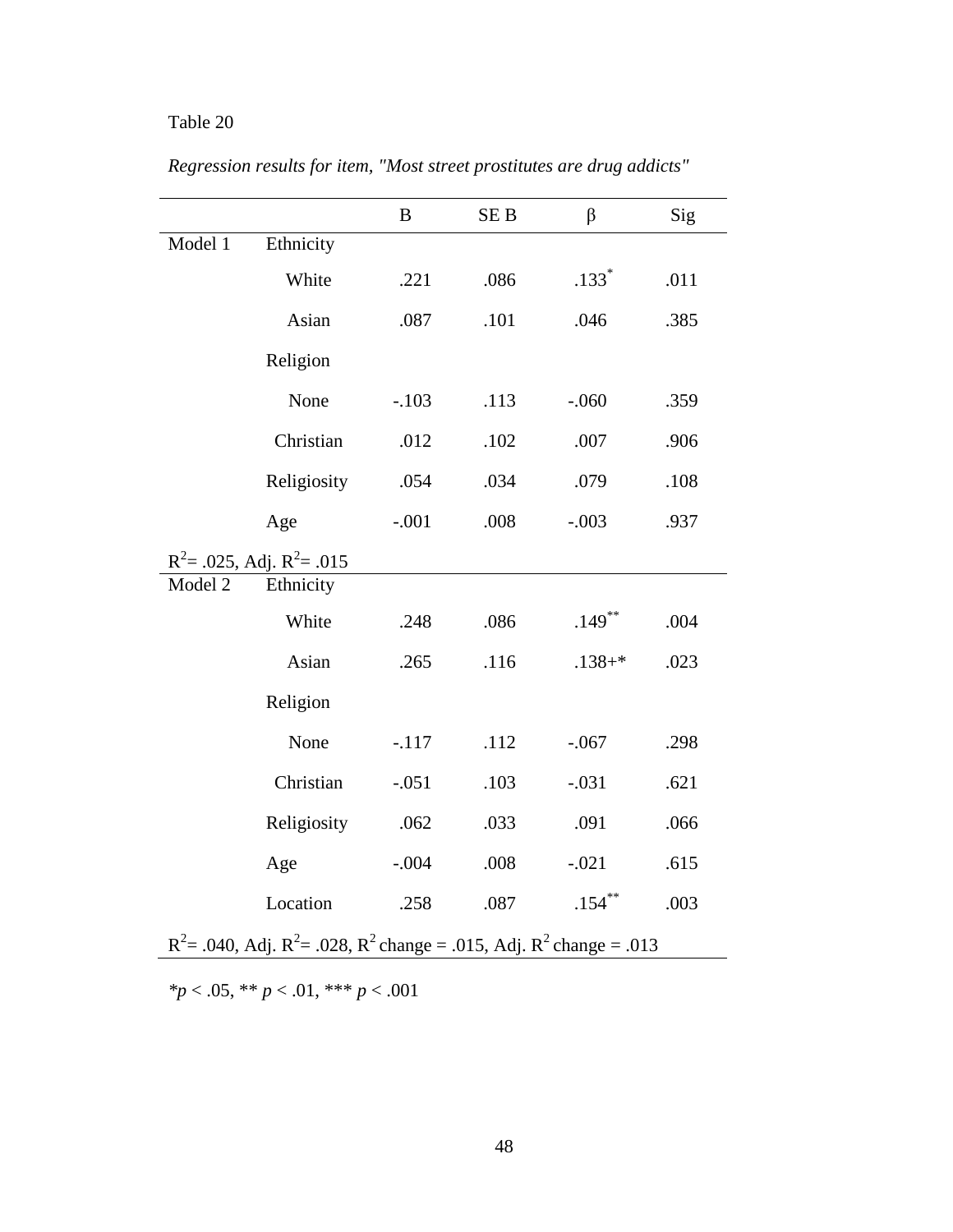The eleventh item "Most street prostitutes have psychological problems" found Asian ethnicity and religiosity to be significant predictors of attitudes (8.0%; F=9.493, *p*<.001), see Table 21). The second model still found religiosity to be a significant predictor of attitudes with the addition of location, explaining 8.9% of the variance  $(R^2)$ change  $p < .05$ ). Asian ethnicity was no long a predictor of attitudes in the second model.

The twelfth item, "The media glamorizes the life of prostitutes" found Asian ethnicity to be a significant predictor under model 1 explaining 1.2% of the variance  $(F=2.171, p<sub>0</sub>, 05; Table 22)$ . The addition of location for model 2 yielded no significant factors predictive of attitudes  $(p= .179)$ . Asian ethnicity was no long significant.

The thirteenth item analyzed, "I believe women who work in street prostitution have low moral standards," demonstrated that the variables included predicted responses (see Table 23). In the first model, Asian ethnicity, indicating no religion, religiosity and age were all significant predictor of attitudes (F=16.085, *p*<.001) explaining 13.4% of the variance in attitudes. In the second model, ethnicity was no longer a significant predictor, but reporting no religion, religiosity, age, and location were now explaining 17.1% of the variance  $(R^2 \text{ change } p < .001)$ .

For the next item, "I believe most street prostitutes are trashy or disreputable," religiosity was a significant predictor of attitudes (F=6.990, *p*<.001) and explained 5.8% of the variance in the first model (see Table 24). The second model yielded new significant predictors with ethnicity (Caucasian) and location in addition to religiosity still being predictive with 7.7% of the variance explained  $(R^2 \text{ change } p < .001)$ . Asian ethnicity was no longer significant with the second model.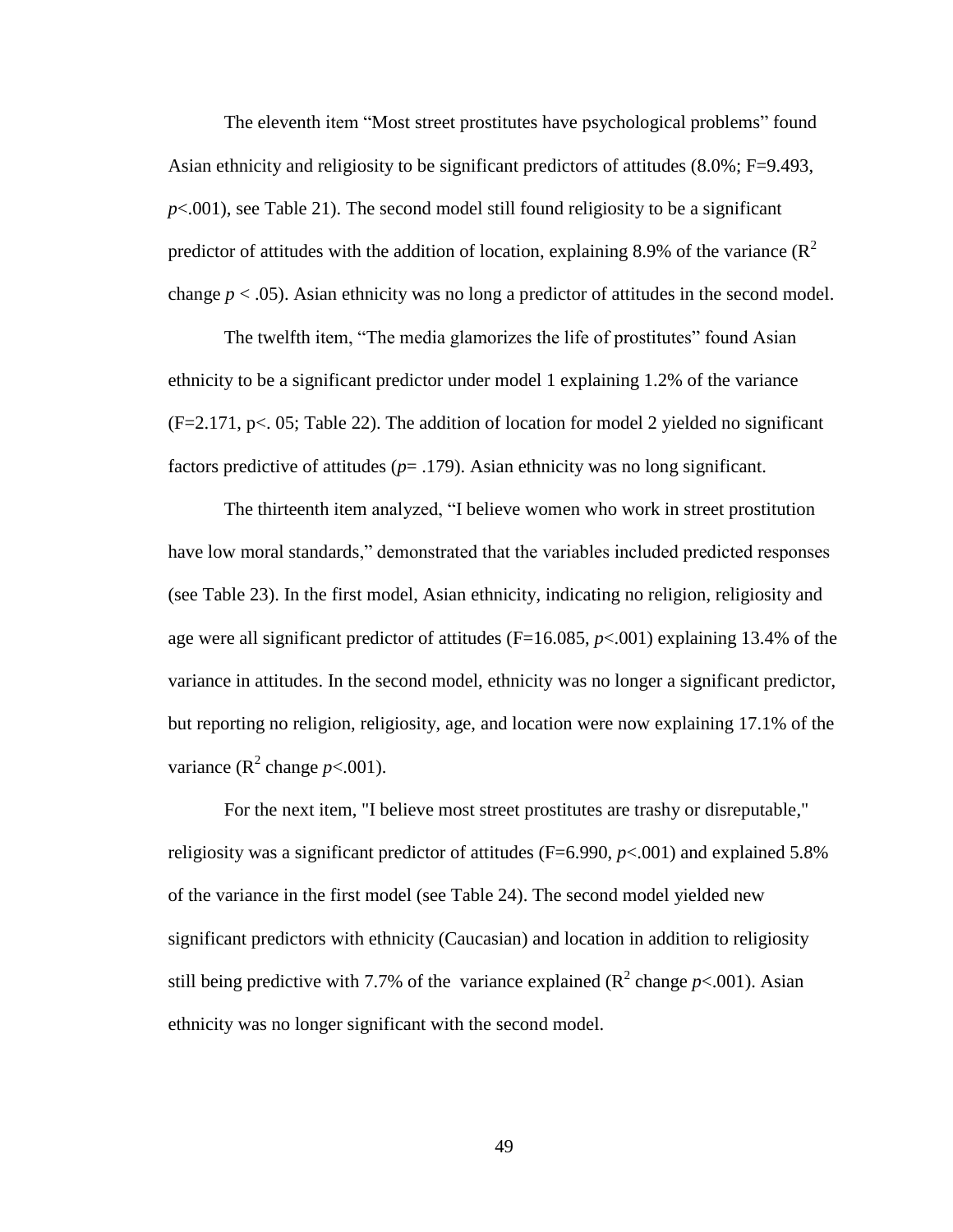|         |                                                                                | $\bf{B}$ | SE <sub>B</sub> | $\beta$    | Sig  |
|---------|--------------------------------------------------------------------------------|----------|-----------------|------------|------|
| Model 1 | Ethnicity                                                                      |          |                 |            |      |
|         | White                                                                          | .130     | .092            | .071       | .161 |
|         | Asian                                                                          | $-.392$  | .108            | $-.185***$ | .000 |
|         | Religion                                                                       |          |                 |            |      |
|         | None                                                                           | .101     | .120            | .053       | .400 |
|         | Christian                                                                      | $-.003$  | .109            | $-.002$    | .977 |
|         | Religiosity                                                                    | .149     | .036            | $.198***$  | .000 |
|         | Age                                                                            | .007     | .009            | .031       | .436 |
|         | $R^2$ = .090, Adj. $R^2$ = .080                                                |          |                 |            |      |
| Model 2 | Ethnicity                                                                      |          |                 |            |      |
|         | White                                                                          | .154     | .092            | .084       | .096 |
|         | Asian                                                                          | $-.229$  | .125            | $-.108$    | .067 |
|         | Religion                                                                       |          |                 |            |      |
|         | None                                                                           | .089     | .120            | .047       | .456 |
|         | Christian                                                                      | $-.061$  | .111            | $-.033$    | .582 |
|         | Religiosity                                                                    | .156     | .036            | $.207***$  | .000 |
|         | Age                                                                            | .004     | .009            | .016       | .685 |
|         | Location                                                                       | .238     | .093            | $.128*$    | .011 |
|         | $R^2$ = .100, Adj. $R^2$ = .089, $R^2$ change = .010, Adj. $R^2$ change = .009 |          |                 |            |      |

*Regression results for item, "Most street prostitutes have psychological problems"*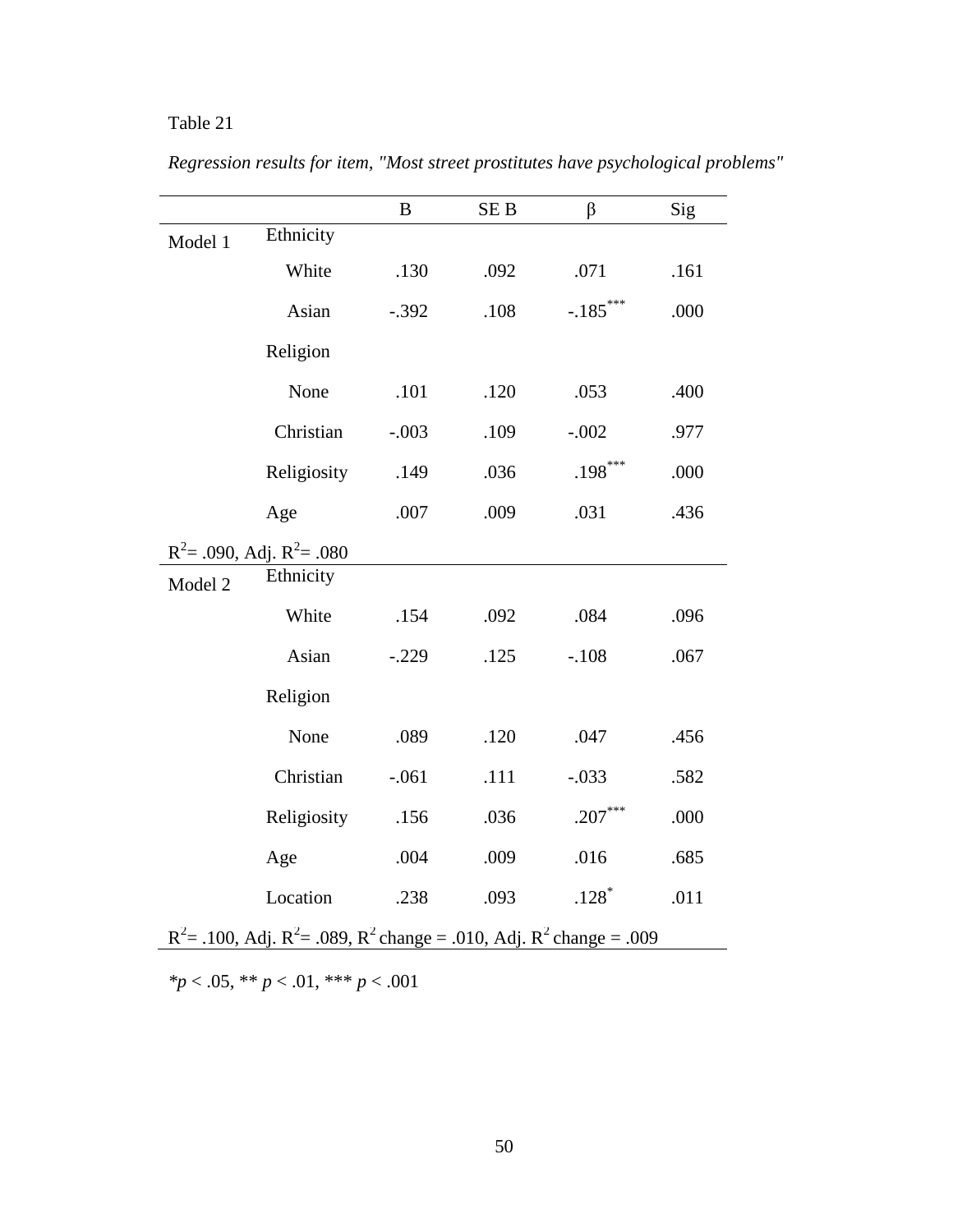|                                                                                |                                 | $\bf{B}$ | SE <sub>B</sub> | β                     | Sig  |  |
|--------------------------------------------------------------------------------|---------------------------------|----------|-----------------|-----------------------|------|--|
| Model 1                                                                        | Ethnicity                       |          |                 |                       |      |  |
|                                                                                | White                           | .009     | .104            | .004                  | .934 |  |
|                                                                                | Asian                           | $-.345$  | .122            | $-.140$ <sup>**</sup> | .005 |  |
|                                                                                | Religion                        |          |                 |                       |      |  |
|                                                                                | None                            | $-.331$  | .136            | $-.148$ <sup>*</sup>  | .016 |  |
|                                                                                | Christian                       | .095     | .123            | .044                  | .442 |  |
|                                                                                | Religiosity                     | .149     | .040            | $.170***$             | .000 |  |
|                                                                                | Age                             | $-.039$  | .010            | $-.149$ **            | .000 |  |
|                                                                                | $R^2$ = .143, Adj. $R^2$ = .134 |          |                 |                       |      |  |
| Model 2                                                                        | Ethnicity                       |          |                 |                       |      |  |
|                                                                                | White                           | .066     | .102            | .031                  | .517 |  |
|                                                                                | Asian                           | .024     | .139            | .010                  | .862 |  |
|                                                                                | Religion                        |          |                 |                       |      |  |
|                                                                                | None                            | $-.354$  | .134            | $-.158$ **            | .008 |  |
|                                                                                | Christian                       | $-.032$  | .123            | $-0.015$              | .793 |  |
|                                                                                | Religiosity                     | .165     | .040            | $.188***$             | .000 |  |
|                                                                                | Age                             | $-.046$  | .010            | $-.177***$            | .000 |  |
|                                                                                | Location                        | .532     | .103            | $.246***$             | .000 |  |
| $R^2$ = .181, Adj. $R^2$ = .171, $R^2$ change = .038, Adj. $R^2$ change = .037 |                                 |          |                 |                       |      |  |

*Regression results for item, "I believe women who work in street prostitution have low moral standards"*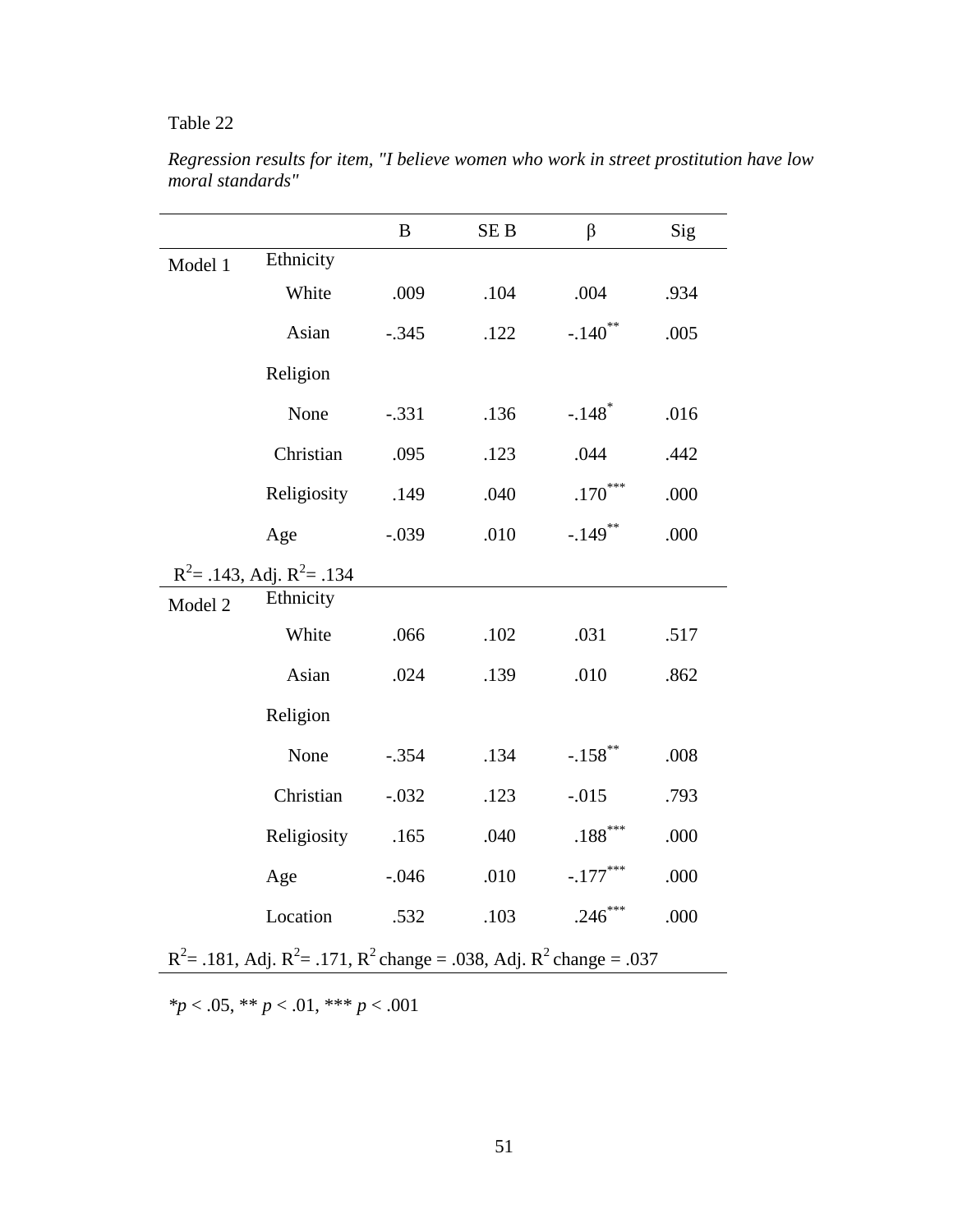|                                                                                |                                 | B       | <b>SEB</b> | $\beta$   | Sig  |  |
|--------------------------------------------------------------------------------|---------------------------------|---------|------------|-----------|------|--|
| Model 1                                                                        | Ethnicity                       |         |            |           |      |  |
|                                                                                | White                           | .072    | .109       | .034      | .511 |  |
|                                                                                | Asian                           | .345    | .128       | $.141***$ | .007 |  |
|                                                                                | Religion                        |         |            |           |      |  |
|                                                                                | None                            | $-.036$ | .143       | $-0.016$  | .800 |  |
|                                                                                | Christian                       | .028    | .129       | .013      | .830 |  |
|                                                                                | Religiosity                     | .069    | .042       | $.080$    | .105 |  |
|                                                                                | Age                             | .007    | .011       | .028      | .500 |  |
|                                                                                | $R^2$ = .022, Adj. $R^2$ = .012 |         |            |           |      |  |
| Model 2                                                                        | Ethnicity                       |         |            |           |      |  |
|                                                                                | White                           | .056    | .110       | .027      | .610 |  |
|                                                                                | Asian                           | .242    | .149       | .099      | .104 |  |
|                                                                                | Religion                        |         |            |           |      |  |
|                                                                                | None                            | $-.029$ | .143       | $-.013$   | .841 |  |
|                                                                                | Christian                       | .064    | .132       | .030      | .628 |  |
|                                                                                | Religiosity                     | .065    | .043       | .075      | .130 |  |
|                                                                                | Age                             | .009    | .011       | .036      | .389 |  |
|                                                                                | Location                        | $-.148$ | .110       | $-.070$   | .179 |  |
| $R^2$ = .025, Adj. $R^2$ = .013, $R^2$ change = .003, Adj. $R^2$ change = .001 |                                 |         |            |           |      |  |

*Regression results for item, "The media glamorizes the life of prostitutes"*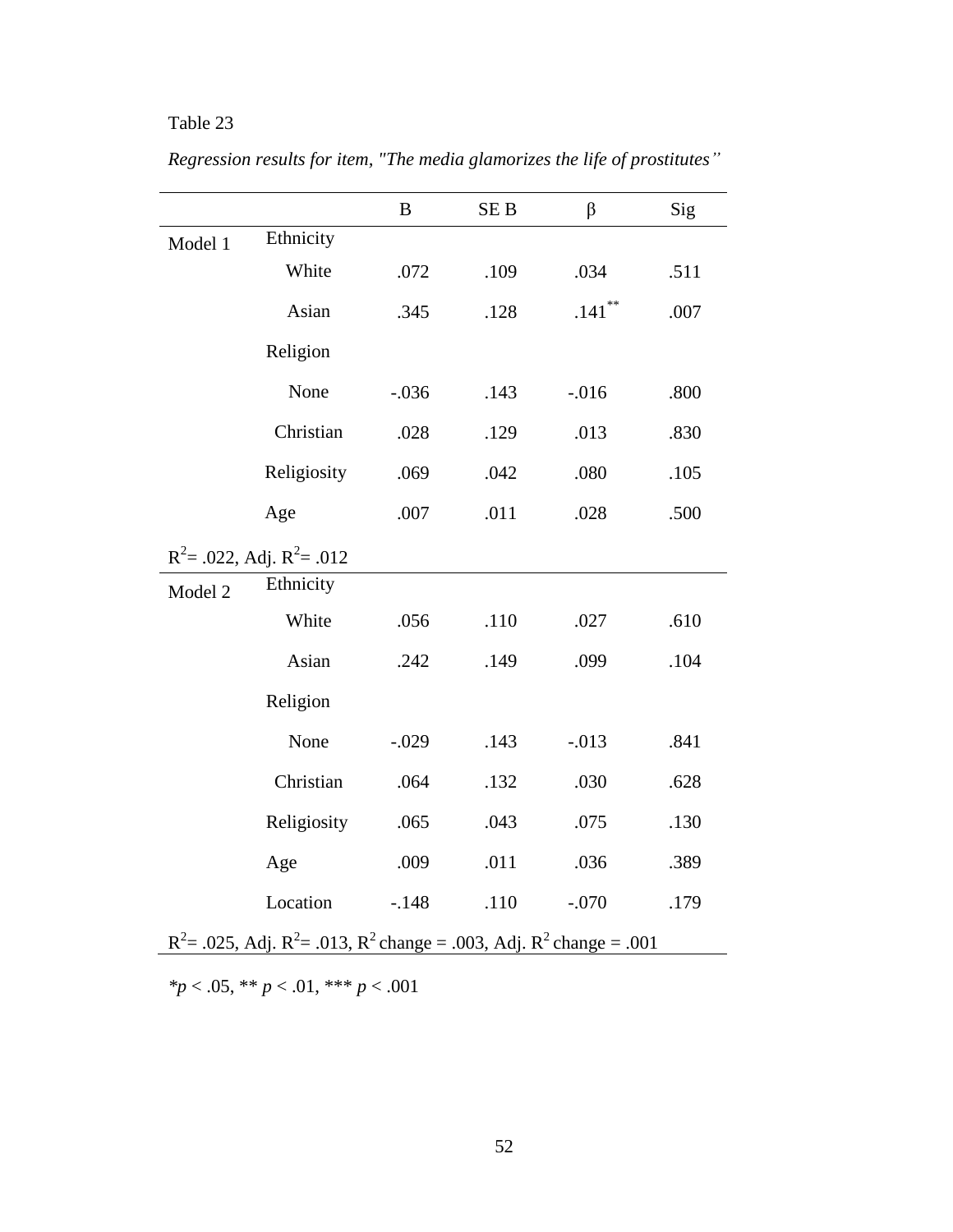|         |                                                                                | $\boldsymbol{B}$ | SE <sub>B</sub> | β                   | Sig  |
|---------|--------------------------------------------------------------------------------|------------------|-----------------|---------------------|------|
| Model 1 | Ethnicity                                                                      |                  |                 |                     |      |
|         | White                                                                          | .188             | .098            | .097                | .055 |
|         | Asian                                                                          | $-.210$          | .114            | $-.094$             | .067 |
|         | Religion                                                                       |                  |                 |                     |      |
|         | None                                                                           | $-.146$          | .128            | $-.072$             | .255 |
|         | Christian                                                                      | $-.010$          | .116            | $-.005$             | .929 |
|         | Religiosity                                                                    | .114             | .038            | $.144***$           | .003 |
|         | Age                                                                            | $-.014$          | .010            | $-.059$             | .148 |
|         | $R^2$ = .068, Adj. $R^2$ = .058                                                |                  |                 |                     |      |
| Model 2 | Ethnicity                                                                      |                  |                 |                     |      |
|         | White                                                                          | .225             | .097            | $.116$ <sup>*</sup> | .021 |
|         | Asian                                                                          | .029             | .132            | .013                | .826 |
|         | Religion                                                                       |                  |                 |                     |      |
|         | None                                                                           | $-164$           | .127            | $-.081$             | .197 |
|         | Christian                                                                      | $-.095$          | .117            | $-.049$             | .416 |
|         | Religiosity                                                                    | .125             | .038            | $.157***$           | .001 |
|         | Age                                                                            | $-0.019$         | .010            | $-.079$             | .052 |
|         | Location                                                                       | .347             | .098            | $.178***$           | .000 |
|         | $R^2$ = .087, Adj. $R^2$ = .076, $R^2$ change = .020, Adj. $R^2$ change = .018 |                  |                 |                     |      |

*Regression results for item, "I believe most street prostitutes are trashy or disreputable"*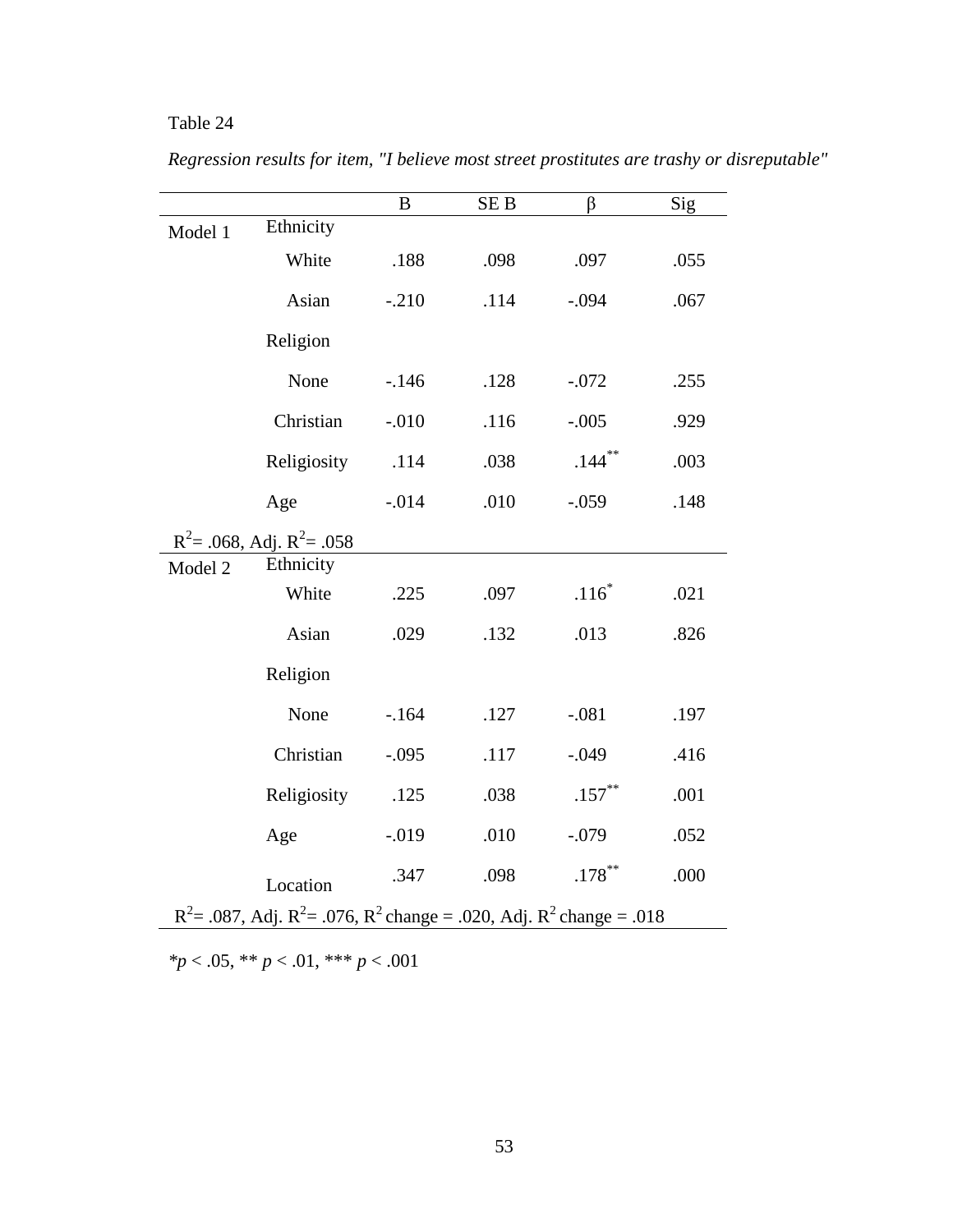Model 1 of the fifteenth and final item, "I believe red light districts would reduce the harmful effects of street prostitution on neighborhoods" found religiosity to be significantly predictive of attitudes ( $F=5.843$ ,  $p < .001$ ) explaining 4.7% of the variance (see Table 25). Model 2 found age and location as new significant predictors and religiosity also remained a significant predictor explaining 6.4% of the variance  $(R^2)$ change *p*<.001).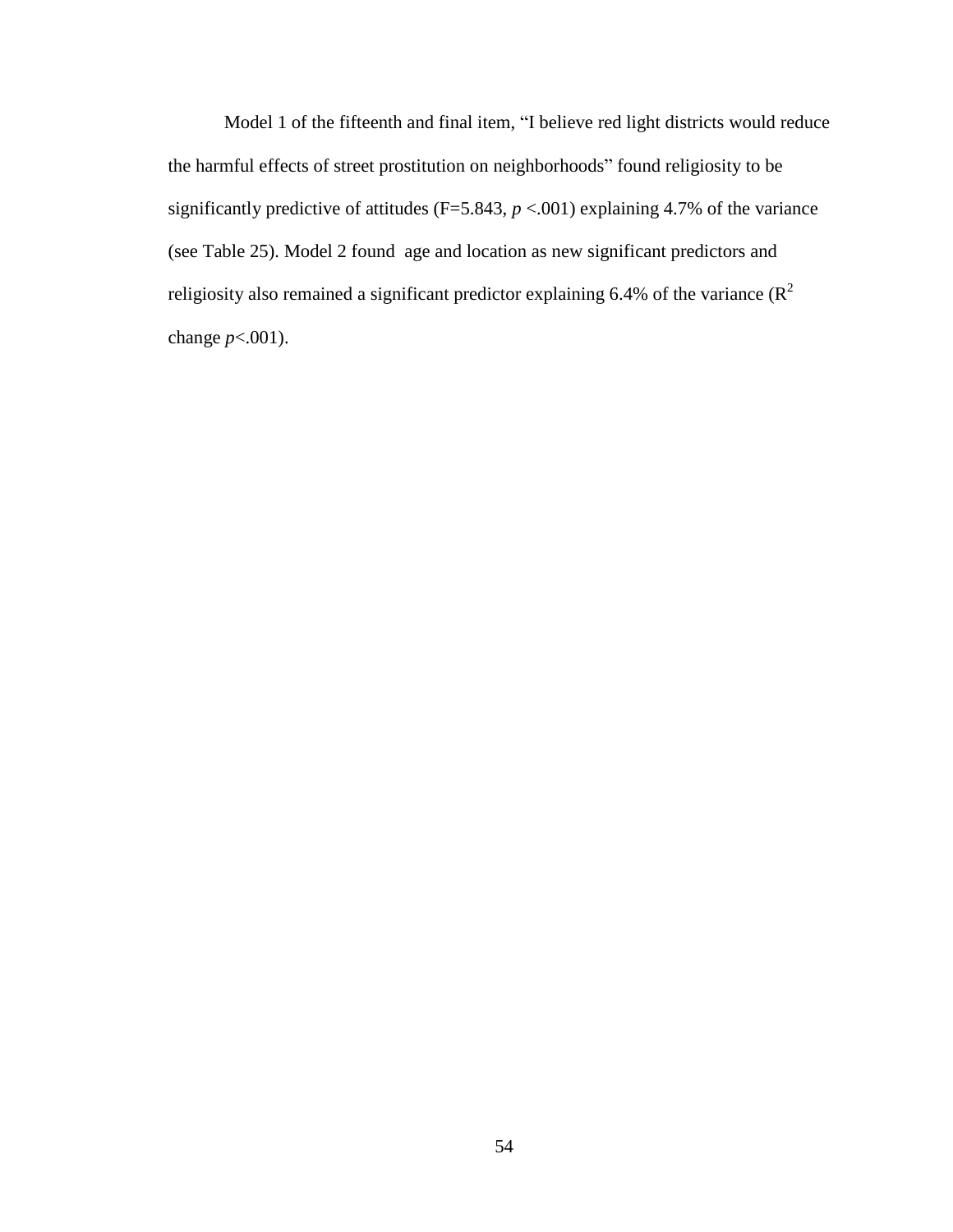|                                                                                |                                 | $\boldsymbol{B}$ | SE <sub>B</sub> | $\beta$               | Sig  |  |
|--------------------------------------------------------------------------------|---------------------------------|------------------|-----------------|-----------------------|------|--|
| Model 1                                                                        | Ethnicity                       |                  |                 |                       |      |  |
|                                                                                | White                           | .013             | .103            | .007                  | .897 |  |
|                                                                                | Asian                           | $-.007$          | .121            | $-.003$               | .956 |  |
|                                                                                | Religion                        |                  |                 |                       |      |  |
|                                                                                | None                            | .070             | .136            | .033                  | .609 |  |
|                                                                                | Christian                       | $-.175$          | .123            | $-.086$               | .156 |  |
|                                                                                | Religiosity                     | $-.128$          | .040            | $-.154$ **            | .002 |  |
|                                                                                | Age                             | .020             | .010            | .080                  | .050 |  |
|                                                                                | $R^2$ = .057, Adj. $R^2$ = .047 |                  |                 |                       |      |  |
| Model 2                                                                        | Ethnicity                       |                  |                 |                       |      |  |
|                                                                                | White                           | $-.024$          | .103            | $-0.012$              | .817 |  |
|                                                                                | Asian                           | $-.248$          | .140            | $-.106$               | .077 |  |
|                                                                                | Religion                        |                  |                 |                       |      |  |
|                                                                                | None                            | .085             | .135            | .040                  | .531 |  |
|                                                                                | Christian                       | $-.092$          | .124            | $-.045$               | .461 |  |
|                                                                                | Religiosity                     | $-.138$          | .040            | $-.166$ <sup>**</sup> | .001 |  |
|                                                                                | Age                             | .025             | .010            | $.100*$               | .015 |  |
|                                                                                | Location                        | $-.351$          | .104            | $-.171$ **            | .001 |  |
| $R^2$ = .076, Adj. $R^2$ = .064, $R^2$ change = .018, Adj. $R^2$ change = .017 |                                 |                  |                 |                       |      |  |

*Regression results for item, "I believe red light districts would reduce the harmful effects of street prostitution on neighborhoods"*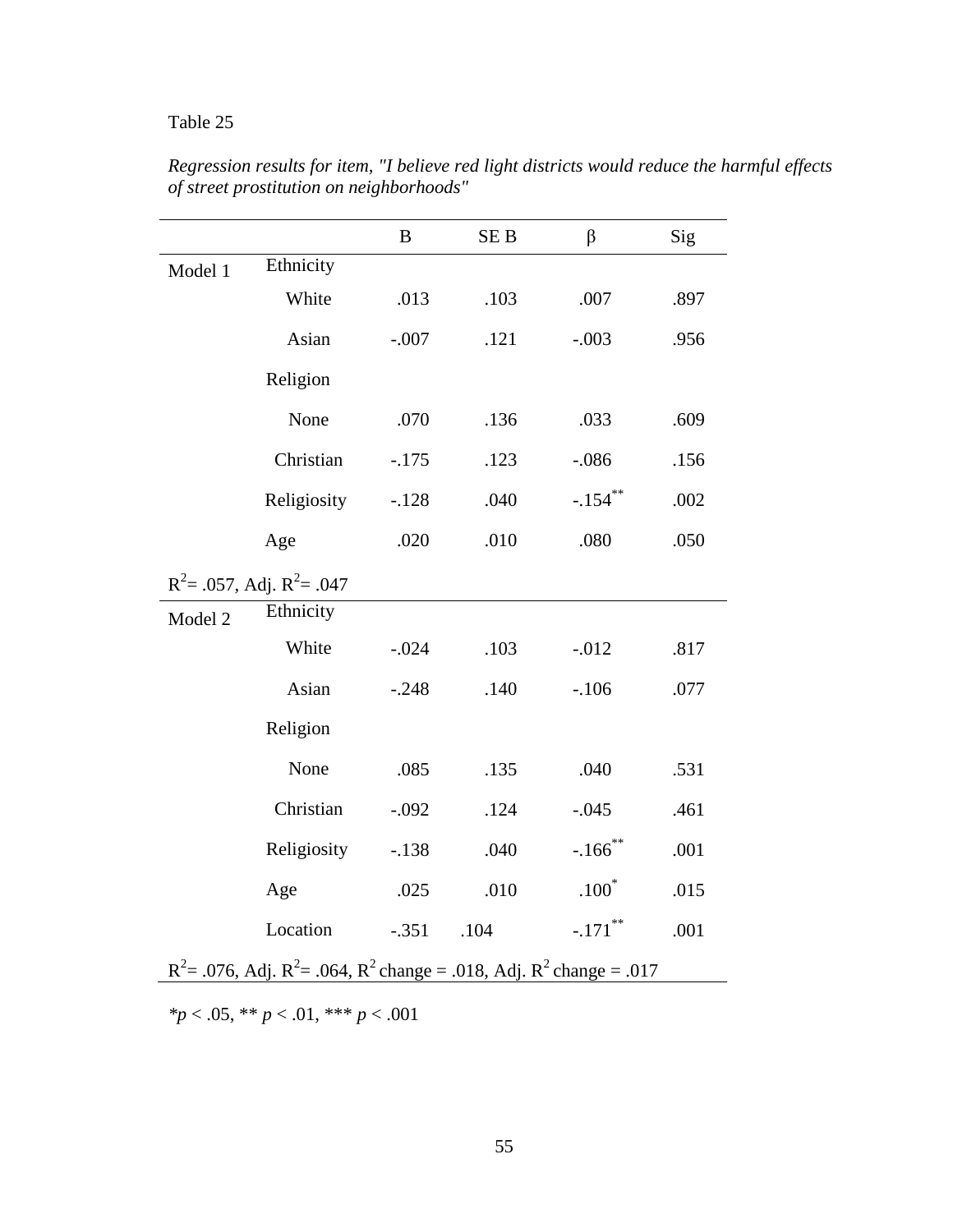#### CHAPTER 5

#### DISCUSSION AND CONCLUSIONS

#### Findings

This study set forth with a modest goal of attempting to ferret out what differences, if any, existed in the factors influencing attitudes towards prostitution. It was expected that UNLV students would report a significantly higher proportion that had purchased sex from a prostituted woman. It was also hypothesized that UNLV students would be more supportive of pro-prostitution beliefs than those at UBC because of the hypersexual nature of Las Vegas and proximity to legal prostitution.

As a preface to the main analysis, first the actual purchasers of sex were compared by location. It was expected that the proximity to legal prostitution in combination with pro-prostitution beliefs would yield a higher number of purchasers of sex from UNLV. While the raw number of purchasers (n=13) at UNLV was higher than UBC ( $n=8$ ) the proportions were nearly the same (3.7% to 3.1%, respectively) and not statistically different.

Based on the observations of this study, Las Vegas presents some serious contradictions that are worth mention. The results of a casual comparison between the samples' response rates on the 30 items of the ATP Scale revealed opinions that were quite polarized.

The comparison on the group of questions addressing family and fidelity provided multiple inconsistencies. Analyses found both samples to have similar beliefs in regards to not wanting their daughter to become a prostitute, even if it was voluntary. At the same time UNLV students were more agreeable with the notion of their son being a consumer.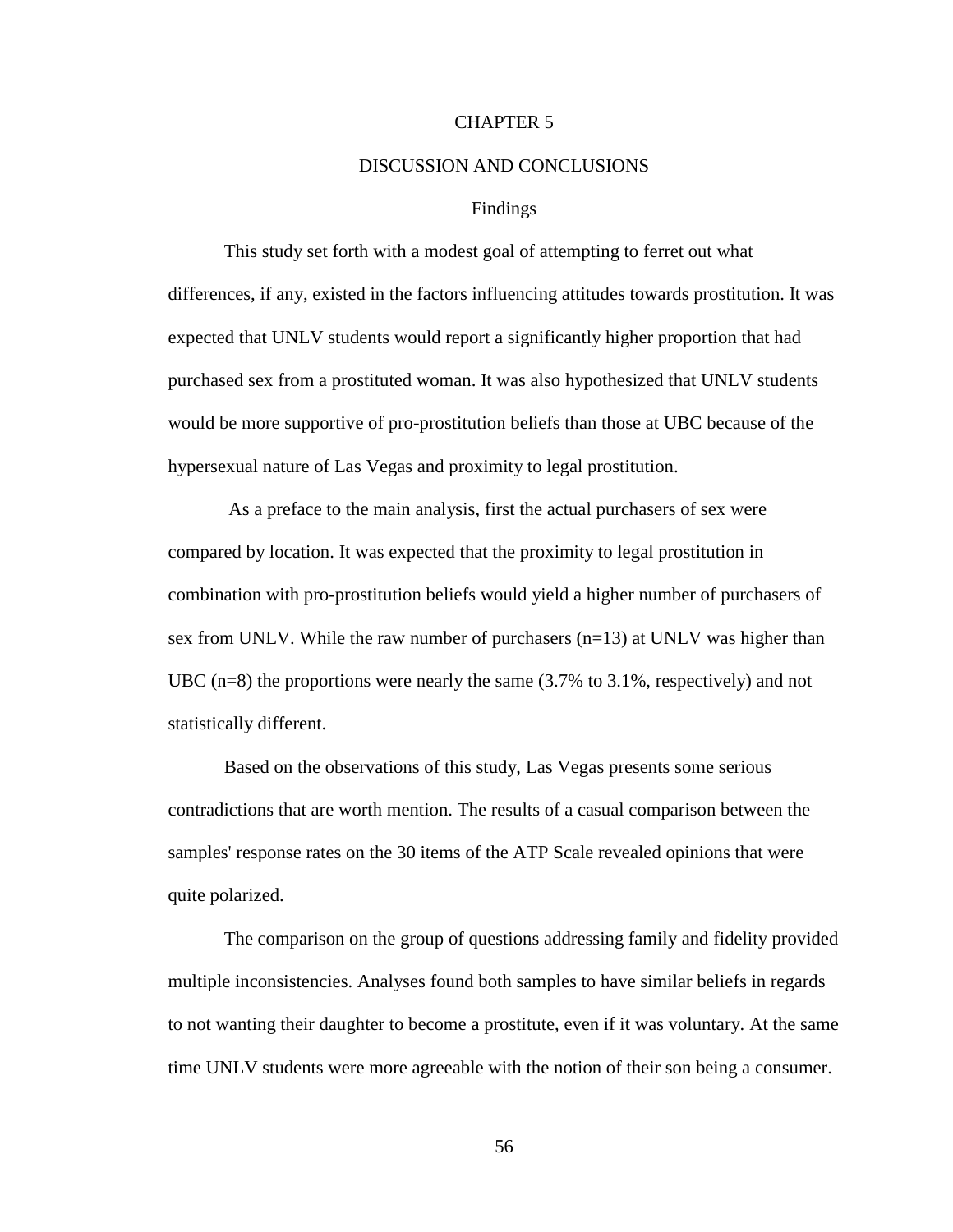Over half (51%) of the students at UNLV agreed to their son visiting a prostitute, while only 8% of UBC students agreed. While the UBC students were in concordance with the gender specific beliefs, UNLV students hold a double standard when it comes to prostitution. This finding supports previous research that has found other, similar double standards (Busch, et al, 2002; Klein et al, 2009; Monto & Hotaling, 2001)

In addition, it appears that the samples for this study define infidelity differently. While both groups equally believe that using a prostitute is a break of marriage vows and would not marry someone that was a prostituted woman, UNLV students reported a significant difference in their belief that using prostitutes preserves marriage and is not infidelity. It is possible this contradiction is centered on the term "marriage" and there are religious factors at play here. While there was no statistically significant difference in religion, there was a significant difference in religiosity between the samples. It is a likely possibility that the more devout a person is, the more seriously they take the bond of marriage.

There is also the possibility that the definition of what constitutes an affair differs between the two samples. The students in college now are the same ones that grew up with President Clinton's famous philandering faux pas about the meaning of "is", so the possibility remains that this inconsistency is the result of differing uses of English.

An alternative and possibly more likely explanation is that the reason for such response disparity between the two groups is based on what constitutes an affair. Student at UBC may see an affair as any extramarital sexual contact, while students at UNLV do not count sex with a prostitute as an affair. Since visiting a prostitute is a purely physical encounter, this lack of emotional investment may not "count" as infidelity.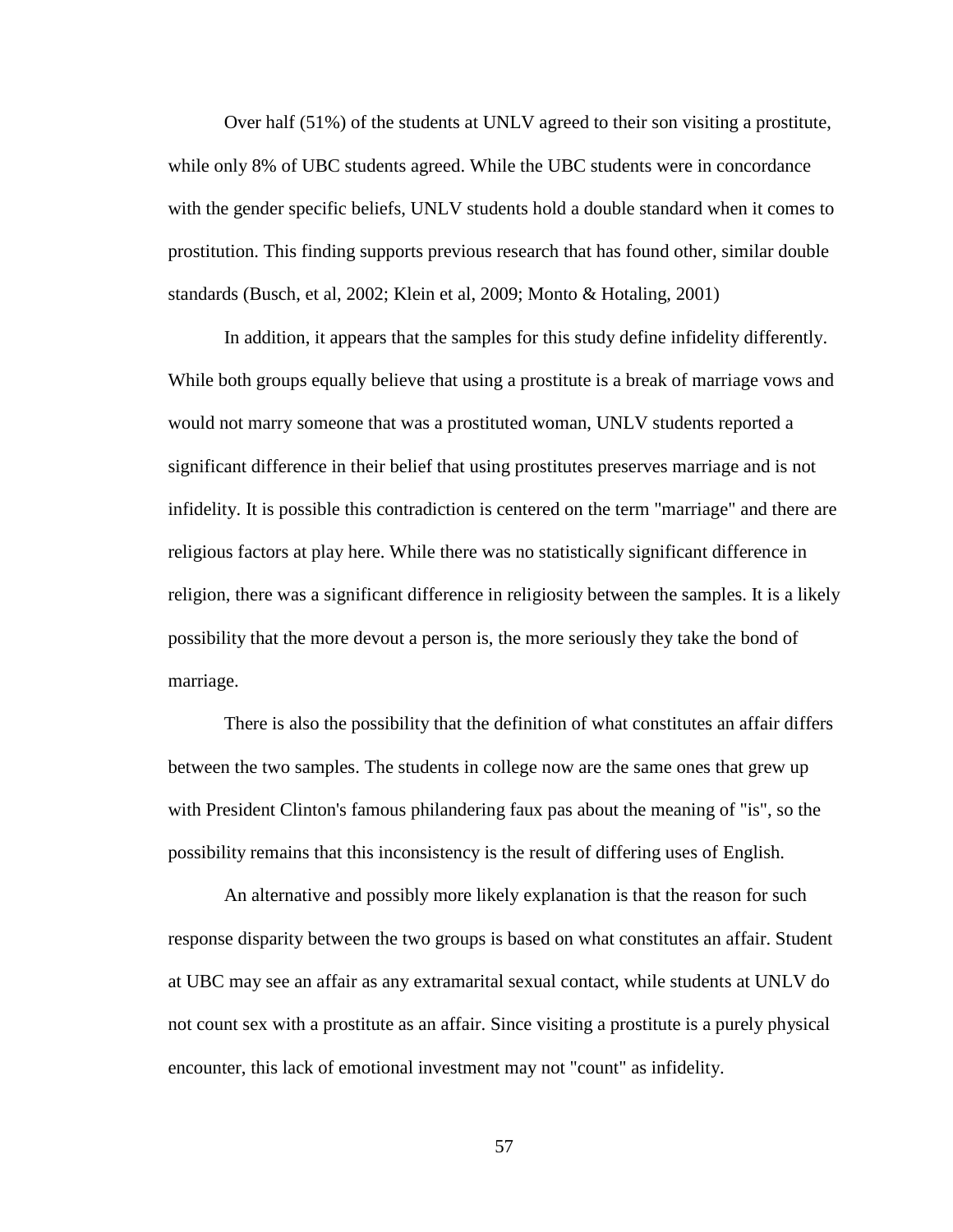To add to the confusion, another question in the family set of items presents a difference between the samples over the usage of prostitution and whether there is any harm to the marriage as long as the wife does not find out. The fact that there is a difference is not unusual; what is unusual is that the students from UBC had a higher percentage of those that agreed to harm was done (3% UNLV, 8% UBC). UNLV students believed using a prostitute was more harmful to a marriage but at the same time were far more accepting of their sons using prostitution.

The questions concerning societal issues with prostitution generated intriguing responses as well. UNLV students appeared to be savvier when it comes to the intricacies of prostitution as they reported much higher agreement that pimps victimize prostitutes by taking their money. This difference demonstrated an unusually large F value with nearly 80% of UNLV students agreeing that pimps take prostituted women's money whereas only 44% of UBC students agreed. It is possible that the proximity to legal prostitution and media coverage of the issue may be more realistic in areas close to legal prostitution.

Both groups nearly equally believed that prostitution is wrong, negatively affects the community, and that prostitution causes urban decay. As mentioned above, this may merely be the result of UNLV students having more detailed knowledge of prostitution; however, these are the same students that are ok with their sons using a prostituted woman for sex. They know prostitution causes urban decay and is wrong, yet they are willing to contribute to said decay.

The largest group of comparison questions, perceived lifestyle of prostituted women, also provided some interesting findings. Since these questions more directly deal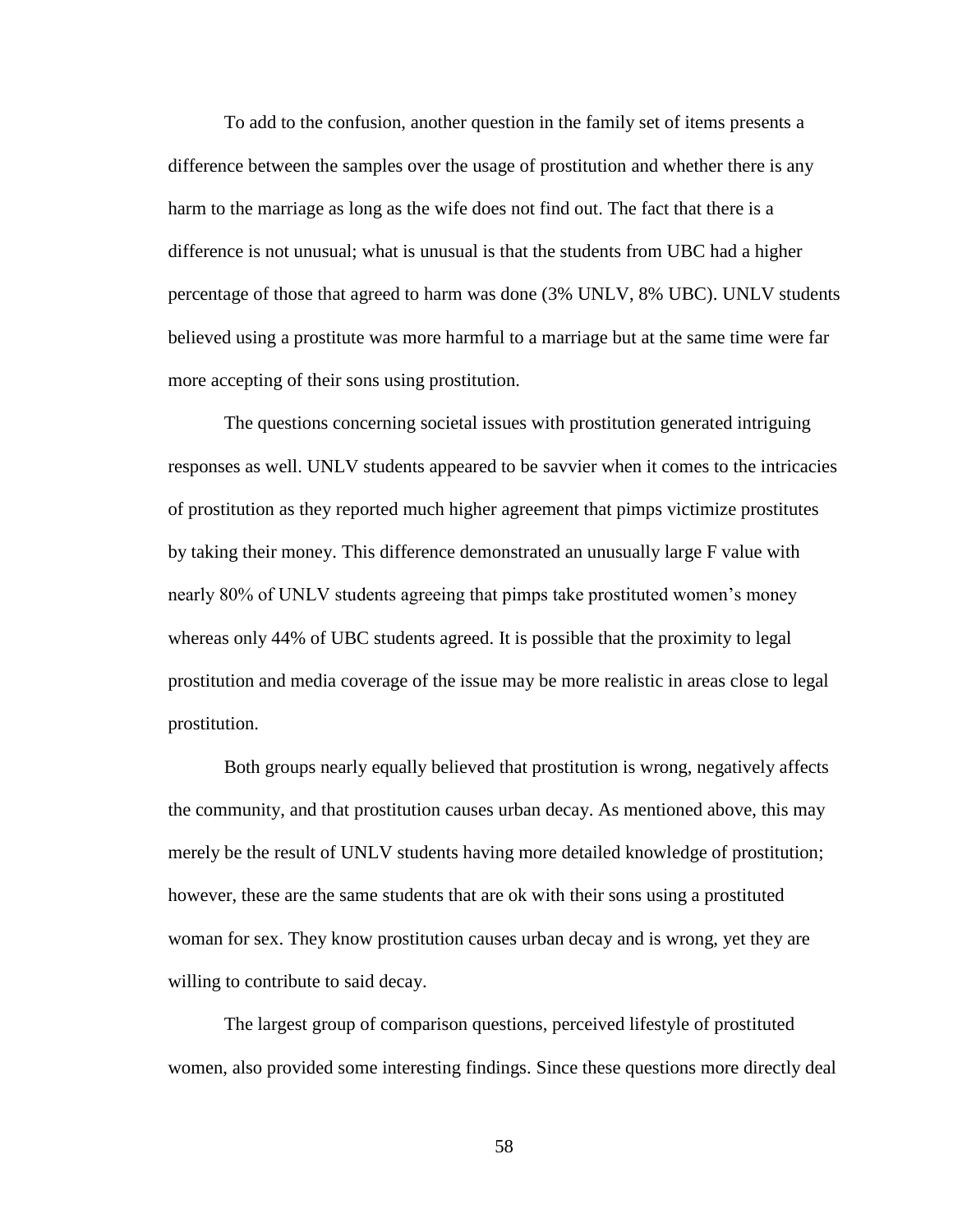with prostituted women than the other categories, it is possible that the "savvy" factor of UNLV students made a difference. UNLV students may know, or at least think they know, more about prostitution and are more willing to express their beliefs on the subject.

UNLV students were quick to make moral judgments about prostituted women; the same ones they would allow their sons a visit. One a whole, UNLV students had percentages of agreement in beliefs that prostituted women are trashy, psychologically unstable individuals that have low moral standards and are addicted to drugs and alcohol. These are the very same people that are willing to purchase sex from and think they have a choice about what occupation that are in. UNLV students had roughly twice as many students agree that prostituted women and trashy and have low moral standard than UBC, while having a higher percentage of those that think prostitution is just another job choice. It appears that in Las Vegas, prostituted women are looked at in a much less favorable light, as barely human. This could explain why UNLV students think sex with a prostitute isn't an affair.

One of the most interesting items dealt with the relative voluntariness that prostituted women have in selling their bodies for sex. Neither group believed prostituted women enjoy sex with Johns, but UNLV students were twice as likely to believe that prostituted women choose to be prostitutes. This seems to fly in the face of the idea of the "savvy" UNLV student actually knowing about the plight of prostituted women and suggests that the "knowledge" the students have is more assumed than factual. Especially when considering that the UNLV students believed prostituted women freely choose their job; a job they do not like. If it was a voluntary action, why would someone choose a job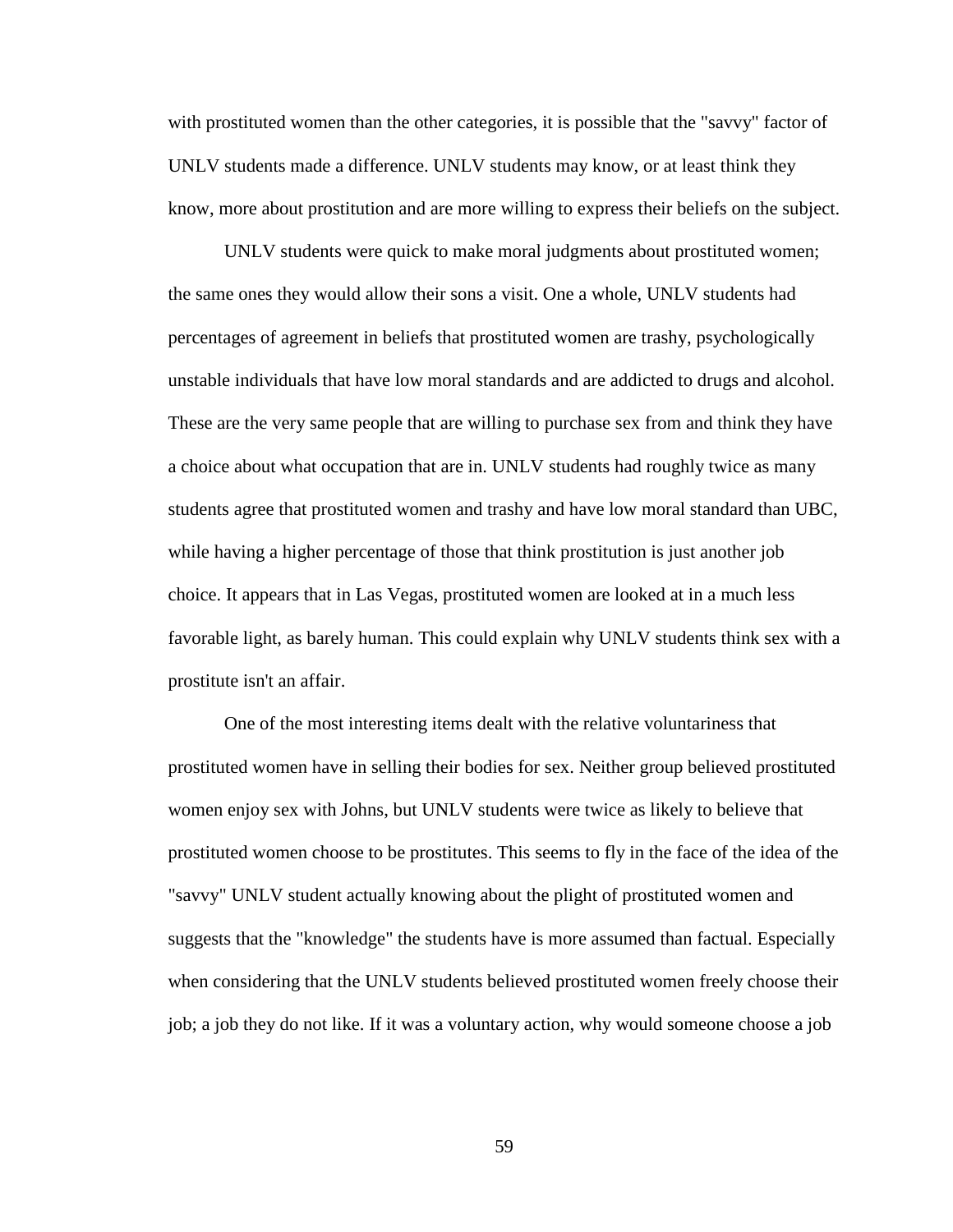that they did not like. People do things they do not want to do when they are forced or coerced, not because they enjoy it.

This assumed knowledge was not limited to just lifestyle topics however, as legal issues were also revealing in the assumptions made by students in this study. There was a general agreeance that prostitution was a problematic issue for society and should not take place in residential areas. However, when it comes to the idea that areas of legal prostitution reduce the harmful effects of street prostitution there was a sizable difference. UBC students believed that these areas are more effective than UNLV students; nearly a quarter of UNLV students disagree with red light districts reducing harmful effects of prostitution.

While there were many items that the samples were unable to agree upon, one of those items that did converge was rather bleak. Both students from UNLV and UBC strongly agree that regardless of the amount, scale, or force used to eradicate prostitution, it will always exist.

After the comparison of general attitude trends was conducted, a comparison of sexual experience and drive between the two samples was performed using one-way ANOVA. There was a interesting pattern visible that seems contrary to the findings about sex purchasing among the two samples. Among the sexual experience questions that dealt with two (or possibly more) individuals (sexual intercourse, kissing and petting), UNLV students had significantly higher frequencies. Sexual acts that could be conducted alone (masturbation, sexual fantasies), UBC students reported higher means. According to these findings, UNLV students have more sex and want more sex than their counterparts at UBC, but they do not purchase sex at a significantly higher rate. This seems to support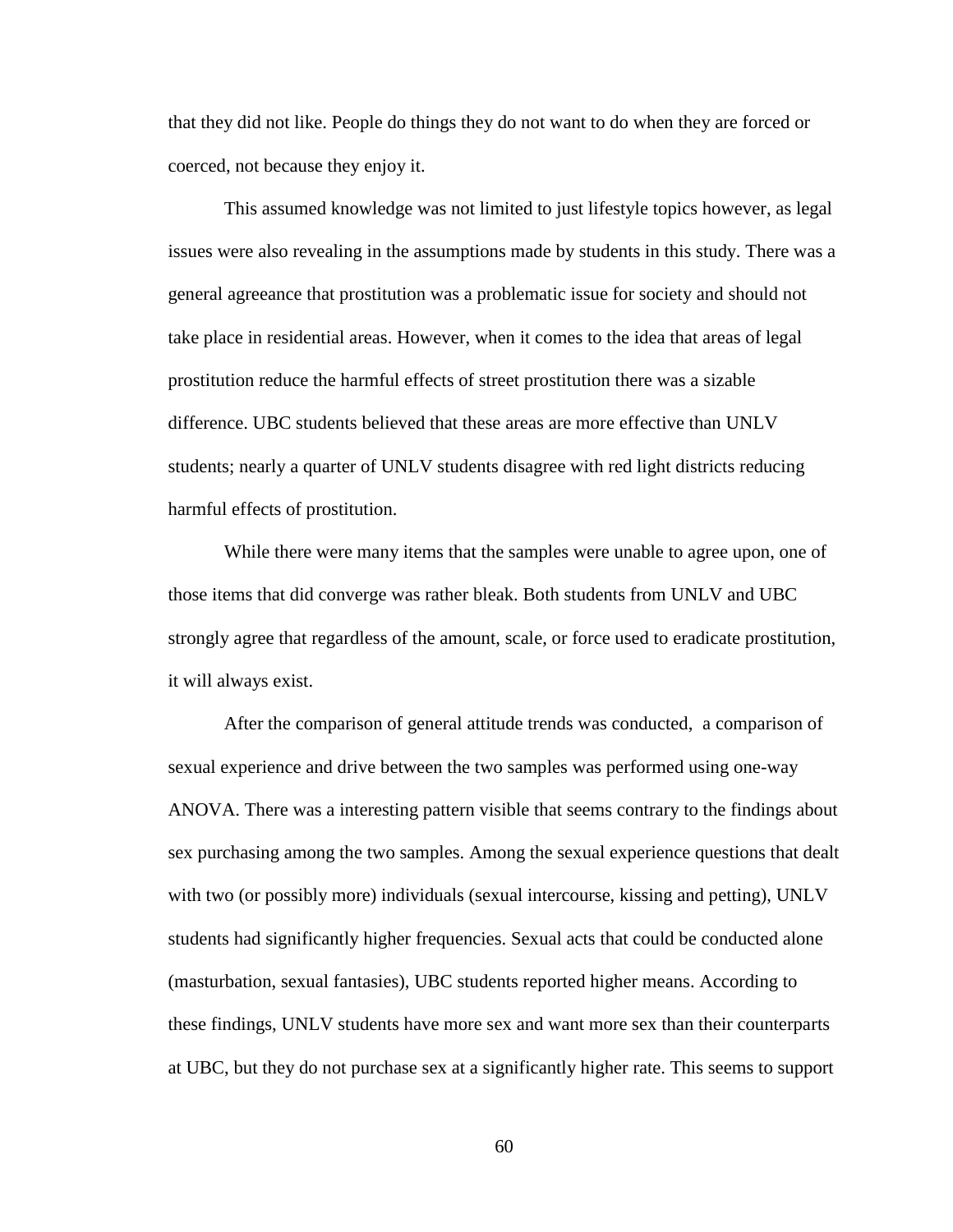the idea that Las Vegas is a hypersexually charged city; however this does not seem to translate to a city where young adults are more likely to purchase sex.

It is possible that it is not the amount of sex desired that is the issue, perhaps it is the disparity between the desired amount and the actual. To this end, UBC students reported a slightly higher frequency of having sexual fantasies, but only slightly more than UNLV students while simultaneously having a significantly lower frequency of having sex. It is possible this creates a vacuum of sexual desire that can only be filled with purchasing sex from a prostitute, thus the proportion of purchasers of sex is artificially increased for the UBC students compared to UNLV students. Since there has been so little research conducted on consumers of prostitution, this is currently an unanswerable question. There are no national or international statistics on how common the purchasing of commercial sexual activity is.

After the comparison of all 30 items for overall attitude trends, ANOVAs were conducted to compare the samples in terms of statistical robustness. Of the 30 items, only 16 shows statistically significant differences. To gain a better understanding, and to truly attempt to answer the main research questions on whether or not the conditions of Las Vegas lead to differences in attitudes towards prostitution, a hierarchical logistic regression was run on all of the statistically significant items.

The regression was run with two models, the first including ethnicity, religion, religiosity, and age. The second model had all of those variables plus location. The premise being that merely living in Las Vegas can lead to an increase in pro-prostitution beliefs, then the addition of location as a factor should negate the inclusion of all other variables.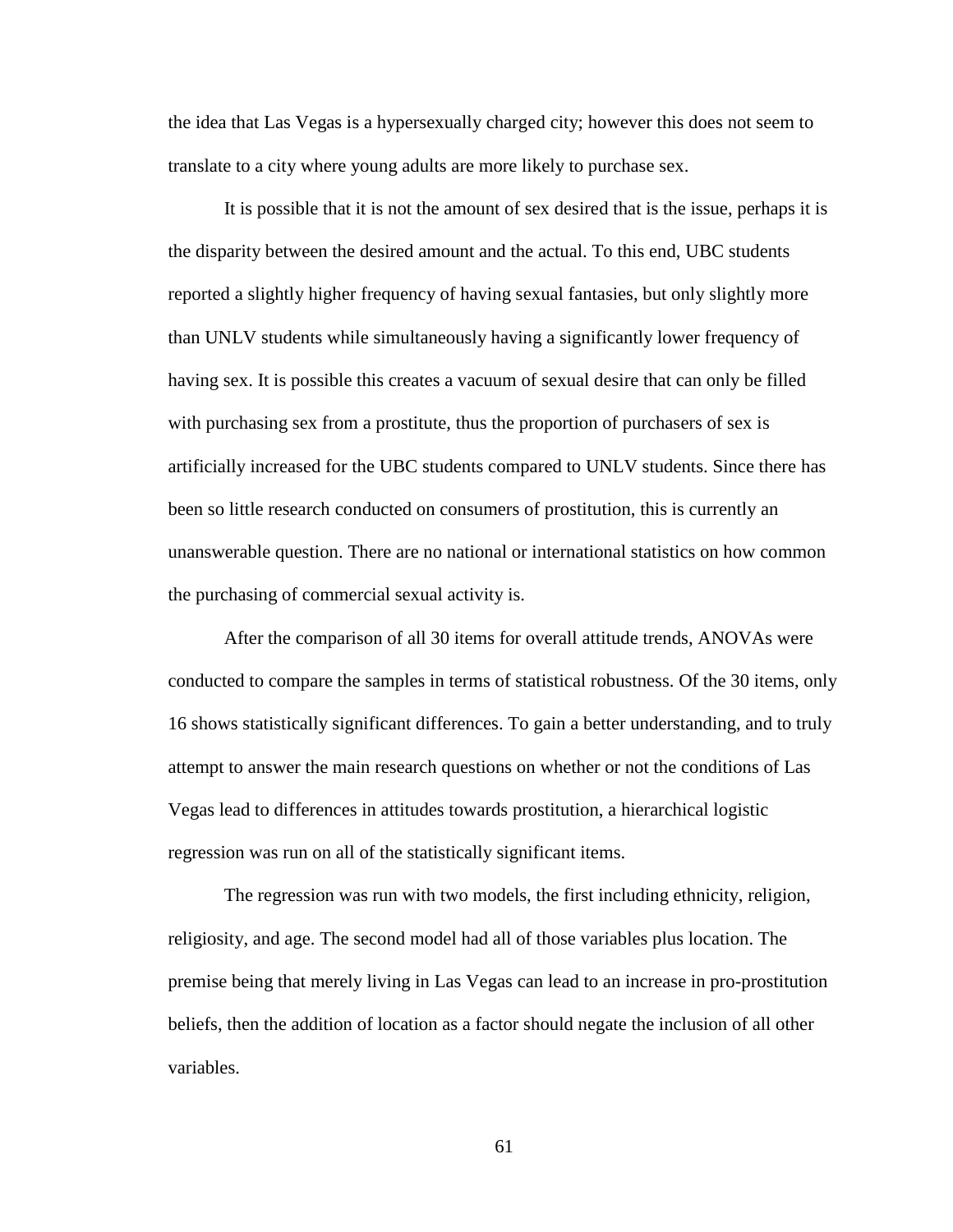Of the 16 significant items, 15 were analyzed as one was dropped due to lack of item clarity. Of those 15 items, two found location to be the only statistically significant predictor of attitudes when looking at the second model. When looking at items that location was at least one of the significant predictors the number jumps from two to thirteen items. These findings would lead to a conclusion that while location is an important predictor, the relationship is more complicated than simply a matter of location.

Religiosity was a significant predictor in eight of the items, but only the sole predictor on one item. Ethnicity was found to a significant predictor under model 2 seven times, but only when location was also significant, and never by itself. Six of the items showed age to be a significant predictor of attitudes, but never the only predictor, and location was always significant as well. For all six items age was negatively related to attitudes. The younger a person is, the more likely they are to support pro-prostitution beliefs.

Of the 15 significant items, with two exceptions, location is at least one of the predictive variables. Of those two items where location is not significant, religiosity was the only significant predictor of attitudes. While ethnicity and age are significant in some items, religiosity with combined with location explains much of the differences between UNLV and UBC.

While the idea of religious conservatives shunning prostitution is not surprising in the least, the fact it does not seem to matter what religion one is to hold these beliefs is surprising. It does not seem to matter what religion one is at all, but the more devout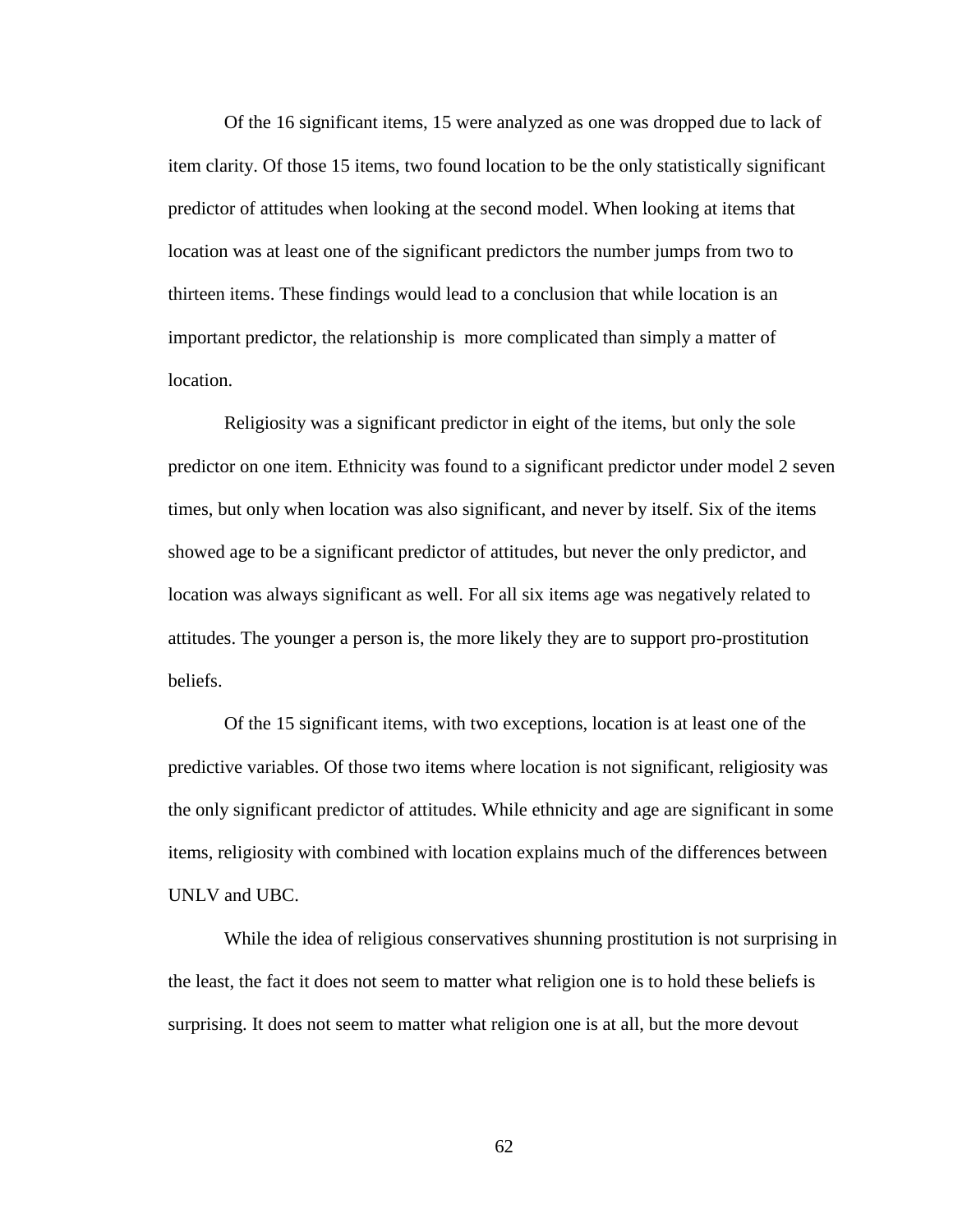someone is in their religion, regardless of denomination, is an important factor, at least in Las Vegas.

#### Limitations

Generalizability will always be an issue when a study is conducted with data collected from college students. While the current findings may hold true to those enrolled in a university, these findings may not hold true across other demographics. In addition, the student responses may have been biased and may not be an accurate representation of their true beliefs or feelings. This is always a limitation to self-report measures, however the effect could be more pronounced when the subject matter of the survey involves sexual experience and potentially illegal acts (purchasing sex outside of a brothel).

Another potential complication is the issue of the participants not differentiating between purchasing sex in legal (in Nevada) brothels and purchasing from a prostituted woman in an illegal setting. While all prostitution is illegal in Vancouver, this is not the case in Nevada. Additionally, since Las Vegas is in Clark County, where prostitution is illegal completely, it is possible residents in Clark County have differing attitudes towards prostitution than those that reside in counties that allow prostitution in brothels.

The Attitudes Towards Prostitution (ATP) Scale, while partially validated by Pucci (2007) does come with limitations of its own. The ATP needs further refinement to rewrite potentially unclear items which may have lead to the lack of statistical significance between samples. There are items that could be deemed potentially confusing or ask two questions in the same item that may lead to opposing answers. In addition, the ATP Scale did undergo revisions between the version administered at UBC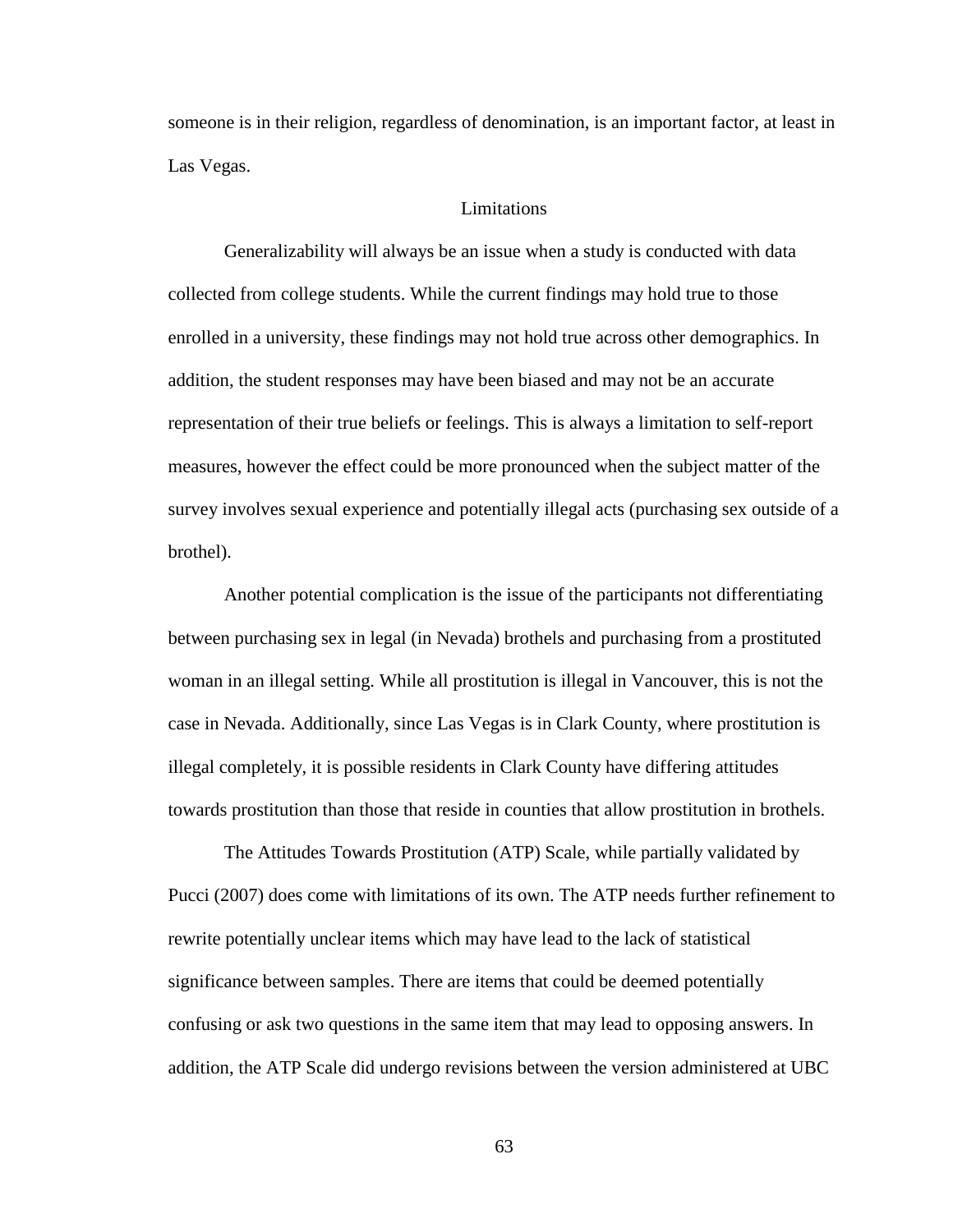and UNLV. Because of this, there were many items that were removed from analysis due to a lack of data for both samples. Further administration of the ATP Scale should be conducted to obtain enough consistent data for further analysis.

Furthermore, a sample size of 591 is fairly robust, but a larger sample would most likely have resulted in more items having significance since there were a few items that were close to p<.05. The four groups the ATP Scale items were grouped into (family, societal, lifestyle, and legal) were created after consulting the past research (Kennedy et al, 2004; Pucci, 2007; Sawyer, et al, 1998) but were not specifically designed to be grouped accordingly. While this does not make a substantial difference in the overall analysis, it could be responsible for the items of a given category not "fitting" together well to concisely survey different aspects.

While location was not the only predictor for every item, there still appears to be a strong relationship between location and religiosity. Analysis of the individual items examined were able to predict up to 29% of the variance. Given the complexities of human thoughts, emotions, and actions, predicting nearly a third of a given behavior is quite remarkable.

The difficulty lies in finding one factor that is consistently accurate in predicting the variance of a behavior. As shown in the six questions that were analyzed, the location was not always the predictive factor. Religiosity was often at least a partial predictor of variation, suggesting a possible deeper connection with location that this study was not able to identify.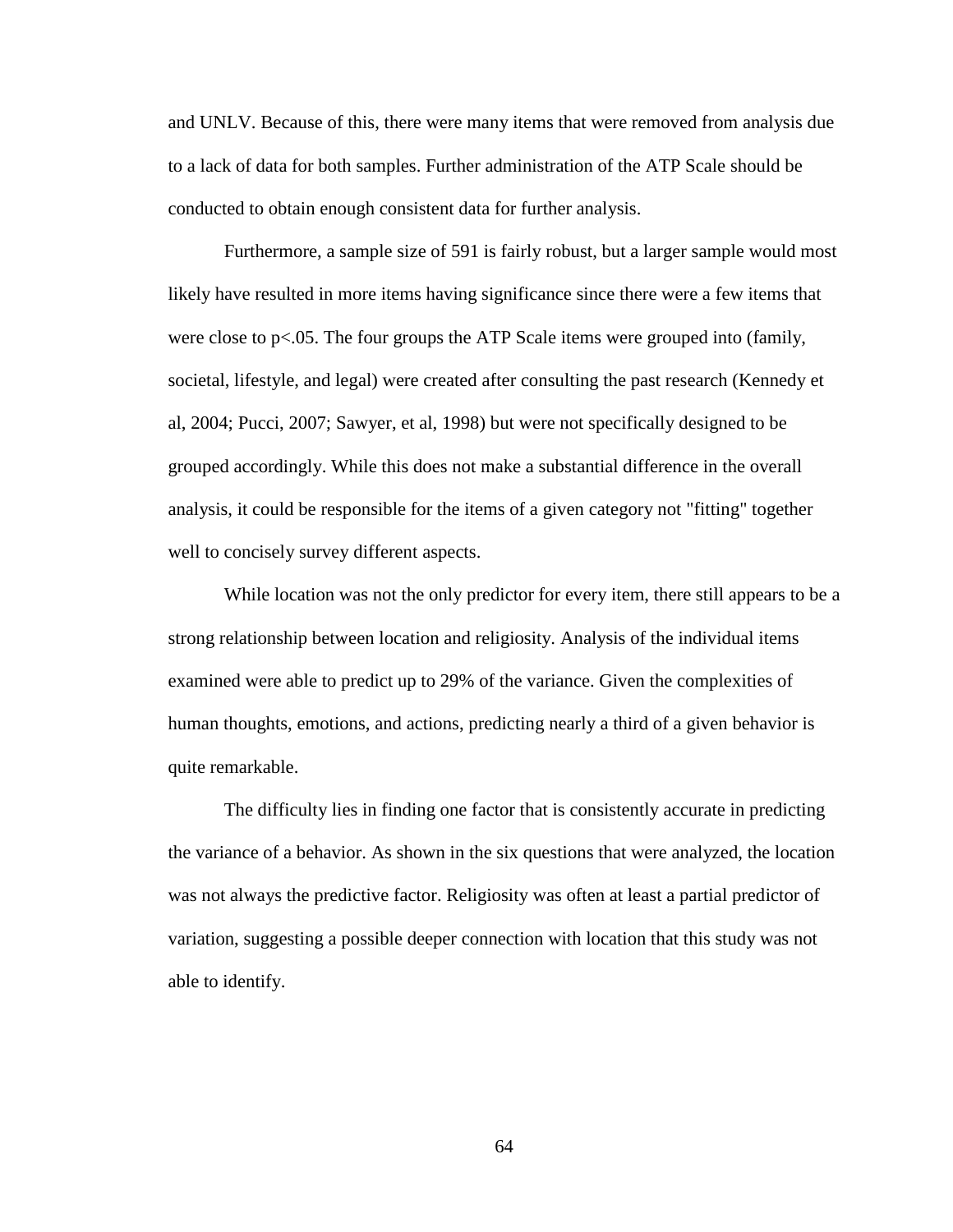#### Recommendations for Future Research

The next step in research should include surveying a larger, more diverse population with the ATP Scale to improve the generalizability of the scale. At the same time, this scale should be used in other universities to further explore the differences between Nevada college student beliefs and those in other states, or possibly other countries. Prostitution is a global pandemic, so comparing the attitudes of American students to those in other countries could prove useful, especially in a county like the Netherlands where there are areas sanctioned for legal prostitution.

The ATP Scale has the potential to be a widely used instrument to increase efforts to reduce pro-prostitution beliefs by better understanding how the factors that lead to those beliefs interact. As such, the contradictions involving fidelity, family, and moral issues with prostitution is interesting enough to deserve a much more detailed examination. This study skimmed the surface of multiple issues and conflicts that future research could possibly gain valuable insight from.

The UNLV students sampled provided a bevy of contradictions with each finding resulting in more questions. Their answers at times would seem to dictate they possessed a higher than average amount of knowledge about prostitution while simultaneously being completely apathetic. They are ok with their sons visiting prostitutes but do not want their daughters becoming prostitutes. These are the same prostituted women UNLV students reported as having low moral standards and are disreputable. They believe prostitution should be banned from residential areas and is a serious problem, but think prostitution provides a valuable service that helps preserve marriages. UNLV students

65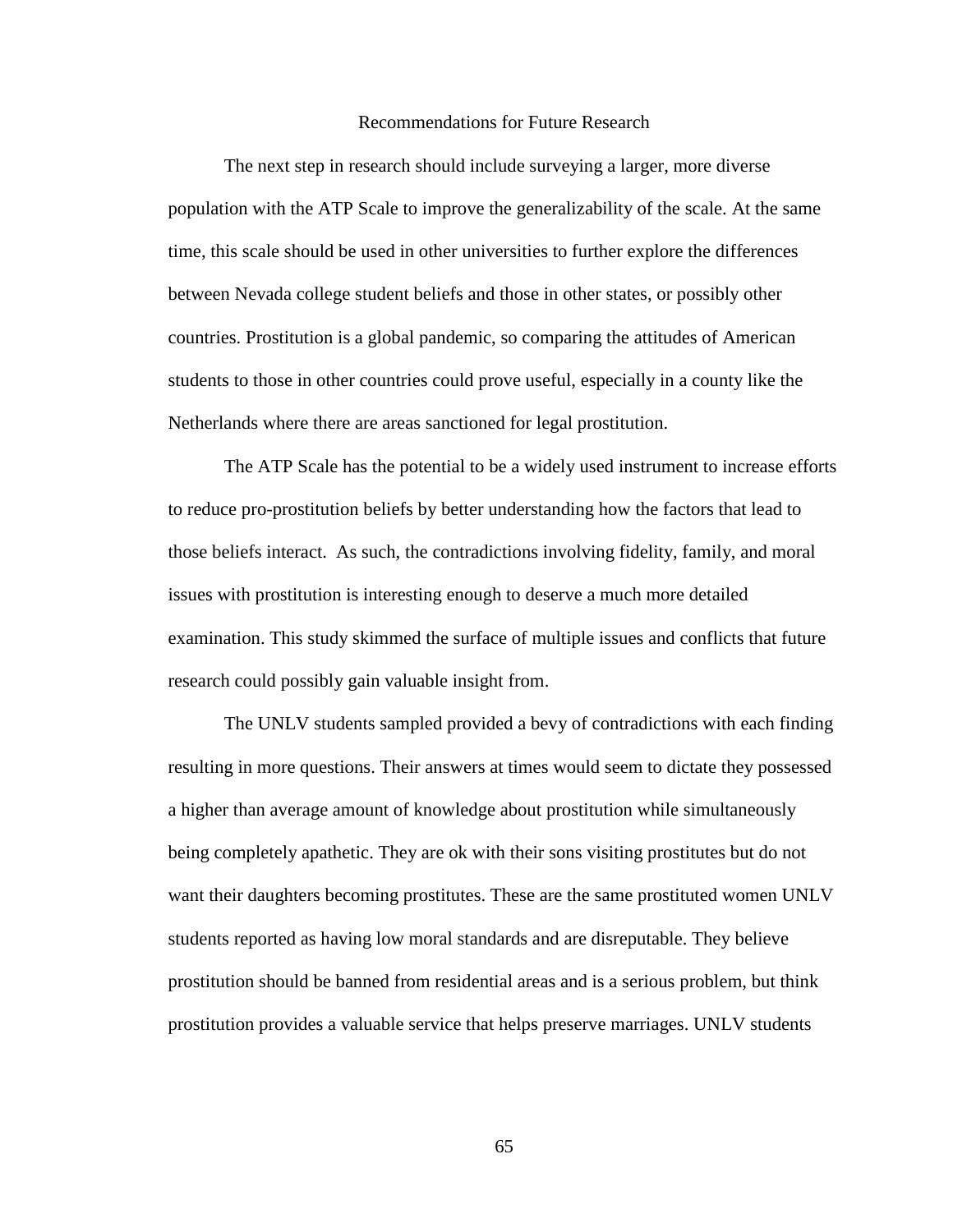fully recognize that most prostituted women have substance abuse and psychological issues, yet think they freely chose their job.

This study had a primary goal of ascertaining how the attitudes of UNLV students differed from those at UBC in regards to prostitution. This goal was achieved while not explaining much beyond that. These findings show that UNLV students do hold different views about prostitution than students at UBC, however the reasons vary. For some items the main factor seems to be completely based on location, thus supporting the hypothesis that Las Vegas is unlike any other city in North America. However, other items were primarily explained by ethnicity or religiosity. UNLV students were more supportive of many pro-prostitution beliefs but also quite conservative and ambivalent. As a whole, the individual beliefs and attitudes of students at UNLV are as diverse and contradicted as the city in which they live.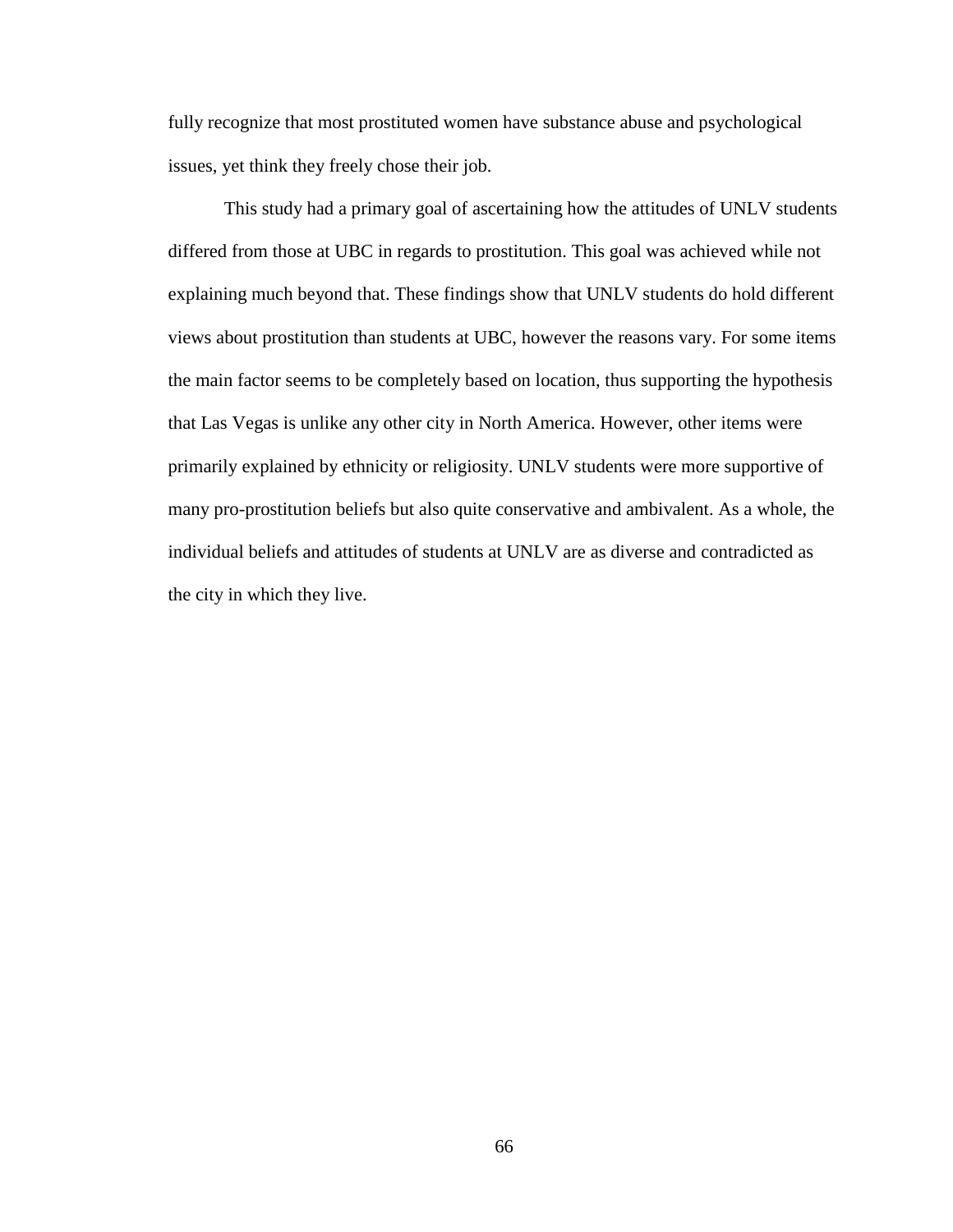#### BIBLIOGRAPHY

- Allen, M., Emmers, T., Gebhardt, L., & Giery, M.A. (1995). Exposure to Pornography and Acceptance of Rape Myths. *Journal of Communication, 45, 5-26.*
- Barchard, K.A. & Pace, L.A. (In Prep). Meeting the Challenge of High Quality Data Entry: A Free Double-Entry System. *International Journal of Services and Standards*.
- Burnette, M., Lucas, E., Ilgen, M., Frayne, S., Mayo, J., & Weitlauf, J. (2008). Prevalence and health correlates of prostitution among patients entering treatment for substance use disorders. *Archives of General Psychiatry*, *65*(3), 337-344.
- Burnette, M., Schneider, R., Timko, C., & Ilgen, M. (2009). Impact of substance-use disorder treatment on women involved in prostitution: Substance use, mental health, and prostitution one year after treatment. *Journal of Studies on Alcohol and Drugs*, *70*(1), 32-40.
- Busch, N., Bell, H., Hotaling, N., & Monto, M. (2002). Male Customers of Prostituted Women: Exploring the Perceptions of Entitlement to Power and Control and Implications for Violent Behavior Toward Women. *Violence Against Women*,*8*(9), 1093.
- Cohen, L. E. & Felson, M. (1979). Social Changes and Crime Rate Trends: A Routine Activities Approach. *American Sociological Review,* 44, 588-608.
- Cotton, A., Farley, M., & Baron, R. (2002). Attitudes Toward Prostitution and Acceptance of Rape Myths. *Journal of Applied Social Psychology*, *32*(9), 1790- 1796.
- Davis, K. C., Norris, J., George, W. H., Martell, J., & Heiman, J. R. (2006). Men's likelihood of sexual aggression: The influence of alcohol, sexual arousal, and violent pornography. *Aggressive Behavior, 32*, 581-589.
- Davis, K. C., Norris, J., George, W. H., Martell, J., & Heiman, J. R. (2006). Rape-myth congruent beliefs in women resulting from exposure to violent pornography: Effects of alcohol and sexual arousal. *Journal of Interpersonal Violence, 21*, 1208-1223.
- Dentith, A. (2004). Female adolescent subjectivities in Las Vegas: poststructural thoughts on the intersections of gender, sexuality, consumer logic and curriculum. *Gender & Education*, *16*(4), 455-472.
- Farley, M. (2004). "Bad for the Body, Bad for the Heart": Prostitution Harms Women Even if Legalized of Decriminalized. *Violence Against Women*, *10*(10), 1087- 1125.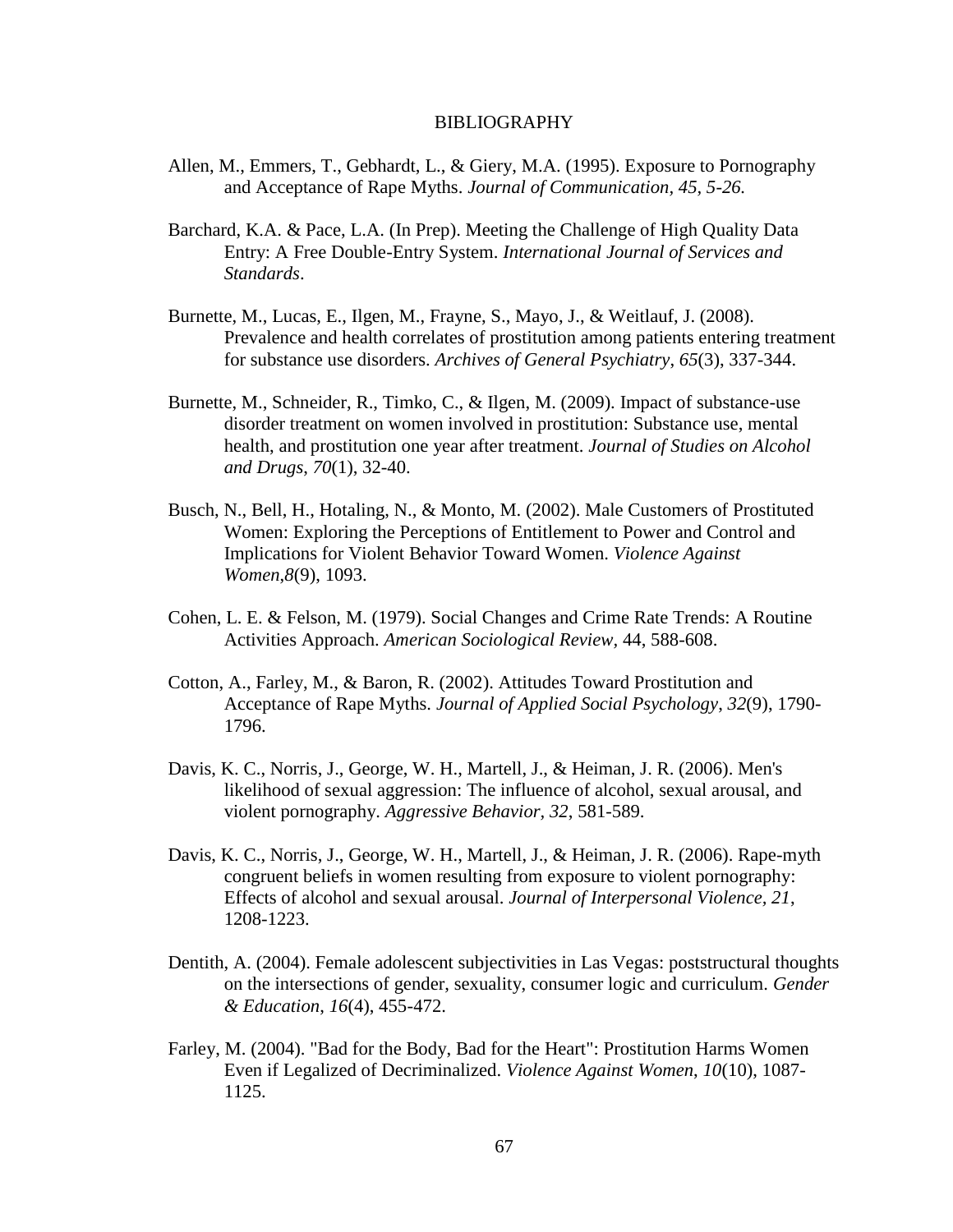- Farley, M., & Barkan, H. (1998). Prostitution, violence, and posttraumatic stress disorder. *Women & Health*, *27*(3), 37-49.
- Farley, M., & Kelly, V. (2000) Prostitution: a critical review of the medial and social sciences literature. *Women & Criminal Justice, 11,*(4), 29-64.
- Farley, M., Stewart, M., & Smith, K. (2007). Attitudes toward Prostitution and Sexually Coercive Behaviors of Young Men at the University of Nevada at Reno. In M. Farley (Ed.) *Prostitution & Trafficking in Nevada* (pp. 173-180). San Francisco, CA: Prostitution Research & Education.
- Gephart Jr, R.P. (2001). Safe Risk in Las Vegas, *M@n@gement,* 4(3): 141-158.
- Kennedy, M. A., Klein, C., Gorzalka, B. B., & Yuille, J. C. (2004). Attitude change following a diversion program for men who solicit sex. *Journal of Offender Rehabilitation, 40* (1/2), 41-60.
- Klein, C., Kennedy, M., & Gorzalka, B. (2009). Rape Myth Acceptance in Men Who Completed the Prostitution Offender Program of British Columbia. *International Journal of Offender Therapy & Comparative Criminology*, *53*(3), 305-315.
- Knox, D., Groom, P., & Zusman, M. (2008). "What Happens In Vegas": Sexual Desires Absent Social Contraints. *Psychology Journal*, *5*(1), 40-50.
- Las Vegas Topless Shows. n.d. Retrieved on March 6, 2010 from *Vegas.com*: http://vegas.com/nightlife/topless
- Logan, T.K., Walker, R., Hunt, G. (2009). Understanding Human Trafficking in the United States. *Trauma Violence Abuse* 10, 3-30
- Loiselle, M., & Fuqua, W. R. (2007). Alcohol's effects on women's risk detection in a date-rape vignette. *Journal of American College Health, 55*, 261-266.
- Malamuth, N., Addison, T., & Koss, M. (2000). Pornography and Sexual Aggression: Are There Reliable Effects and Can We Understand Them?. *Annual Review of Sex Research*, 1126.
- Map of Adult Entertainment Clubs Surrounding Las Vegas Strip. n.d. Retrieved on March 7, 2010 from *Google Maps*: http://maps.google.com
- Miller, J., & Schwartz, M. D. (1995). Rape myths and violence against street prostitutes. *Deviant Behavior, 16*, 1-23.
- Monto, M. A. (2000). Why men seek out prostitutes. In R. Weitzer (Ed.) *Sex for sale: Prostitution, pornography, and the sex industry* (pp. 67-83). New York, NY: Routledge.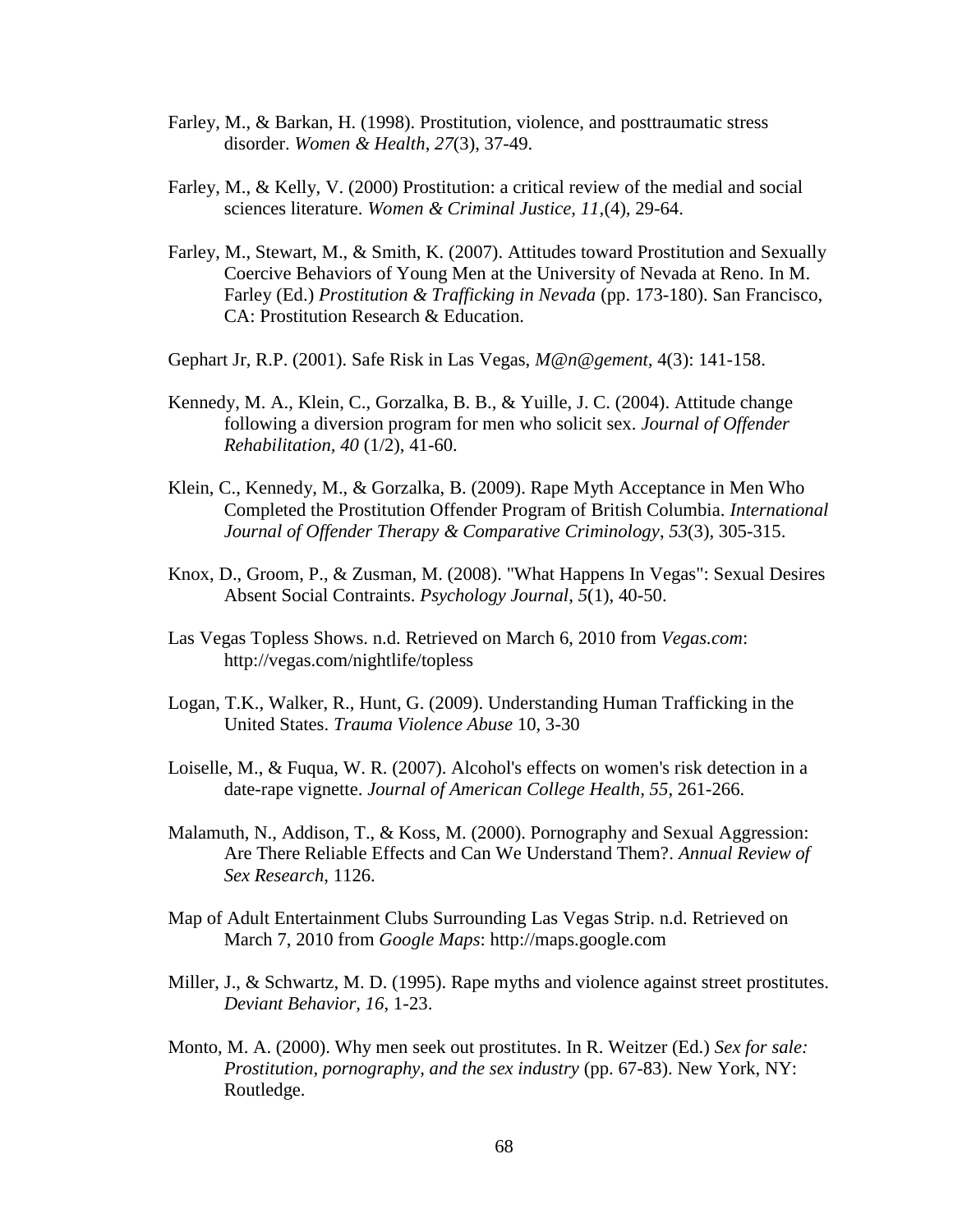- Monto, M. & Hotaling, N. (2001). Predictors of Rape Myth Acceptance Among Male Clients of Female Street Prostitutes. *Violence Against Women*, *7*(3), 275-293.
- Monto, M., & McRee, N. (2005). A Comparison of the Male Customers of Female Street Prostitutes With National Samples of Men. *International Journal of Offender Therapy & Comparative Criminology*, *49*(5), 505-529.
- Polk, R. K., & Cowan, G. (1996). Perceptions of female pornography stars. *Canadian Journal of Human Sexuality, 5*, 221-229.
- Pucci, N.A (2007). *Preliminary validation of an attitudes towards prostitution scale*. Unpublished Master's thesis. University of Nevada- Las Vegas, Las Vegas, NV.
- Sawyer, S., Metz, M. E., Hinds, J. D., & Brucker, R. A., Jr. (2001). Attitudes towards prostitution among males: A Consumers Report. *Current Psychology, 20*, 363- 376.
- Sawyer, S., Rosser, B. R. S., & Schroeder, A. (1998). A brief psychoeducational program for men who patronize prostitutes. *Journal of Offender Rehabilitation, 26,* 111-125.
- Schauer, E. J., & Wheaton, E. M. (2006). Sex Trafficking Into The United States: A Literature Review. *Criminal Justice Review, 31,* 146-169
- Topless Pools Las Vegas. n.d. Retrieved on March 9, 2010 from *Yelp.com*: http://www.yelp.com
- Vanwesenbeeck, I. (2001). Another Decade of Social Scientific Work on Sex Work: A Review of Research 1990-2000. *Annual Review of Sex Research*, 12242.
- Ward, L.M. (2003). Understanding the role of entertainment media in the sexual socialization of American youth: A review of empirical research. *Developmental Review 23,* 347–388
- Wilson, J. M., & Dalton, E. (2008). Human Trafficking in the Heartland: Variation in Law Enforcement Awareness and Response. *Journal of Contemporary Criminal Justice, 24,* 296-313
- Wortley, S., & Fischer, B. (2002). *An evaluation of the Toronto John School Diversion Program.* Toronto: Centre of Criminology, University of Toronto.
- Wortley, S., Fisher, B., & Webster, C. (2002). Vice lessons: A survey of prostitution offenders enrolled in the Toronto John School diversion program. *Canadian Journal of Criminology, 44*, 369-402.
- Young, A., Boyd, C., & Hubbell, A. (2000). Prostitution, Drug Use, and Coping With Psychological Distress. *Journal of Drug Issues*, *30*(4), 789-800.